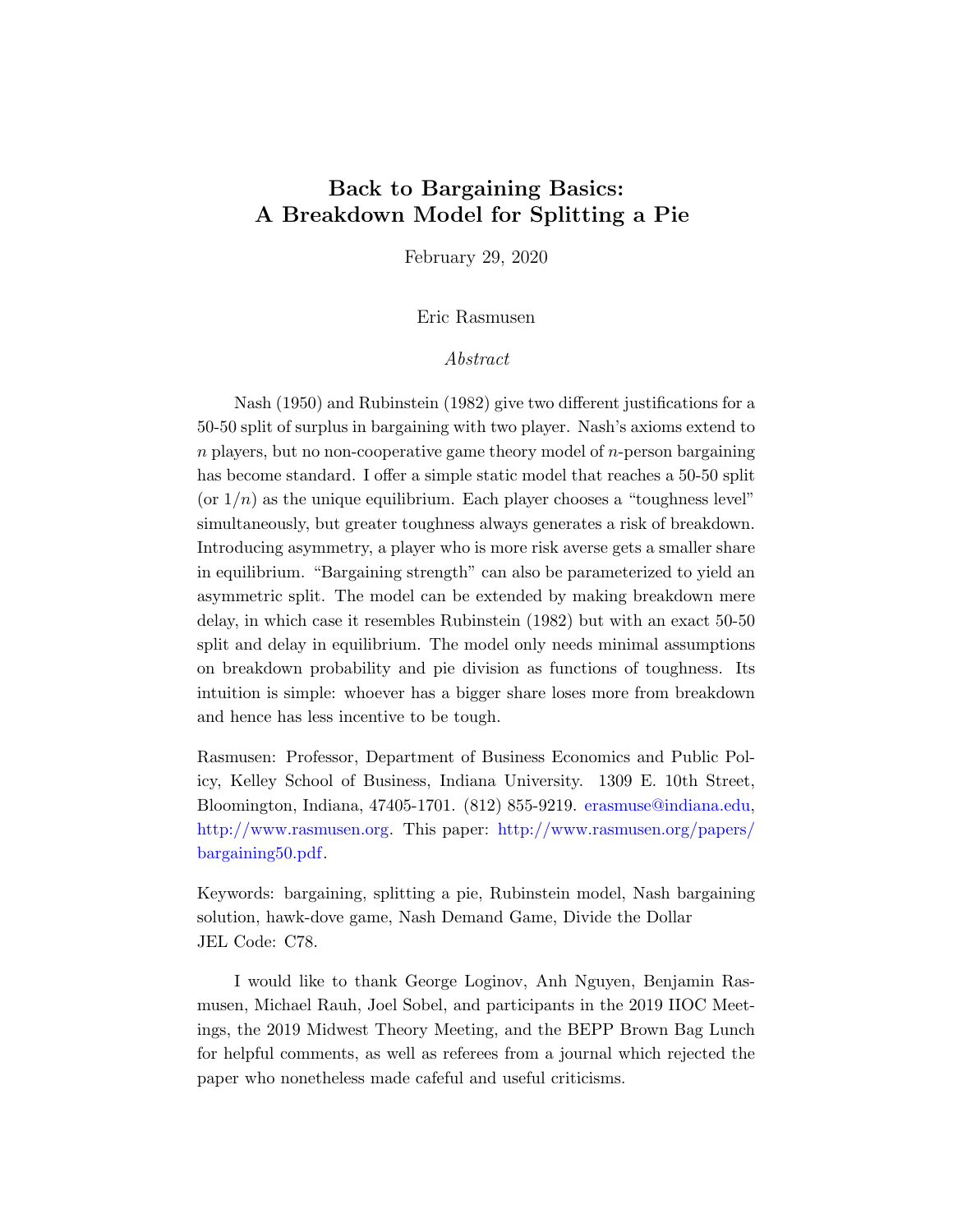#### 1. INTRODUCTION

Bargaining shows up as part of so many models in economics that it's especially useful to have simple models of it with the properties appropriate for the particular context. Often, the modeller wants the simplest model possible, because the outcome doesn't matter to his question of interest, so he assumes one player makes a take-it-or-leave it offer and the equilibrium is that the other player accepts the offer. Or, if it matters that both players receive some surplus (for example, if the modeller wishes to give both players some incentive to make relationship-specific investments, the modeller chooses to have the surplus split 50-50. This can be done as a "black box" reduced form. Or, it can be taken as the unique symmetric equilibrium and the focal point in the "Splitting a Pie" game (also called "Divide the Dollar"), in which both players simultaneously propose a surplus split and if their proposals add up to more than 100% they both get zero. The caveats "symmetric" and "focal point" need to be applied because this game, the most natural way to model bargaining, has a continuum of equilibria, including not only 50-50, but 70-30, 80-20, 50.55-49.45, and so forth. Moreover, it is a large infinity of equilibria: as shown in Malueg (2010) and Connell & Rasmusen (2018), there are also continua of mixed-strategy equilibria such as the Hawk-Dove equilibria (both players mixing between 30 and 70), more complex symmetric discrete mixed-strategy equilibria (both players mixing between 30, 40, 60, and 70), asymmetric discrete mixed-strategy equilibria (one player mixing between 30 and 40, and the other mixing betwen 60 and 70), and continuous mixed-strategy equilibria (both players mixing over the interval  $[30, 70]$ .

Commonly, though, modellers cite to Nash (1950) or Rubinstein (1982), which do have unique equilibria. On Google Scholar these two papers had 9,067 and 6,343 cites as of September 6, 2018. The Nash model is the entire subject of Chapter 1 and the Rubinstein model is the entire subject of Chapter 2 of the best-known books on bargaining, Martin Osborne and Ariel Rubinstein's 1990 Bargaining and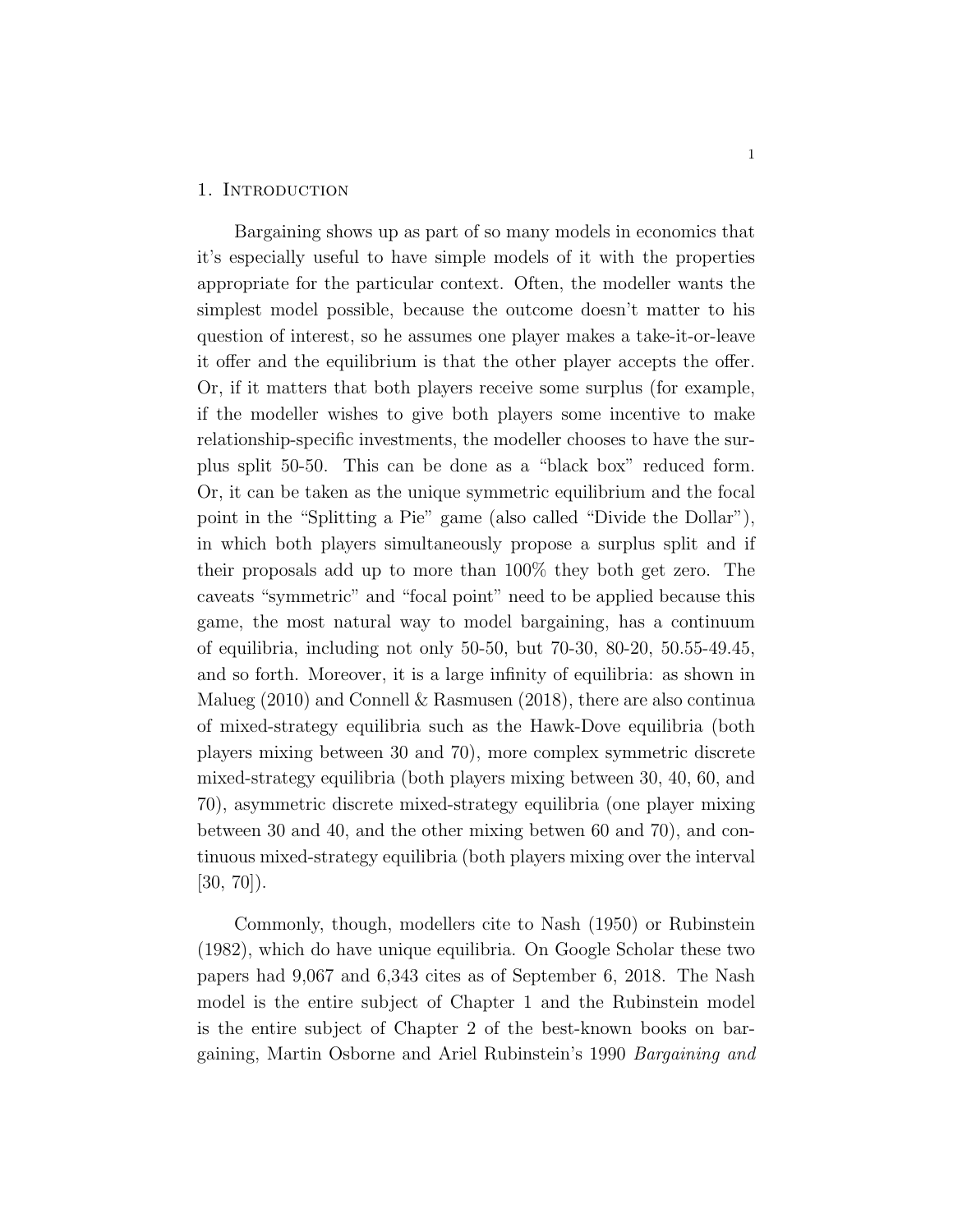Markets and Abhinay Muthoo's 1999 Bargaining Theory with Applications (though, to be sure, my own treatment in Chapter 12 of Games and Information is organized somewhat differently).

Nash (1950) finds a unique 50-50 split using four axioms. Efficiency says that the solution is pareto optimal, so the players cannot both be made better off by any change. Anonymity (or Symmetry) says that switching the labels on players 1 and 2 does not affect the solution. *Invariance* says that the solution is independent of the units in which utility is measured. Independence of Irrelevant Alternatives says that if we drop some possible pie divisions as possibilities, but not the equilibrium division, the division that we call the equilibrium does not change. For Splitting a Pie, only Efficiency and Symmetry are needed to for 50-50 to be the unique equilibrium when the players have the same utility functions. The other two axioms handle situations where the utility frontier is not  $u_1 = 1 - u_2$ , i.e., the diagonal from  $(0,1)$  to  $(1,0)$ . Essentially, they handle it by relabelling the pie division as being from player 1 getting 100% of his potential maximum utility and player 2 getting 0% to the opposite, where player 2 gets 100%.

Rubinstein (1982) obtains the 50-50 split differently. Nash's equilibrium is in the style of cooperative games, and shows what the equilibrium will be if we think it will be efficient and symmetric. The "Nash program" as described in Binmore (1980, 1985) is to give noncooperative microfoundations for the 50-50 split, to show the tradeoffs players make that reaches that result. Rubinstein (1982) is the great success of the Nash program. Each player in turn proposes a split of the pie, with the other player responding with accept or reject. If the response is to reject, the pie's value shrinks according to the discount rates of the players. This is a game of complete information with an infinite number of possible rounds. In the unique subgame perfect equilibrium, the first player proposes a split giving slightly more than  $50\%$  to himself, and the other player accepts, knowing that if he rejects and waits to the second period so he has the advantage of being the proposer, the pie will have shrunk, so it is not worth waiting. If one player is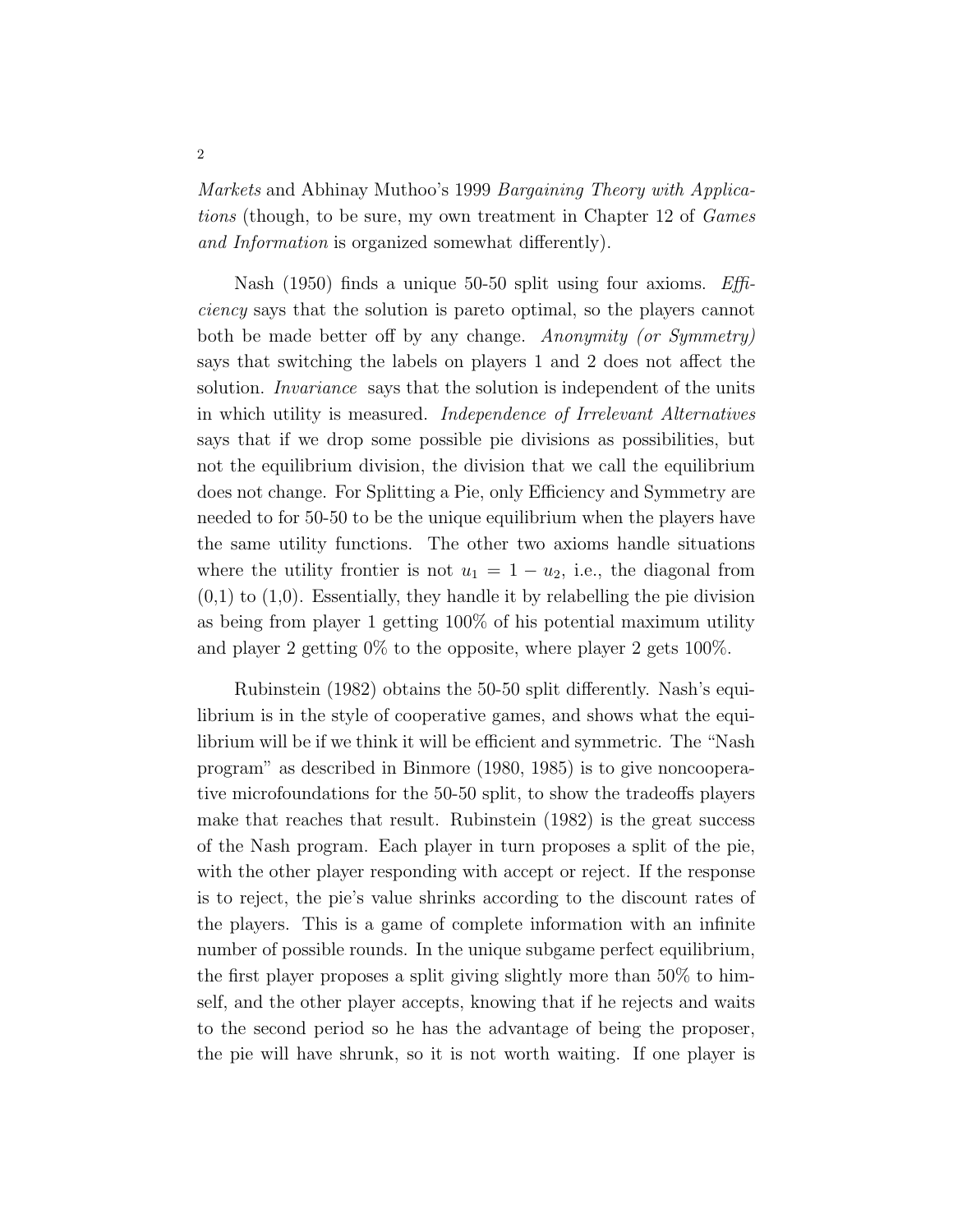more impatient, that player's equilibrium share is smaller. Thus, the tradeoff is between accepting the other player's offer now, or incurring a time cost of waiting to make one's own, more advantageous offer but knowing that the alternation could continue forever.

The present paper illustrates a different tradeoff, where being tougher has the advantage of giving a bigger share if successful but the disadvantage of being more likely to cause breakdown in negotiations. We will see this in a model that will be be noncooperative like Rubinstein's but like Nash's will leave important assumptions unexplained here, why being tougher increases one's share of the pie and the probability of breakdown. This will allow for a very simple model, in the hope that the occasional reversal of the usual movement over time from less to more complex models may be welcome to some readers.

The significance of endogenous breakdown is that it imposes a continuous cost on a player who chooses to be tougher. In Rubinstein (1982), the proposer's marginal cost of toughness is zero as he proposes a bigger and bigger share for himself up until the point where the other player would reject his offer—where the marginal cost becomes infinite. In the model here, the marginal cost of toughness will be the increase in the probability of breakdown times the share that is lost, so a player cannot become tougher without positive marginal cost. Since "the share that is lost" is part of the marginal cost, that cost will be higher for the player with the bigger share. This implies that if the player with the bigger share is indifferent about being tougher, the other player will have a lower marginal cost of being tougher and will not be indifferent. As a result, a Nash equilibrium will require that both players have the same share.

#### Further Comments on the Literature

In Rubinstein (1982), the player always reach immediate agreement. That is because he interprets the discount rate as time preference, but another way to interpret it— if both players have the same discount rate and are risk neutral— is as an exogenous probability of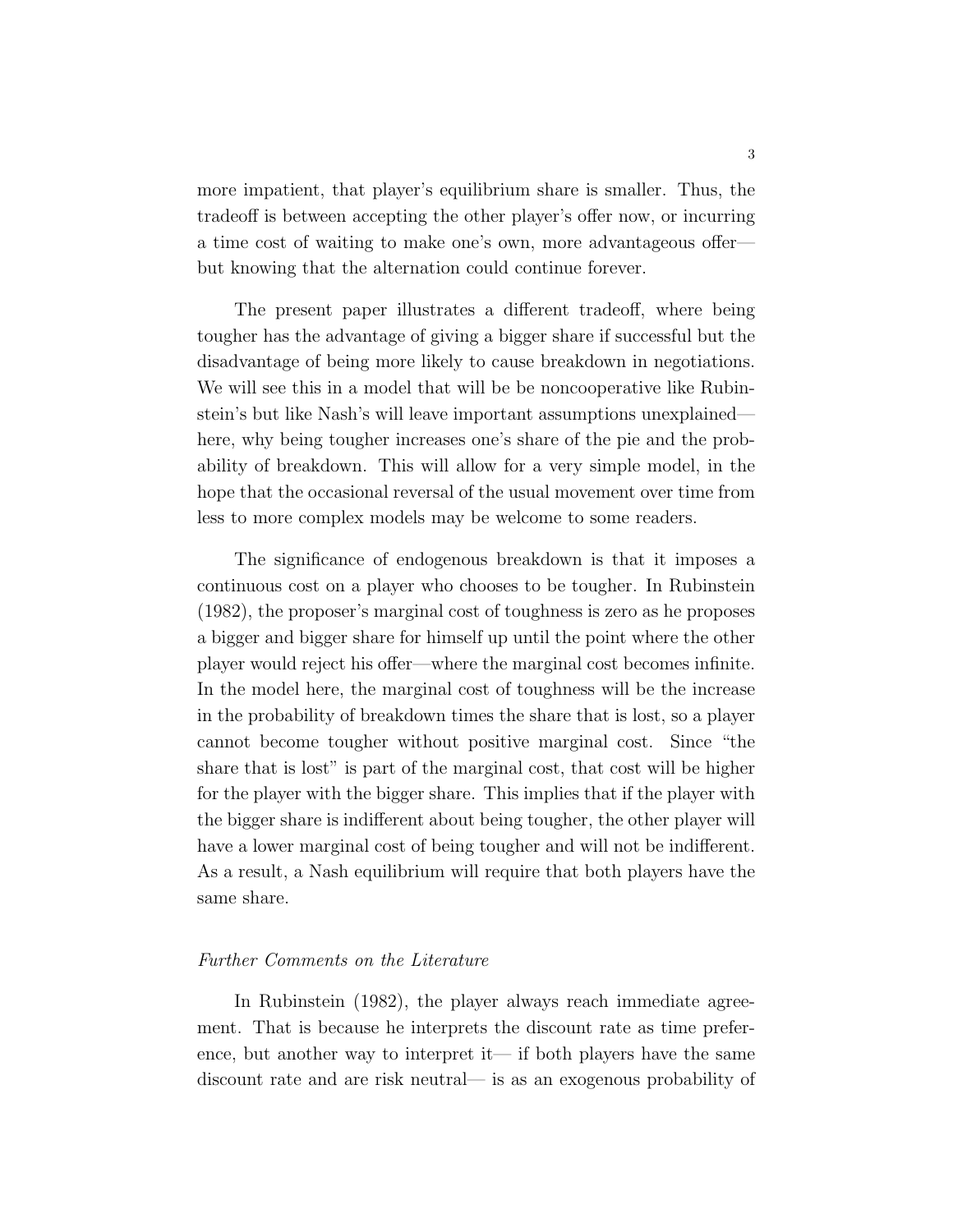complete bargaining breakdown. Or, risk aversion can replace discounting in an alternating-offers model, in which case the more risk-averse player will receive a smaller share in equilibrium. Binmore, Rubinstein & Wolinsky (1986) and Chapter 4 of Muthoo (2000) explore these possibilities. If there is an exogenous probability that negotiations break down and cannot resume, so the surplus is forever lost, then even if the players are infinitely patient they will want to reach agreement quickly to avoid the possibility of losing the pie entirely. Especially when this assumption is made, the idea in Shaked and Sutton (1984) of looking at the "outside options" of the two players becomes important. These models still do not result in delay in equilibrium, but one approach that does is to look at bargaining as a war of attrition, as in Abreu & Gul (2000). They assume a small possibility that a player is of an exogenously bull-headed type who will not back down, in which case the normal, rational, type of player uses a mixed strategy to decide when to concede, and agreement might occur only after delay. This sounds closer to the literature on bargaining under incomplete information, but is close to complete information because it assumes only a small probability of a player type being of a special type. The equivalent in their model of the current paper's "toughness" is the probability of continuing delay rather than conceding to the other player.

There have also been efforts to justify the Nash bargaining solution as the result of the risk of breakdown. Roth (1979) models bargaining as two single-player decisions problems, where each player chooses a share that maximizes his expected utility under a particular belief about the share proposed by the other player. This attains the product solution, but the two players' beliefs are inconsistent. Bastianello & LiCalzi (2019) use a model in which a mediator chooses shares x and  $1 - x$  that maximizes the probability those shares are accepted by both players where the probability a player accepts is increasing in his share. Thus, the possibility of breakdown is driving the solution, but the focus is on justifying the product solution and extending the idea to other axiomatic bargaining solutions rather than modelling breakdown as an equilibrium phenomenon.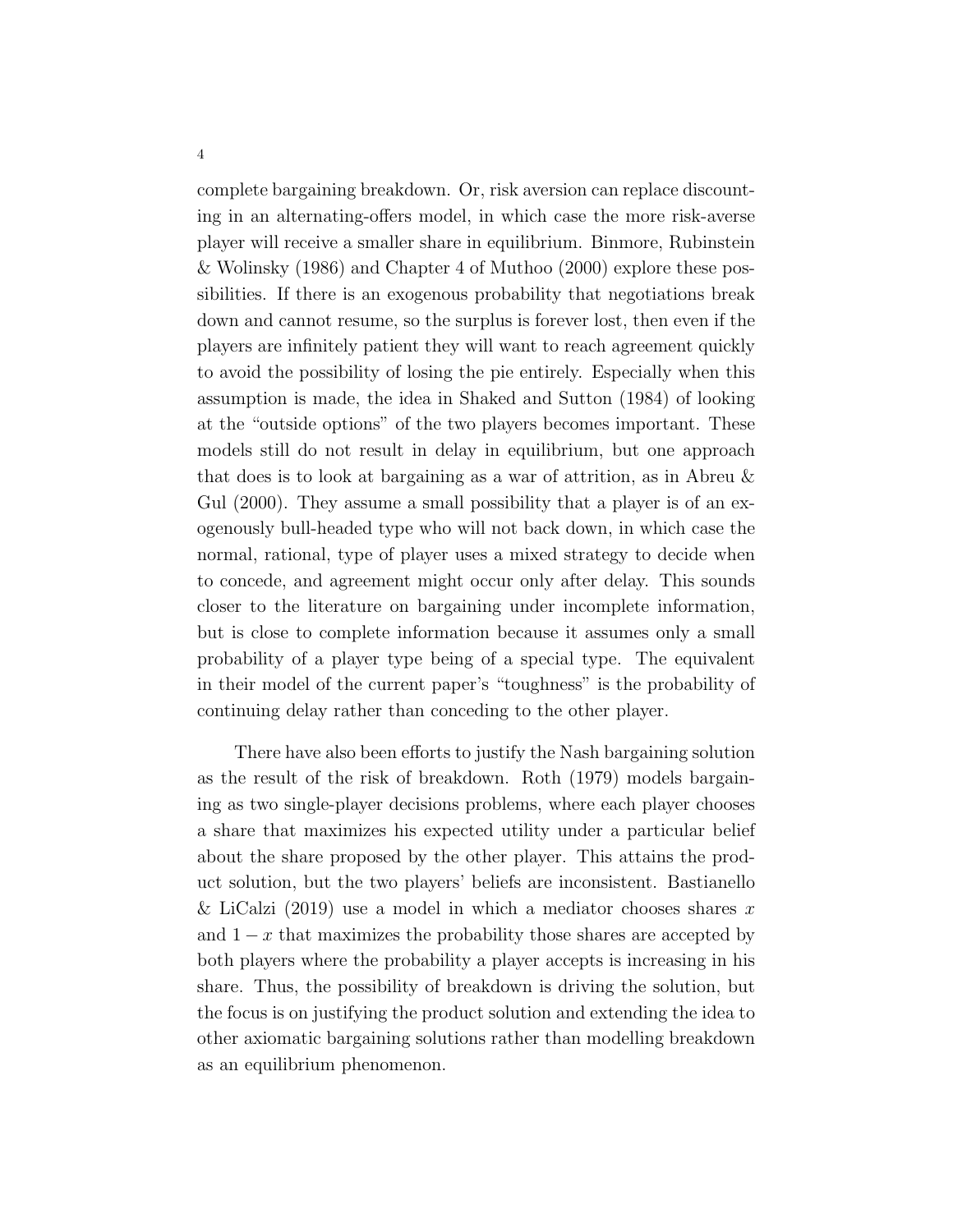Another approach to bargaining is to return to the one-shot game but change the structure of the breakdown or payoff functions. Nash (1953), in his second paper on bargaining, adds precommitment to a mixed-strategy threat players use if their initial bids add up to more than one, and finds a 50-50 split as the limit of continuous approximations of the breakdown function. In Binmore (1987) and Carlsson (1991), players have positive probability of making errors in announcing their bids. In Anbarci (2001), the sharing rule says that when the bids add up to more than one, the player with the larger bid's share is scaled back the most.

#### 2. The Model

Players 1 and 2 are splitting a pie of size 1. Each simultaneously chooses a toughness level  $x_i$  in  $[0, \infty)$ . With probability  $p(x_1, x_2)$ , bargaining fails and each ends up with a payoff of zero. Otherwise, player 1 receives  $\pi(x_1, x_2)$  and Player 2 receives  $1 - \pi(x_1, x_2)$ . For convenience, we will assume there is an arbitrarily small fixed cost of effort for toughness greater than zero so a player will prefer a toughness of zero to toughness high enough to cause breakdown with probability one. I will omit that infinitesimal from the payoff equations.

**Example 1: The Basics**. Let  $p(x_1, x_2) = Min\{\frac{x_1+x_2}{12}, 1\}$  and  $\pi(x_1, x_2) =$  $\overline{x_1}$  $\frac{x_1}{x_1+x_2}$  (with  $\pi = .5$  if  $x_1 = x_2 = 0$ ). The payoff functions are

<span id="page-5-0"></span>
$$
Payoff_1 = p \cdot (0) + (1-p)\pi = (1 - \frac{x_1 + x_2}{12})\frac{x_1}{x_1 + x_2} = \frac{x_1}{x_1 + x_2} - \frac{x_1}{12}
$$
 (1)

and

$$
Payoff_2 = p \cdot (0) + (1-p)(1-\pi) = (1 - \frac{x_1 + x_2}{12})(1 - \frac{x_1}{x_1 + x_2}) = \frac{x_2}{x_1 + x_2} - \frac{x_2}{12}
$$

Maximizing equation [\(1\)](#page-5-0) with respect to  $x_1$ , Player 1's first order condition is

$$
\frac{\partial Payoff_1}{\partial x_1} = \frac{1}{x_1 + x_2} - \frac{x_1}{(x_1 + x_2)^2} - 1/12 = 0
$$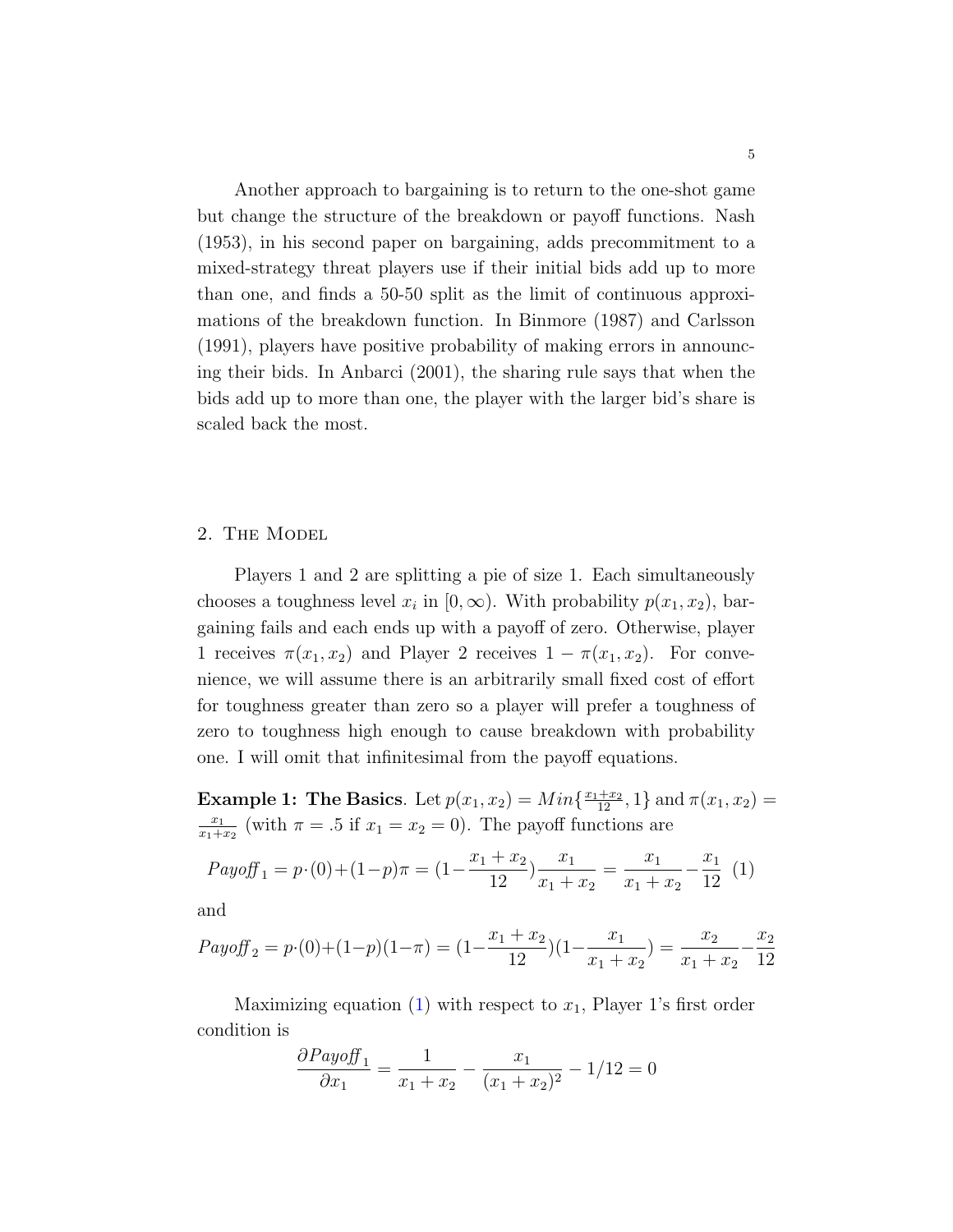so  $x_1 + x_2 - x_1 - \frac{(x_1 + x_2)^2}{12} = 0$  and  $12x_2 - (x_1 + x_2)^2 = 0$ . Player 1's reaction curve is

$$
x_1 = 2\sqrt{3}\sqrt{x_2} - x_2,
$$

as shown in Figure 1.

Solving with  $x_1 = x_2 = x$  we obtain  $x = 3$  in the unique Nash equilibrium, with no need to apply the refinement of subgame perfectness. The pie is split equally, and the probability of breakdown is  $p = \frac{3}{3+3} = 50\%.$ 

Note that the infinitesimal fixed cost of effort rules out uninteresting breakdown equilibria such as  $(x_1 = 13, x_2 = 13)$  or  $(x_1 = \infty, x_2 =$ 13).

Figure 1:

REACTION CURVES FOR TOUGHNESSES  $x_1$  and  $x_2$  in Example 1



In Example 1, the particular breakdown function  $p$  leads to a very high equilibrium probability of breakdown— 50%. The model retains its key features, however, even if the equilibrium probability of breakdown is made arbitrarily small by choice of a breakdown function with sufficiently great marginal increases in breakdown as toughness increases. Example 2 shows how that works.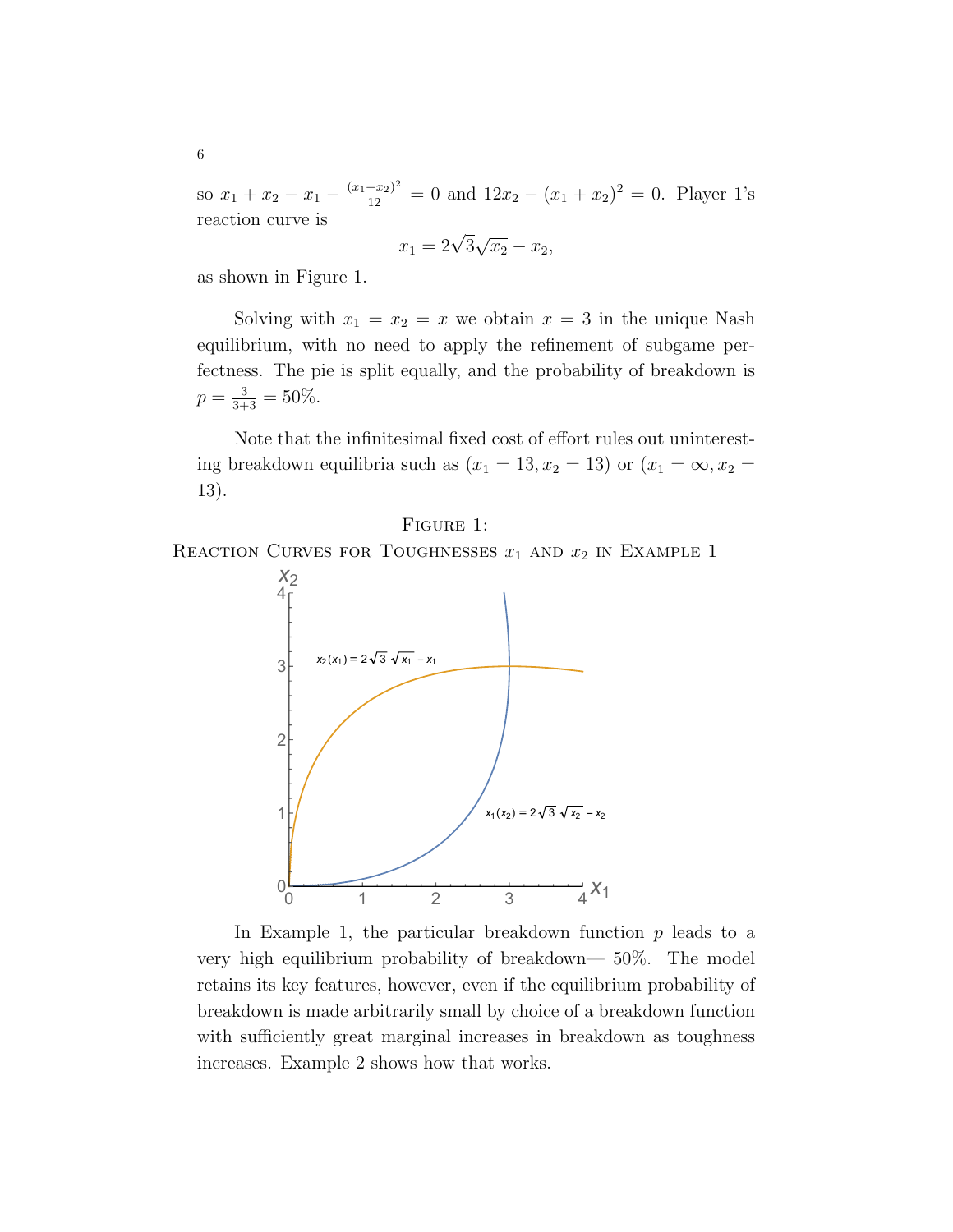Example 2: A Vanishingly Small Probability of Breakdown. Keep  $\pi(x_1, x_2) = \frac{x_1}{x_1 + x_2}$  as in Example 1, but let the breakdown probability be  $p(x_1, x_2) = \frac{(x_1 + x_2)^k}{12k}$  $\frac{+x_2}{12k}$  for k to be chosen. We want an equilibrium maximizing

$$
Payoff_1 = p(0) + (1 - p)\pi
$$

$$
= \left(1 - \frac{(x_1 + x_2)^k}{12k}\right) \frac{x_1}{x_1 + x_2}
$$

$$
= \frac{x_1}{x_1 + x_2} - \frac{x_1(x_1 + x_2)^{k-1}}{12k}
$$

The first order condition is

1  $x_1 + x_2$  $-\frac{x_1}{(x_1+x_2)^2}$  $\frac{x_1}{(x_1+x_2)^2} - x_1(k-1)(x_1+x_2)^{k-2}/12k - \frac{(x_1+x_2)^{k-1}}{12k}$ 12k  $= 0$ so  $12k(x_1+x_2) - 12kx_1 - x_1(k-1)(x_1+x_2)^k - (x_1+x_2)^{k+1} = 0$  and  $12kx_2 - x_1(k-1)(x_1+x_2)^k - (x_1+x_2)^{k+1} = 0$ . Player 2's payoff functions is

$$
Payoff(2) = (1 - \frac{(x_1 + x_2)^k}{12k})(1 - \frac{x_1}{x_1 + x_2}) = \frac{x_2}{x_1 + x_2} - \frac{x_2(x_1 + x_2)^{k-1}}{12k}
$$

The equilibrium is symmetric, so we can solve  $12kx - x(k-1)(2x)^{k-1}$  $(2x)^{k+1} = 0$  to get  $x = (\frac{12k(2^{-k})}{k+1})^{1/k}$ , and

$$
x^* = .5(\frac{12k}{k+1})^{1/k}
$$

If  $k = 1$  then  $x^* = \left(\frac{12(2^{-1})}{2}\right)$  $\left(\frac{2^{-1}}{2}\right)^1 = 3$ , and  $p = \frac{6}{12} = .5$ , as in Example 1. If  $k = 2$  then  $x^* \approx 1.4$  and  $p = 1/3$ . If  $k = 5$  then  $x^* \approx .79$ and  $p \approx .17$ . This converges to  $x^* = .5$  as k becomes large. Since the probability of breakdown is  $p(x_1, x_2) = \frac{(x_1 + x_2)^k}{12k}$  $\frac{+x_2}{12k}$ , the probability of breakdown  $p = \frac{1}{k+1}$  which approaches 0 as k increases.

Thus, it is possible to construct a variant of the model in which the probability of breakdown approaches zero, but we retain the other features, including the unique 50-50 split of the surplus. Note that it is also possible to construct a variant with the equilibrium probability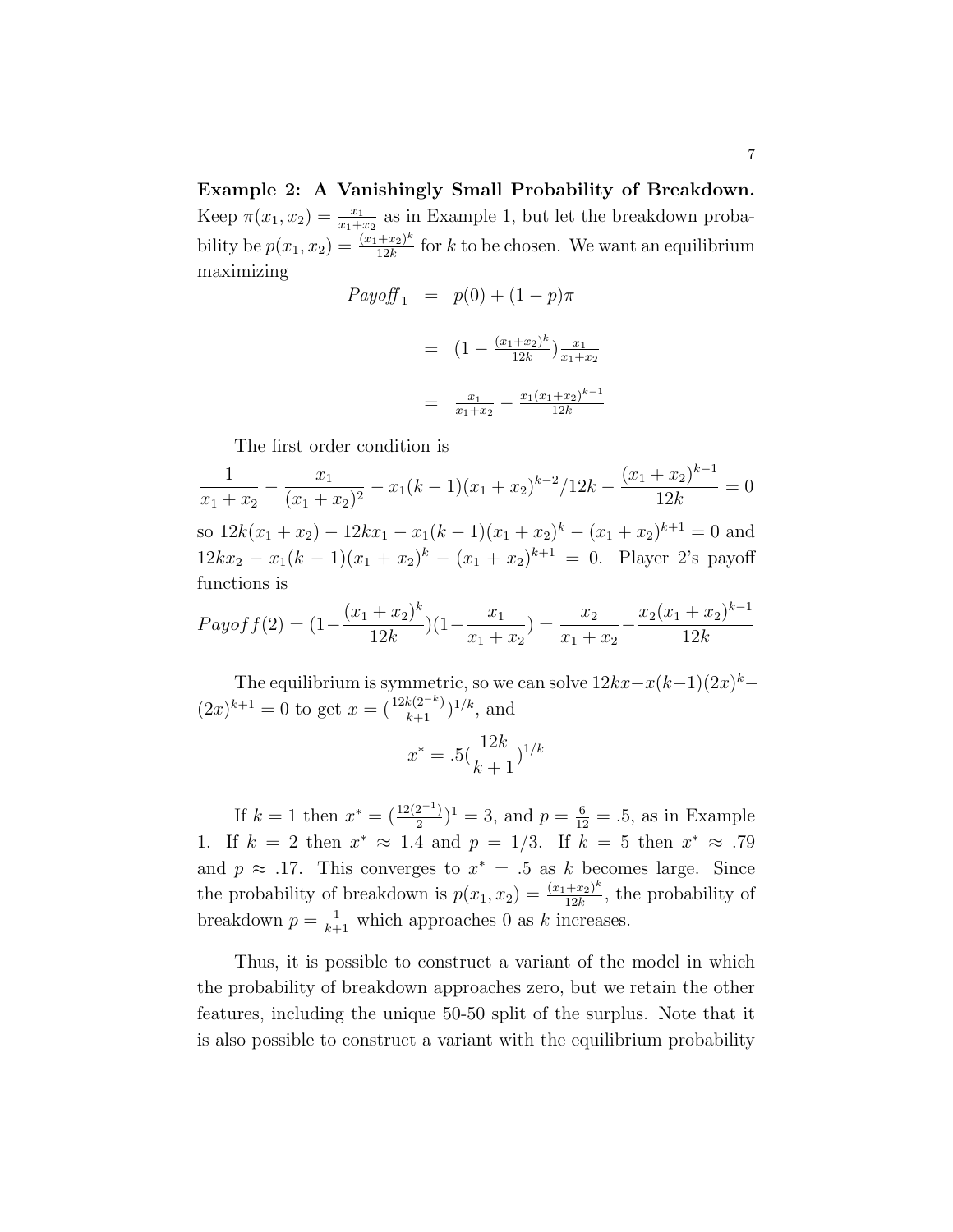of breakdown approaching one, by using a breakdown probability function with a very low marginal probability of breakdown as toughness increases.

Having seen equal shares in two examples, let us now build a more general model. Let the probability of bargaining breakdown be  $p(x_1, x_2)$ , let player 1's share of the pie be  $\pi(x_1, x_2)$ . Let us add an effort cost  $c(x_i)$  for player i, with  $c \ge 0$ ,  $\frac{dc}{dx_i} \ge 0$ ,  $\frac{d^2c}{dx_i^2} \ge 0$ . Assume that player i prefers a lower value of  $x_i$  to a higher one if the payoffs are equal, even if  $c = 0$ . The players have identical (for now) quasilinear utility functions and are possibly risk averse:  $u(1) = u(\pi) - c(x_1)$  and  $u(2) = u(1 - \pi) - c(x_2)$  with  $u' > 0$  and  $u'' \leq 0$  and normalized to  $u(0) \equiv 0.$ 

We will assume that the breakdown probability,  $p(x_1, x_2)$ , has ∂p  $\frac{\partial p}{\partial x_1} > 0, \frac{\partial p}{\partial x_2} > 0, \frac{\partial^2 p}{\partial x_1^2}$  $\frac{\partial^2 p}{\partial x_1^2} \geq 0$ ,  $\frac{\partial^2 p}{\partial x_2^2}$  $\frac{\partial^2 p}{\partial x_2^2} \geq 0$ , and  $\frac{\partial^2 p}{\partial x_1 \partial x_2^2}$  $\frac{\partial^2 p}{\partial x_1 \partial x_2} \geq 0$  for all values of  $x_1, x_2$  such that  $p < 1$ . The probability of breakdown rises with each player's toughness, but with diminishing returns until it reaches 1. Also, assume that  $p(a, b) = p(b, a)$ , which is to say that the breakdown probability does not depend on the identity of the players, just the combination of toughnesses they choose.

We will assume that player 1's share of the pie,  $\pi(x_1, x_2) \in [0, 1]$ , has  $\frac{\partial \pi}{\partial x_1} > 0$ ,  $\frac{\partial \pi}{\partial x_2} < 0$ ,  $\frac{\partial^2 \pi}{\partial x_1^2}$  $\frac{\partial^2 \pi}{\partial x_1^2} \leq 0$ ,  $\frac{\partial^2 \pi}{\partial x_2^2}$  $\frac{\partial^2 \pi}{\partial x_2^2} \geq 0$ . We will also assume that  $\partial^2 \pi$  $\frac{\partial^2 \pi}{\partial x_1 \partial x_2} \leq 0$  if  $x_1 \leq x_2$  and  $\frac{\partial^2 \pi}{\partial x_1 \partial x_2}$  $\frac{\partial^2 \pi}{\partial x_1 \partial x_2} \geq 0$  if  $x_1 \geq x_2$ . A player's share ( $\pi$  for player 1,  $(1-\pi)$  for player 2) rises with his toughness, with diminishing returns; and the other player's toughness reduces his marginal return if he is the least tough of the two. Also,  $\pi(a, b) = 1 - \pi(b, a)$ , which is to say that if one player chooses  $a$  and the other chooses  $b$ , the share of the player choosing a does not depend on whether he is player 1 or player 2. The function  $\pi = \frac{x_1}{x_1 + x_2}$  $\frac{x_1}{x_1+x_2}$  used in Example 1 satisfies these assumptions.

The assumptions on  $\pi$  imply that  $\lim_{x_1 \to \infty} \frac{\partial \pi}{\partial x_1} \to 0$ , since  $\frac{\partial \pi}{\partial x_1} > 0$ ,  $\partial^2 \pi$  $\frac{\partial^2 \pi}{\partial x_1^2} \leq 0$ , and  $\pi \leq 1$ ; as  $x_1$  grows, if its marginal effect on  $\pi$  is constant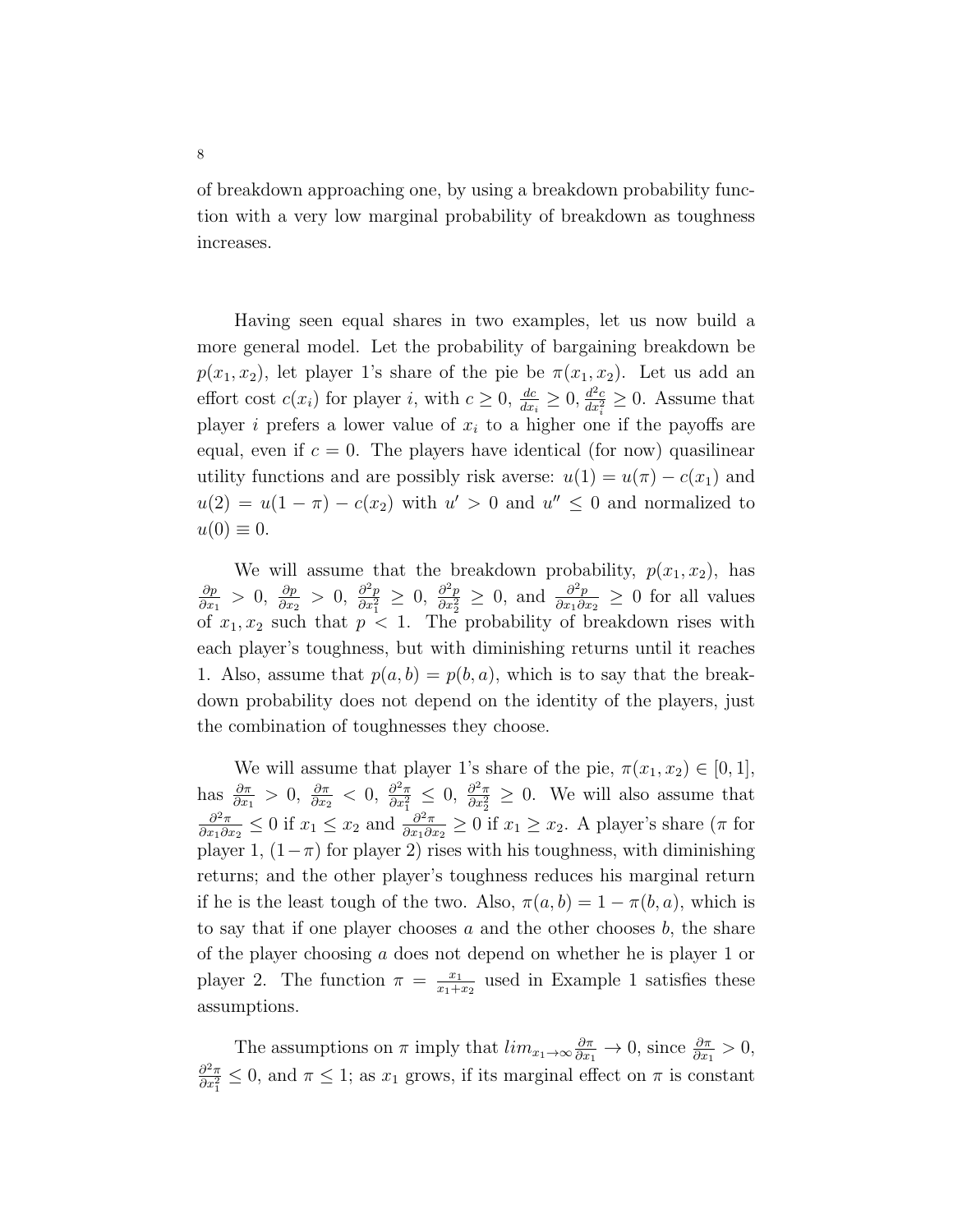then p will hit the ultimate level  $\pi = 1$  eventually and for higher  $x_1$  we would have  $\frac{\partial \pi}{\partial x_1} = 0$ , but if the marginal effect on  $\pi$  diminishes, it must diminish to zero (and similarly for  $x_2$ 's effect).

**Proposition 1.** The general model has a unique Nash equilibrium, and that equilibrium is in pure strategies with a 50-50 split of the surplus.  $x_1^* = x_2^*$  and  $\pi(x_1^*, x_2^*) = .5$ .

Proof. The expected payoffs are

$$
Payoff_1 = p(x_1, x_2)(0) + (1 - p(x_1, x_2))u(\pi(x_1, x_2)) - c(x_1)
$$

and

$$
Payoff_2 = p(x_1, x_2)(0) + (1 - p(x_1, x_2))u(1 - \pi(x_1, x_2)) - c(x_2).
$$

The first order conditions are

<span id="page-9-0"></span>
$$
\frac{\partial Payoff_1}{\partial x_1} = \left(\frac{du(\pi)}{d\pi} \cdot \frac{\partial \pi}{\partial x_1} - p\frac{du(\pi)}{d\pi} \frac{\partial \pi}{\partial x_1}\right) - \frac{\partial p}{\partial x_1}u(\pi) - \frac{dc}{dx_1} = 0 \tag{2}
$$

and

$$
\frac{\partial Payoff_2}{\partial x_2} = \left(\frac{du}{d\pi} \cdot \frac{\partial \pi}{\partial x_2} - p\frac{du(1-\pi)}{d\pi} \frac{\partial \pi}{\partial x_2}\right) - \frac{\partial p}{\partial x_2}u(1-\pi) - \frac{dc}{dx_2} = 0,
$$

where the first two terms in parentheses are the marginal benefit of increasing one's toughness and the second two terms are the marginal cost. The marginal benefit is an increased share of the pie, adjusted for diminishing marginal utility of consumption. The marginal cost is the loss from more breakdown plus the marginal cost of toughness.

First, note that if there is a corner solution at  $x_1 = x_2 = 0$ , it is a unique solution with a 50-50 split of the surplus. That occurs if  $\frac{\partial Payoff_1(0,0)}{\partial x_1}$  $\frac{\partial u_{1}(0,0)}{\partial x_{1}}$  < 0, since the weak convexity assumptions tell us that higher levels of toughness would also have marginal cost greater than marginal benefit. That is why we did not need to make a limit assumption such as  $\lim_{x_1 \to 0} \frac{\partial \pi}{\partial x_1} \to \infty$  and  $c'' < \infty$  for the theorem to be valid, though of course the model is trivial if the toughness levels of both players are zero.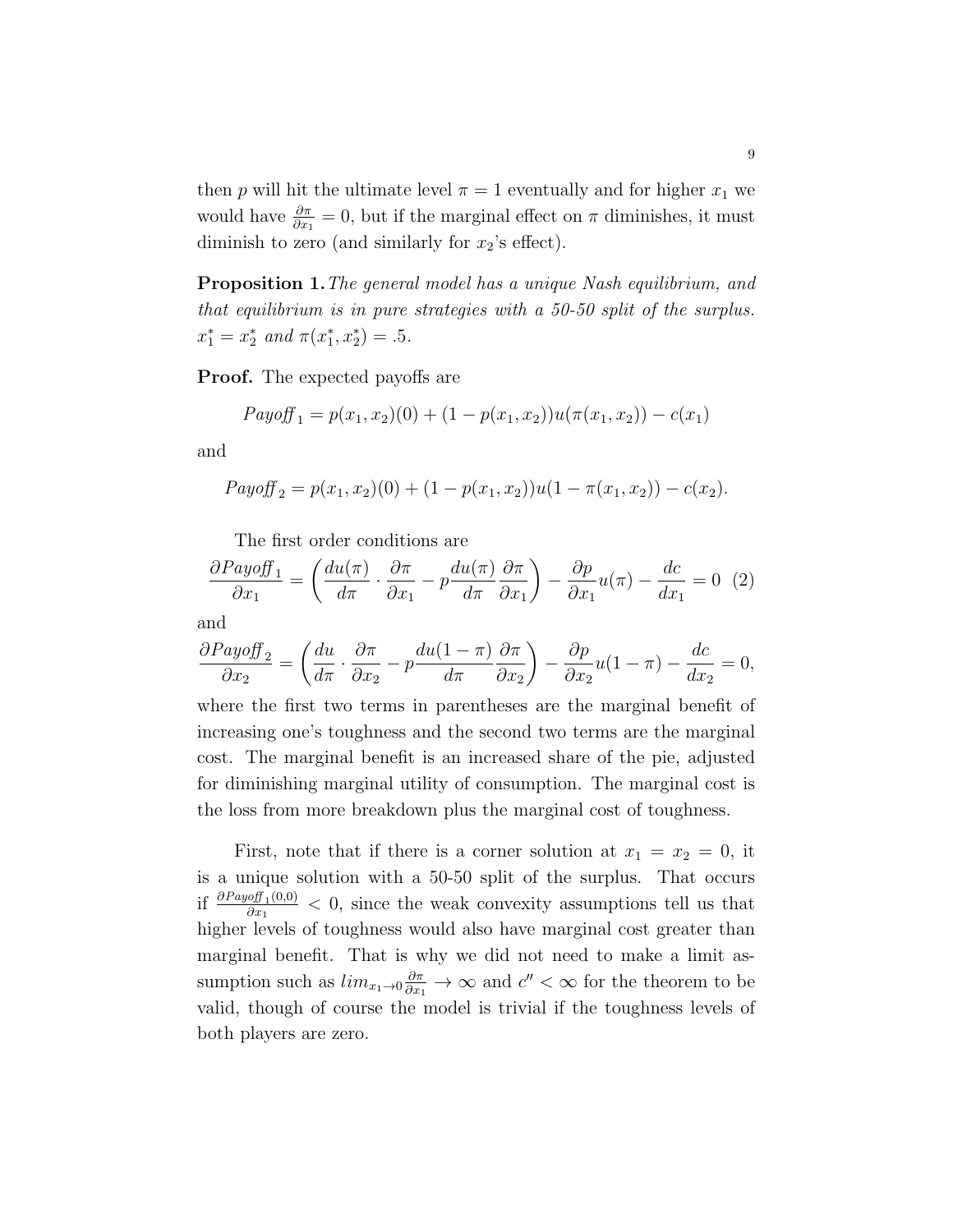There is not a corner solution with large  $x_1$ . Risk-neutral utility with zero direct toughness costs makes risking breakdown by choosing large  $x_1$  most attractive, so it is sufficient to rule it out for that case. Set  $u_1(\pi) = \pi$  and  $c(x_1) = 0$ , so  $\frac{\partial Pay\circ ff_1}{\partial x_1} = (1-p)\frac{\partial \pi}{\partial x_1}$  $\frac{\partial \pi}{\partial x_1}-\frac{\partial p}{\partial x_1}$  $\frac{\partial p}{\partial x_1}\pi$ . The function p is linear or convex, so it equals 1 for some finite  $x_1 \equiv \overline{x}$  (for given  $x_2$ ). ∂p  $\frac{\partial p}{\partial x_1} > 0$ , by assumption, and does not fall below  $\frac{\partial p}{\partial x_1}(0, x_2)$  by the assumption of  $\frac{\partial^2 p}{\partial x^2}$  $\frac{\partial^2 p}{\partial x_1^2} \geq 0$ . Hence, at  $x_1 = \overline{x}$ ,  $(1 - p(\overline{x}, x_2) \frac{\partial \pi}{\partial x_1})$  $\frac{\partial \pi}{\partial x_1} - \frac{\partial p}{\partial x_1}$  $\frac{\partial p}{\partial x_1}(\overline{x},x_2)\pi =$  $0-\frac{\partial p}{\partial x}$  $\frac{\partial p}{\partial x_1}(\overline{x}, x_2)\pi < 0$  and the solution to player 1's maximization problem must be  $x_1 < \overline{x}$ .

We will now look at interior solutions and establish uniquenes and the 50-50 split. We will first establish that the marginal return to toughness is strictly decreasing and the second-order condition is satisfied, that  $\frac{\partial^2 Payoff(1)}{\partial x^2}$  $\frac{logoff(1)}{dx_1^2}$  < 0. The derivative of the first two terms in  $(2)$  with respect to  $x_1$  is

<span id="page-10-0"></span>
$$
\begin{split} \left[\frac{d^{2}u_{1}}{d\pi^{2}}\left(\frac{\partial\pi}{\partial x_{1}}\right)^{2} + \frac{du_{1}}{d\pi}\frac{\partial^{2}\pi}{\partial x_{1}^{2}}\right] + \left[-\frac{\partial p}{\partial x_{1}}\frac{du_{1}}{d\pi}\frac{\partial\pi}{\partial x_{1}} - p\frac{du_{1}}{d\pi}\left(\frac{\partial\pi}{\partial x_{1}}\right)^{2} - p\frac{du_{1}}{d\pi}\frac{\partial^{2}\pi}{\partial x_{1}^{2}}\right] \\ = (1-p)\frac{d^{2}u_{1}}{d\pi^{2}}\left(\frac{\partial\pi}{\partial x_{1}}\right)^{2} + (1-p)\frac{du_{1}}{d\pi}\frac{\partial^{2}\pi}{\partial x_{1}^{2}} - \frac{\partial p}{\partial x_{1}}\frac{du_{1}}{d\pi}\frac{\partial\pi}{\partial x_{1}} \end{split} \tag{3}
$$

The first term of [\(3\)](#page-10-0), the marginal benefit, is zero or negative because  $(1-p) > 0$  and  $\frac{d^2u_1}{dx^2} \leq 0$ . The second term is zero or negative because  $(1-p) > 0, \frac{du_1}{d\pi} > 0$  and  $\frac{\partial^2 \pi}{\partial x_1^2}$  $\frac{\partial^2 \pi}{\partial x_1^2} \leq 0$ . The third term— the key one— is strictly negative because  $\frac{\partial p}{\partial x_1} > 0$ ,  $\frac{du_1}{d\pi} > 0$ , and  $\frac{\partial \pi}{\partial x_1} > 0$ .

The derivative of the third and fourth terms of [\(2\)](#page-9-0) with respect to  $x_1$ , the marginal cost, is

<span id="page-10-1"></span>
$$
-\frac{\partial^2 p}{\partial x_1^2}u - \frac{\partial p}{\partial x_1}\frac{du}{d\pi}\frac{\partial \pi}{\partial x_1} - \frac{d^2c}{dx_1^2}
$$
(4)

The first term of [\(4\)](#page-10-1) is zero or negative because  $\frac{\partial^2 p}{\partial x^2}$  $\frac{\partial^2 p}{\partial x_1^2} \geq 0$  and  $u > 0$ . The second term— another key one— is strictly negative because  $\frac{\partial p}{\partial x_1} > 0$ ,  $\frac{du}{d\pi} > 0$ , and  $\frac{\partial \pi}{\partial x_1} > 0$ . The third term is zero or negative because  $\frac{d^2c}{dx_1^2} \geq 0$ . Thus, the marginal return to toughness is strictly decreasing.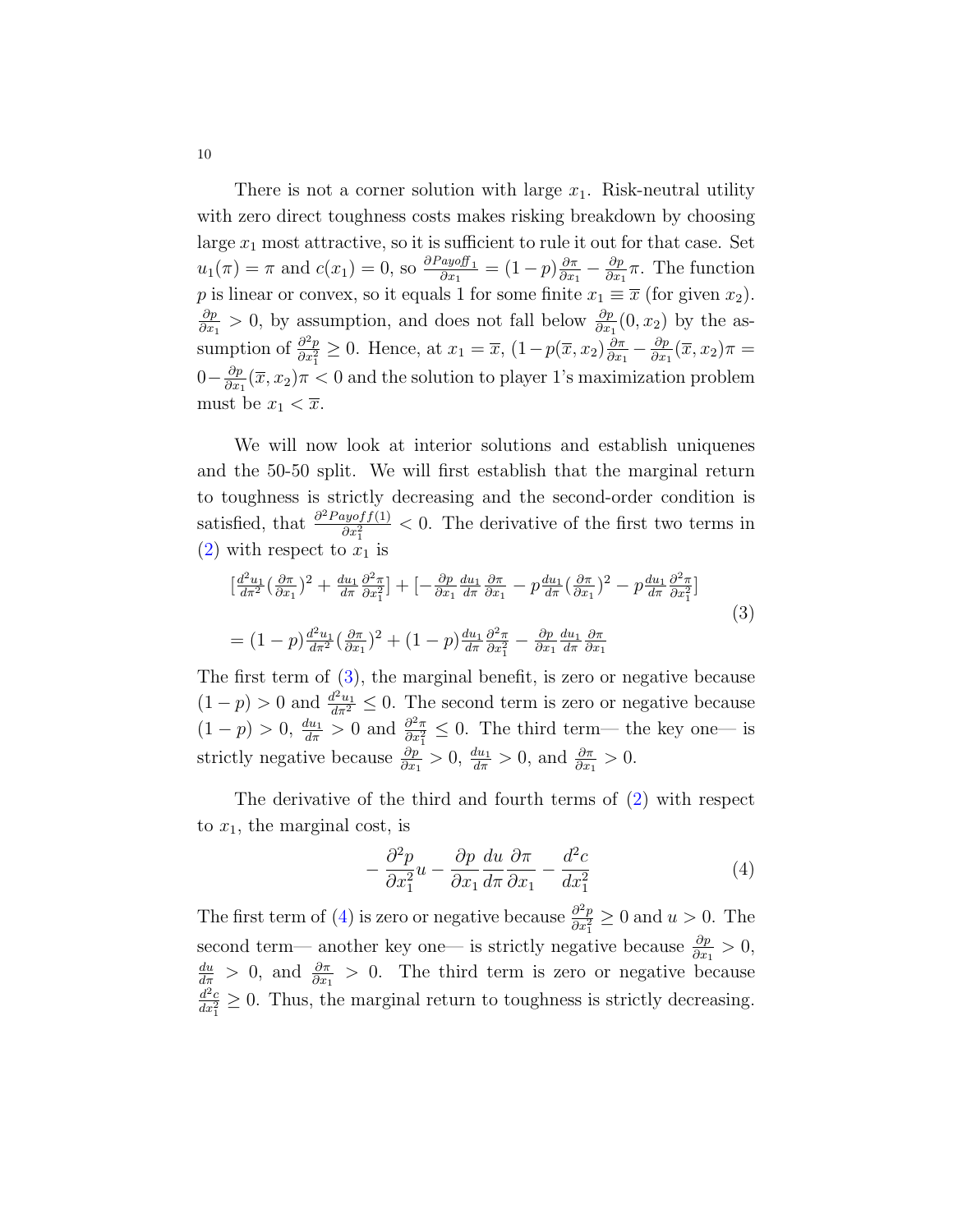The derivative of  $(2)$  with respect to  $x_2$ , the other player's toughness, is

$$
\frac{\partial^2 P_{ayoff_1}}{\partial x_1 \partial x_2} = (1-p) \frac{du}{d\pi} \frac{\partial^2 \pi}{\partial x_1 \partial x_2} - \frac{\partial p}{\partial x_2} \frac{du}{d\pi} \frac{\partial \pi}{\partial x_1} - \frac{\partial^2 p}{\partial x_1 \partial x_2} u - \frac{\partial p}{\partial x_1} \frac{du}{d\pi} \frac{\partial \pi}{\partial x_2} - 0.
$$
\n(5)

The first term is weakly negative if  $x_1 < x_2$  because  $\frac{du}{d\pi} \leq 0$  and the sign of  $\frac{\partial^2 \pi}{\partial x_i \partial y_j}$  $\frac{\partial^2 \pi}{\partial x_1 \partial x_2}$  depends on  $x_1 - x_2$  by assumption. The third term is zero or negative because  $\frac{\partial^2 p}{\partial x_i \partial y_j}$  $\frac{\partial^2 p}{\partial x_1 \partial x_2} \geq 0$  by assumption. The second and fourth terms sum to  $-\frac{du}{d\pi}(\frac{\partial p}{\partial x_2})$  $\partial x_2$ ∂π  $\frac{\partial \pi}{\partial x_1} + \frac{\partial p}{\partial x_1}$  $\partial x_1$ ∂π  $\frac{\partial \pi}{\partial x_2}$ ). The sign of this depends on whether  $x_1 < x_2$ . If  $x_1 < x_2$ , then  $\frac{\partial p}{\partial x_2} \geq \frac{\partial p}{\partial x_1}$  $\frac{\partial p}{\partial x_1}$  and  $\left| \frac{\partial \pi}{\partial x_1} \right|$  $\frac{\partial \pi}{\partial x_1} \geq \left| \frac{\partial \pi}{\partial x_2} \right|$  because  $(i) \frac{\partial^2 p}{\partial x^2}$  $\frac{\partial^2 p}{\partial x_1^2} \geq 0, \frac{\partial^2 p}{\partial x_2^2}$  $\frac{\partial^2 p}{\partial x_2^2} \geq 0$ , and  $p(a, b) = p(b, a)$  and (ii)  $\frac{\partial^2 \pi}{\partial x_1^2}$  $\frac{\partial^2 \pi}{\partial x_1^2} \leq 0, \frac{\partial^2 \pi}{\partial x_2^2}$  $\frac{\partial^2 \pi}{\partial x_2^2} \leq 0,$ and  $\pi(a, b) = \pi(b, a)$ , so the second and fourth terms sum to a negative number. If, on the contrary,  $x_1 > x_2$ , the sum is positive, and if  $x_1 = x_2$ the sum is zero. Using the implicit function theorem, we can conclude that if  $x_1 < x_2, \frac{dx_1}{dx_2}$  $\frac{dx_1}{dx_2}$  < 0, but for  $x_1 > x_2$ , we cannot determine the sign of  $\frac{dx_1}{dx_2}$  without narrowing the model. In the same way, it can be shown that player 2's reaction curve is negatively sloped when  $x_2 < x_1$ . Figure 1 illustrates this.

The conclusion that for  $x_1 < x_2, \frac{dx_1}{dx_2}$  $\frac{dx_1}{dx_2}$  < 0 tells us that although player 1's reaction curve for  $x_1$  may be rising in  $x_2$  for small values of  $x_2$  (because the third term,  $-\frac{\partial^2 p}{\partial x_1 \partial x_2}$  $\frac{\partial^2 p}{\partial x_1 \partial x_2} u$ , is outweighed by the other terms, which are positive for  $x_1 > x_2$ , by the time that  $x_1$  reaches  $x_1 = x_2$  the reaction curve will have negative slope, and the reaction curves will never cross again. (See Figure 1 for illustration, noting that the apparent  $x_1 = x_2 = 0$  intersection is not actually on the reaction curves because the two first derivatives are both positive there.) So the equilibrium must be unique, and with  $x_1 = x_2$ . The assumption that the pie-splitting function is symmetric then ensures that  $\pi = .5$ .

There are no mixed-strategy equilibria, because unless  $x_1 = x_2$ , one player's marginal return to toughness will be greater than the other's, so they cannot both be zero, and existence of a mixed-strategy equilibrium requires that two pure strategies have the same payoffs given the other player's strategy.  $\blacksquare$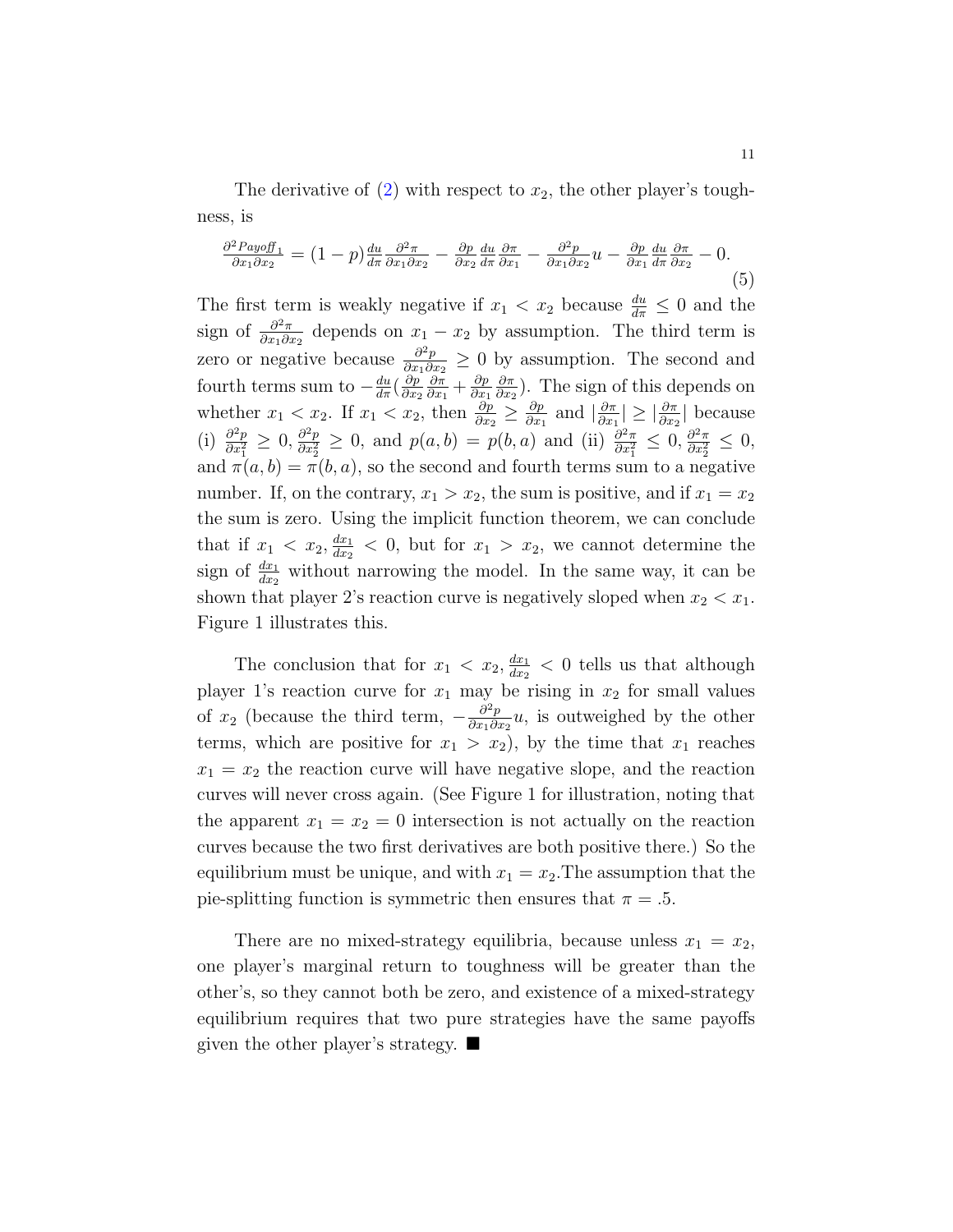Many of the assumptions behind Proposition 1 are stated with weak inequalities. This is because the basic intuition is about linear relations. We can add convexity to strengthen the result and ensure interior solutions, but convexity is not driving the result like it usually does in economics. Rather, the intuition is that if one player is tougher than the other, he gets a bigger share and so has more to lose from breakdown, which means he has less incentive to be tough. Even if his marginal benefit of toughness— the rate of increase of his share were to be the same as the other player's (a linear relationship between  $\pi$  and  $x_i$ ), his marginal cost— the increase in breakdown probability times his initial share— would be bigger, and that is true even if his toughness's marginal effect on breakdown probability is the same as the other player's (again, a linear relationship, between  $p$  and  $x_i$ ). That is why we get a 50-50 equilibrium in Example 1 even though  $p$  is linear, u is linear (the payoff was simply  $\pi$ ), and  $c = 0$ . Proposition 1 tells us that if we add the natural convexity assumptions about  $p, u$ , and c, the 50-50 split continues to be the unique equilibrium , a fortiori. Very likely we could even dispense with differentiability and continuity to some extent.<sup>[1](#page-12-0)</sup>

#### 3. Three or More Bargainers

Nash's axiomatic theory of bilateral bargaining extends unchanged to *n* players. Symmetry and efficiency require  $s_i = s_j$  and  $\sum_{i=1}^n s_i = 1$ , so  $s_i = 1/n$ . Finding a model that attains an equilibrium less directly has proven elusive. Many attempts have been made to extend the Rubinstein Model to n players, but none has attained the success of

<span id="page-12-0"></span><sup>&</sup>lt;sup>1</sup>Note that even the weak convexity assumptions could be weakened (and the infinitesimal fixed cost assumption dropped) if we are willing to impose a maximum toughness level at which breakdown has probability less than 1. Suppose  $x_i \in [0, \overline{x}]$ with  $p(\overline{x}, \overline{x}) < 1$ , but we do not require  $\frac{\partial p^2}{\partial x_i^2} \ge 0$  but that we still require  $\frac{\partial p^2}{\partial x_i \partial x_j} \le 0$ . In that case, the marginal cost of toughness might fall in one's own toughness and the equilibrium might either be interior and with equal toughness or an upper corner solution at  $x_1 = x_2 = \overline{x}$ , a 50-50 split in either case. (We still need  $\frac{\partial p^2}{\partial x_i \partial x_j} \ge 0$ to prevent one player's marginal cost from rising in the other player's marginal cost, strategic substitutes, in which case the equilibrium might be asymmetric.)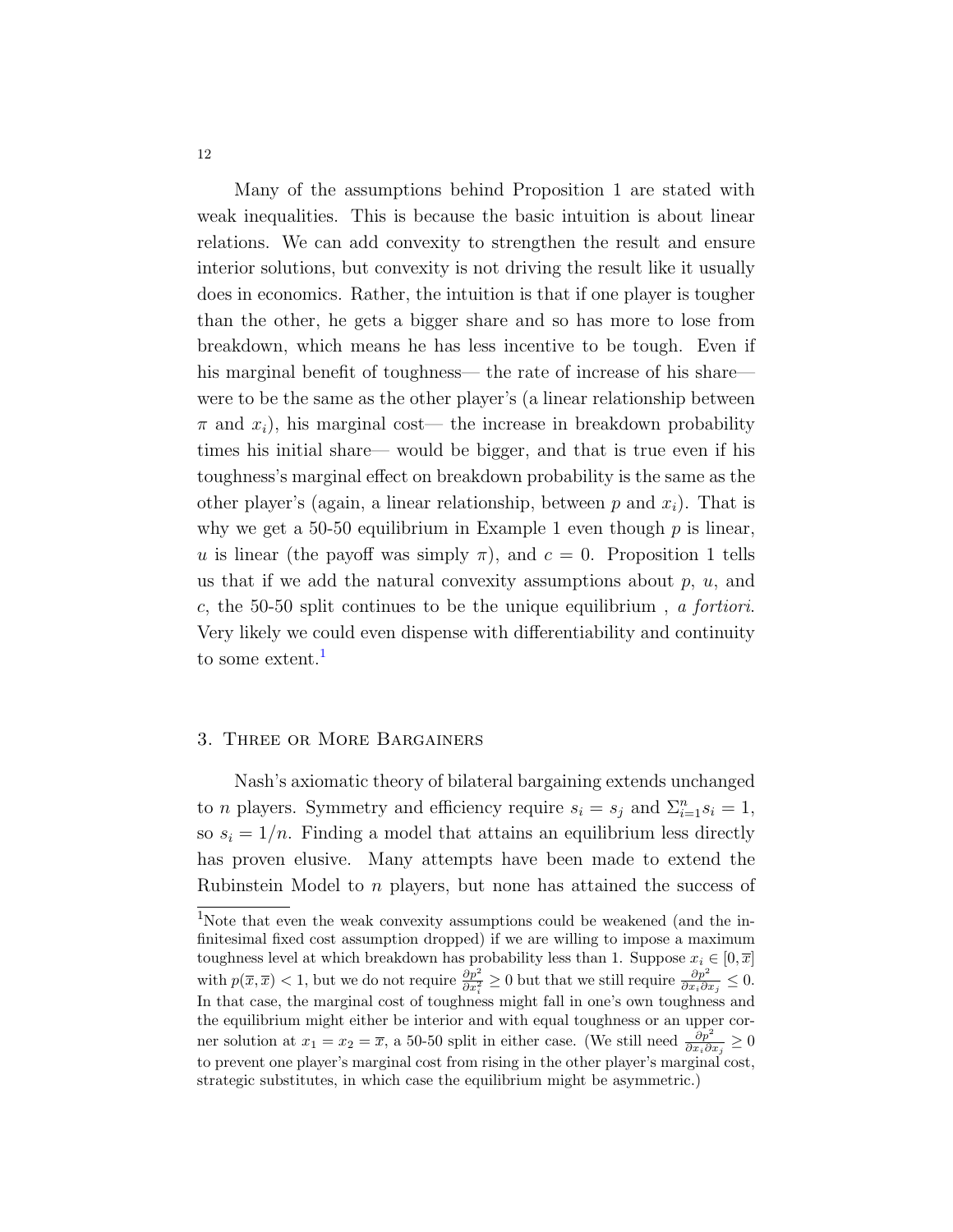the 2-player version. (See section 3.13 of Osborne & Rubinstein for the most natural way to extend the model.) Kullti  $&$  Vartiainen (2010) say "Vastness of equilibria is a well known problem of multiplayer bargaining games," though with restrictions on the stationarity of equilibrium, uniqueness can be obtained in a dynamic game such as Rubinstein's. Shaked (in unpublished work), Binmore (1985), and Herrero (1985) take this approach, and it is nicely presented in Sutton (1986). Later articles in the literature include Chae & Yang (1988, 1994), Krishna & Serrano (1996), Chatterjee (2000), Huang (2002), Suh & Wen (2006), and Kullti & Vartiainen (2010). Baron & Ferejohn (1989) also look at a multi-player bargaining, but in the legislative context, where the multiple players are legislators who vote on proposals and agenda-setting the issue of who proposes and how— is central, adding structure special to government. Their contribution to two-player bargaining is the idea of a model in which each player has an equal probability of making the offer in each period, which makes the ex ante payoffs not just close to equal, as in Rubinstein (1982), but exactly equal.

The breakdown model can be adapted to N bargainers. We can use Example 1's specification of the breakdown and sharing functions, but with  $p(x_1, x_2, \ldots, x_N) = \frac{\sum_{i=1}^N x_i}{12}$  and  $\pi_i(x_1, x_2, \ldots, x_N) = \frac{x_i}{\sum_{i=1}^N x_i}$ . This is limiting, because it avoids the need for adding extra assumptions to Proposition 1 to limit the cross-partials between the effects of  $x_i$  and  $x_j$  on  $\pi$  and  $p$  so that indirect effects do not exceed direct effects, but I don't think anybody actually would find those useful or interesting, even as a mathematical topic. So let Player i's payoff function be

$$
Payoff_{i} = (1 - \frac{\sum_{i=1}^{N} x_{i}}{12}) \frac{x_{i}}{\sum_{i=1}^{N} x_{i}}
$$

with first order condition

$$
\frac{1}{\sum_{i=1}^{N} x_i} - \frac{x_i}{(\sum_{i=1}^{N} x_i)^2} - \frac{1}{12} = 0
$$

All N players have this same first order condition, so  $x_i = x$  and

$$
\frac{1}{Nx} - \frac{x}{(Nx)^2} - \frac{1}{12} = 0,
$$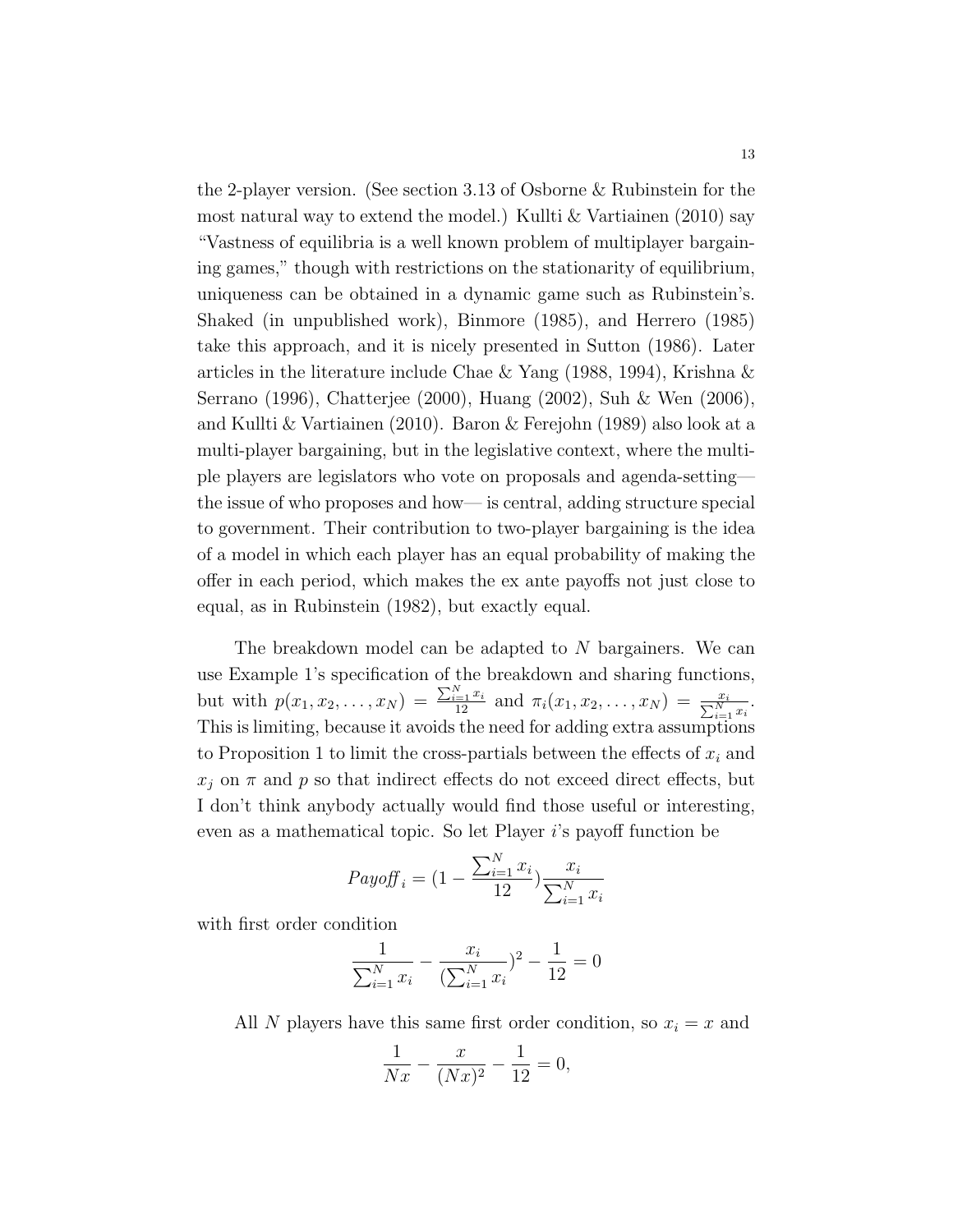yielding

$$
x = \frac{12(N-1)}{N^2}.
$$

The equilibrium probability of breakdown is

$$
p(x, \dots, x) = \frac{N \frac{12(N-1)}{N^2}}{12} = \frac{(N-1)}{N}
$$

As N increases, the probability of breakdown approaches one but does not reach it: if  $N = 2$ , then  $x = 12 \cdot 1/4 = 3$  and the probability of breakdown is 50%; If  $N = 3$ ,  $x = 12 \cdot 2/9 \approx 2.67$  so the probability of breakdown rises to about 67%; If  $N = 10, x = 12 \cdot 9/100 = 1.08$ and the probability rises to 90%. Increasing toughness has a negative externality which increases with the number of players. Each player's equilibrium share falls, so by being tougher he is mostly risking the destruction of the other players' payoffs.

#### 4. Unequal Bargaining Power

In ordinary conversation, "bargaining power" is used loosely to refer to whether someone can get a good outcome in bargaining, so, for example, someone trying to sell a product known to be worthless has little bargaining power. Economists now use the term to refer to the percentage of bargaining surplus a player can obtain. Thus, we would say that someone with a product that costs \$50 and is worth \$150 to the buyer has bargaining power of 80% if he can get a price of \$130 out of the negotiation process. If John Doe was obviously negligent when he hit Richard Roe with his car and caused him \$100,000 in damage, and it would cost each of them \$10,000 in lawyer fees to go to court, common parlance would be that John Doe has little bargaining power, but if the outcome is a settlement payment of \$80,000 instead of \$100,000, the economist would say John Doe has overwhelming bargaining power even though he is a bad "bargaining position".

So far, the players in the present paper's bargaining model have had equal bargaining power. Often in applications we want to give one player more bargaining power than the other. This can be done by

14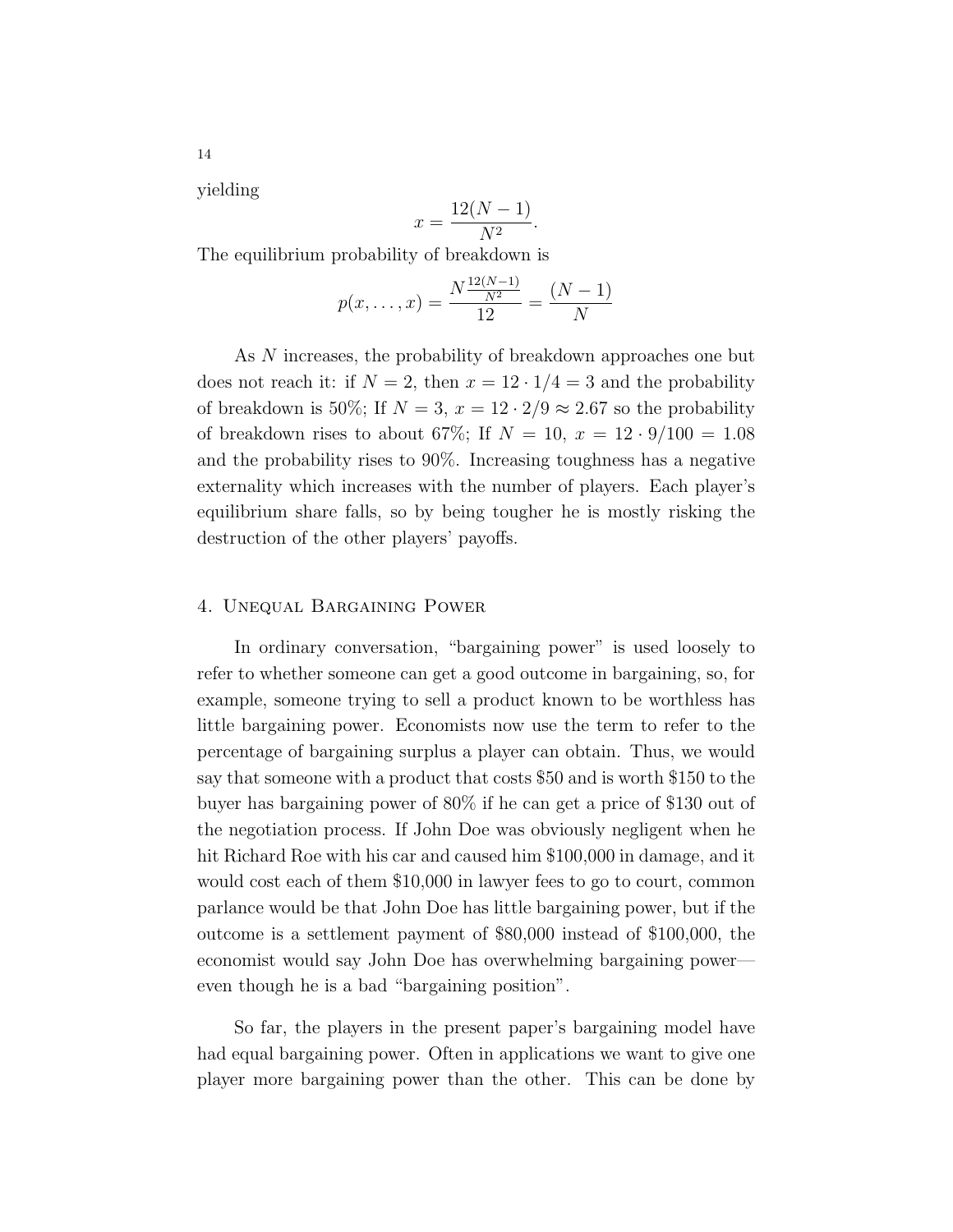specifying that one player make a take-it-or-leave-it offer, or that one player will get  $\theta$  percent of the surplus without specifying a model, or by using Rubinstein (1982) with two players who have different discount rates. The present model can be set up to introduce asymmetry via different discount rates also, or by differing rates of risk aversion, as we will see later. Here, however, I will introduce a functional form that allows us to assign the players "bargaining power" parameters of  $\theta$  and  $(1-\theta)$  that will give them shares of the same size based on how skilled they are at being tough without inducing breakdown.

Example 3: Unequal Bargaining Power. Let the probability of breakdown be  $p(x_1, x_2) = Min\{e^{(1-\theta)\beta x_1 + \theta \beta x_2} - 1, 1\}$ , where  $\theta \in [0, 1]$ is player 1's bargaining power and  $\beta > 0$  is a parameter for breakdown risk. Let player 1's share of the pie be  $\pi(x_1, x_2) = .5 + (x_1 - x_2)$ . The payoff functions are then

$$
Payoff_1 = p(0) + (1 - p)\pi = (1 - e^{(1 - \theta)\beta x_1 + \theta \beta x_2} + 1)[.5 + (x_1 - x_2)]
$$
 (6)

and

$$
Payoff_2 = p(0) + (1-p)(1-\pi) = (1 - e^{(1-\theta)\beta x_1 + \theta \beta x_2} + 1)[1 - (.5 + (x_1 - x_2))]
$$

Maximizing equation [\(16\)](#page-29-0) with respect to  $x_1$ , Player 1's first order condition is

$$
\frac{\partial Payoff_1}{\partial x_1} = (2 - e^{(1-\theta)\beta x_1 + \theta \beta x_2}) - (1-\theta)\beta e^{(1-\theta)\beta x_1 + \theta \beta x_2}[-5 + (x_1 - x_2)] = 0
$$

and for player 2,

$$
\frac{\partial Payoff_2}{\partial x_2} = (2 - e^{(1-\theta)\beta x_1 + \theta \beta x_2}) - \theta \beta e^{(1-\theta)\beta x_1 + \theta \beta x_2}[-5 - (x_1 - x_2)] = 0
$$

Define  $Z \equiv e^{(1-\theta)\beta x_1 + \theta \beta x_2}$ . Then we can equate these derivatives to get  $(2-Z) - (1-\theta)\beta Z[0.5 + (x_1 - x_2)] = (2-Z) - \theta\beta Z[0.5 - ((x_1 - x_2))]$ It follows that<sup>[2](#page-15-0)</sup>

$$
x_1 = x_2 + \theta - 0.5
$$

<span id="page-15-0"></span><sup>&</sup>lt;sup>2</sup>Then  $(1 - \theta)\beta Z[0.5 + ((x_1 - x_2))] = \theta\beta Z[0.5 - ((x_1 - x_2)]$ , which implies  $(1 - \theta)[0.5 + (x_1 - x_2)]$  $((x_1-x_2)] = \theta[.5-((x_1-x_2)].$ Then  $.5+x_1-x_2-.5\theta-\theta x_1+\theta x_2=.5\theta-\theta x_1+\theta x_2$  so .5+x<sub>1</sub>−x<sub>2</sub> = θ and x<sub>1</sub> = x<sub>2</sub>+θ−.5. It then follows that  $\pi = .5 + (x_2 + \theta - .5) - x_2 = \theta$ .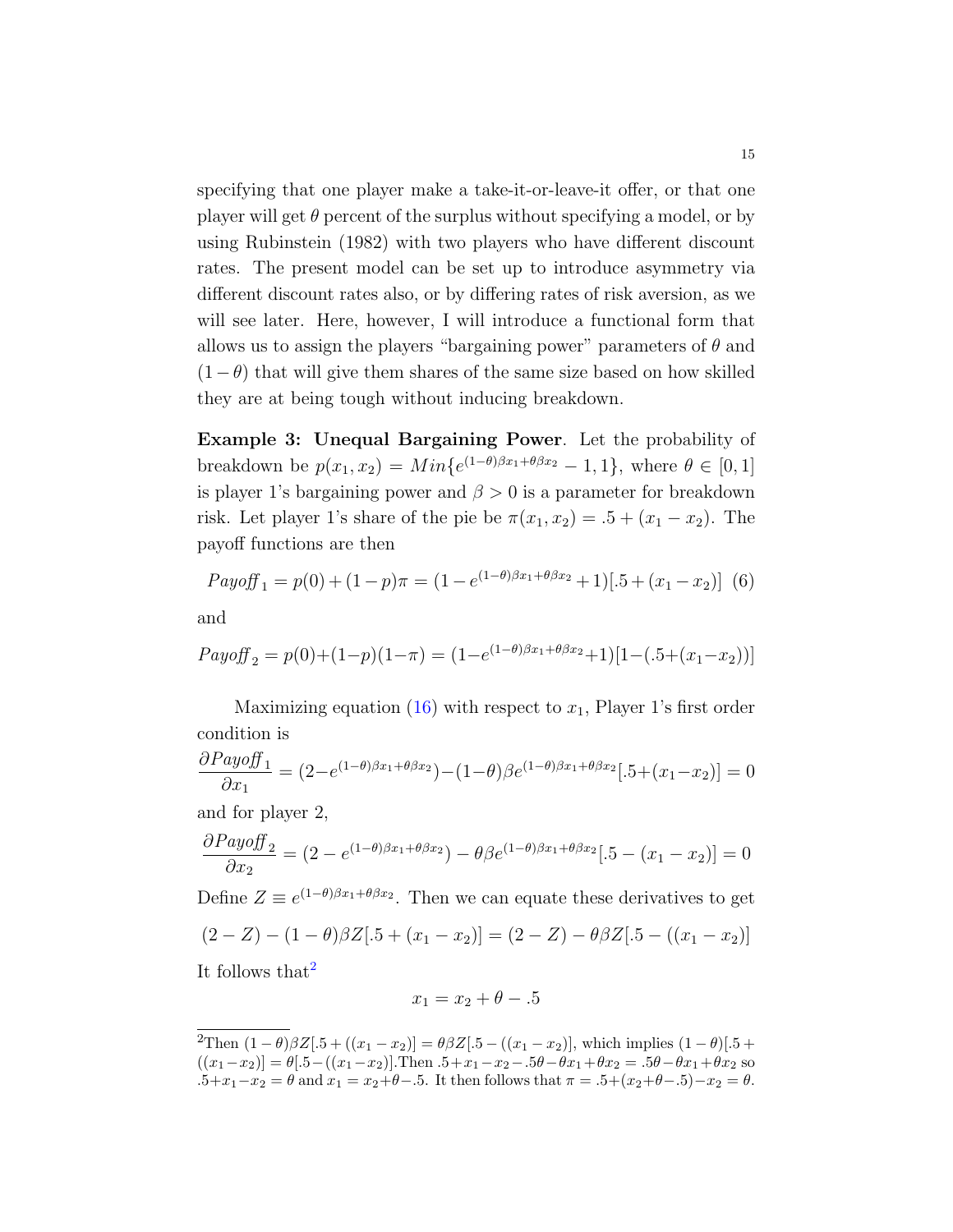and

16

$$
\pi=\theta.
$$

In this specification the marginal benefit of toughness— the increase in a player's share of the pie— is equal for both players and independent of how tough they are, allowing considerable simplification. At the same time, use of the exponential function for the probability of breakdown, p, means that the marginal cost of toughness the increase in the probability of breakdown— is  $p$  times the player's bargaining power,  $\theta$  or  $(1 - \theta)$ . That is why the equilibrium shares work out so neatly.

It remains to find  $x_1$  and  $x_2$ . These are

$$
x_1 = \left(\frac{1}{\beta}\right) \log \left(\frac{2e^{.5\beta(2\theta^2 - 3\theta + 1)}}{1 + \beta\theta - \beta\theta^2}\right) + \theta - .5
$$

and

$$
x_2 = \left(\frac{1}{\beta}\right) \log \left(\frac{2e^{.5\beta(2\theta^2 - 3\theta + 1)}}{1 + \beta\theta - \beta\theta^2}\right)
$$

Let  $\beta = 1$ . Then if  $\theta = .5$ ,  $x_1 = x_2 \approx .47$ ,  $p \approx .60$ , and player 1's expected payoff is about .20. If player 1's bargaining power rises to  $\theta = .8$ , then  $x_1 \approx .78, x_2 \approx .48, p \approx .72$ , and player 1's expected payoff is about .22. (Note that although player 1's bargaining power has led him to increase his toughness considerably, it has also led player 2 to be tougher, so the probability of breakdown rises enough to almost cancel out player 1's gain from getting a bigger share of the pie.) If we let  $\beta = 3$ , then if  $\theta = .5$ ,  $x_1 = x_2 \approx .05$ ,  $p \approx .14$ , and player 1's expected payoff is about .43. As one would expect, more convex costs (more convex breakdown probability) leads to less toughness in negotiating and higher expected payoffs for both players.

This specification is one in which one of the players can increase his toughness and get a bigger share but not increase the breakdown probability as much as the other player. He is somehow better at being tough without wrecking the deal. He is better at both parts of "The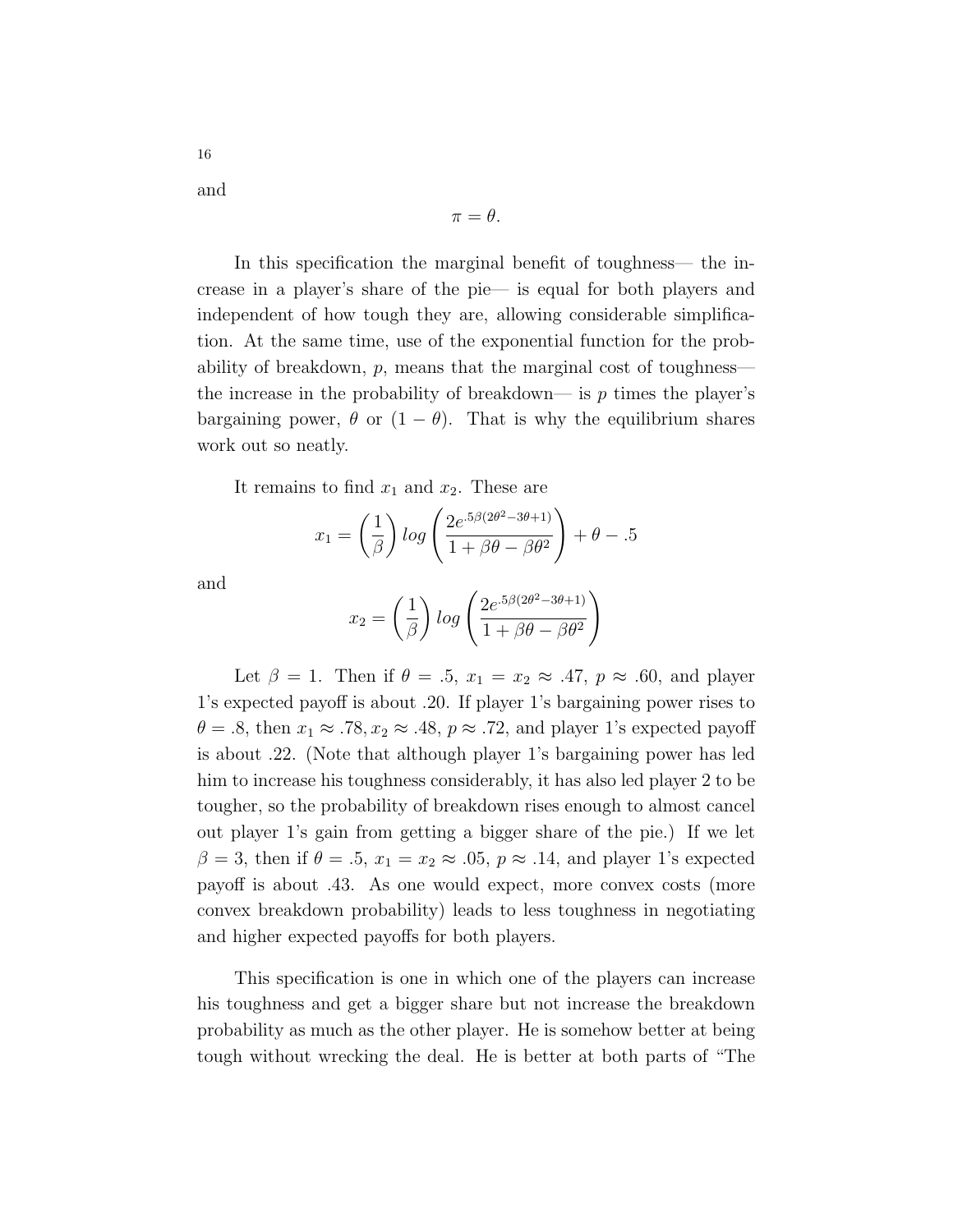Art of the Deal": increasing his own share, and increasing the expected pie size.

#### 5. Risk Aversion

Proposition 1 allowed for risk aversion, but it required the players to have identical utility functions. The model can be applied even when the players have different utility functions. Proposition 2 confirms what one would expect: a player who is more risk averse will end up with a smaller share.

**Proposition 2:** If player 1 is more risk averse than player 2, his share is smaller in equilibrium.

#### Proof.

$$
Payoff_1 = pu(0; \alpha_1) + (1 - p)u(\pi; \alpha_1)
$$

which has the first-order condition

$$
\frac{\partial p}{\partial x_1}u(0;\alpha_1) - \frac{\partial p}{\partial x_1}u(\pi;\alpha_1) + (1-p)u'(\pi;\alpha_1)\frac{\partial \pi}{\partial x_1} = 0
$$

We can rescale the units of utility functions of two people, so let's normalize so  $u(0; \alpha_1) \equiv u(0; \alpha_2) \equiv 0$  and  $u'(0; \alpha_1) \equiv u'(0; \alpha_2)$ . Then,

$$
\frac{\partial p}{\partial x_1}u(\pi;\alpha_1] = [1-p]u'(\pi;\alpha_1)\frac{\partial \pi}{\partial x_1},
$$

so

$$
\frac{\frac{\partial p}{\partial x_1}}{1-p} = \frac{u'(\pi; \alpha_1) \frac{\partial \pi}{\partial x_1}}{u(\pi; \alpha_1)}
$$

Similarly, for player 2's choice of  $x_2$ ,

$$
\frac{\frac{\partial p}{\partial x_2}}{1-p} = \frac{u'(1-\pi;\alpha_2)\frac{\partial \pi}{\partial x_2}}{u(1-\pi;\alpha_2)}
$$

If player 1 is less risk averse, his utility function is a concave increasing transformation of player 2's (Crawford [1991]). This means that for a given y, for player 1 the marginal utility  $u'_1(y)$  is bigger than for player 2, which also means that the average utility  $u(y)/y$  is further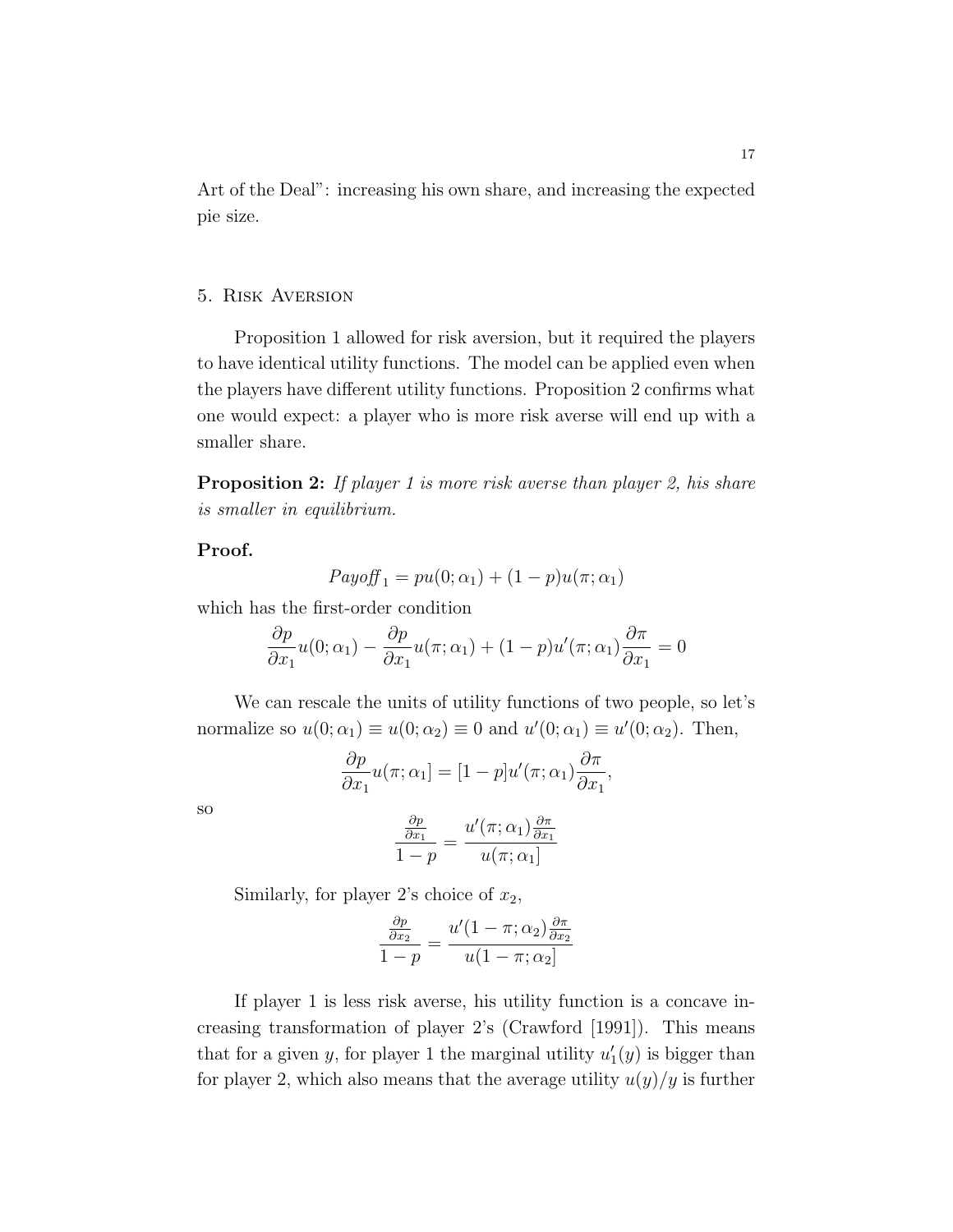from the marginal utility, because  $u'' < 0$ , and  $u'(0)$  is the same for both. In that case, however,  $\frac{u'(y)}{u(y)/y}$  is bigger for player 1, so  $\frac{u'(y)}{u(y)}$  $\frac{u'(y)}{u(y)}$  is also bigger. If  $y = \pi = 1 - \pi = .5\pi$ , we would need  $\frac{\partial p}{\partial x_1} > \frac{\partial p}{\partial x_2}$  $\frac{\partial p}{\partial x_2}$  (unless both equalled zero) and  $\frac{\partial \pi}{\partial x_1} < \frac{\partial \pi}{\partial x_2}$  $\frac{\partial \pi}{\partial x_2}$ , which would require  $x_1 \neq x_2$ , which would contradict  $\pi = .5$ . The only way both conditions could be valid is if  $x_1 > x_2$ , so that  $\frac{\partial p}{\partial x_1} \geq \frac{\partial p}{\partial x_2}$  $\frac{\partial p}{\partial x_2}$  and  $\frac{\partial \pi}{\partial x_1} < \frac{\partial \pi}{\partial x_2}$  $\frac{\partial \pi}{\partial x_2}$ . ■

Example 4 illustrates Proposition 2.

Example 4: Risk Aversion. As in Example 1, let the breakdown function be  $p(x_1, x_2) = \frac{x_1 + x_2}{12}$  and the sharing function be  $\pi(x_1, x_2) =$  $\overline{x_1}$  $\frac{x_1}{x_1+x_2}$ . Now let the players have the constant average risk aversion (CARA) utility functions  $u(y_i; \alpha_i) = -e^{-\alpha_i y_i}$ . This means that the player whose value of  $\alpha$  is bigger will be the more risk averse for share value y.

$$
Payoff_1 = pu(0) + (1-p)u(\pi) = \frac{x_1 + x_2}{12}(-1) + (1 - \frac{x_1 + x_2}{12})u_1(\frac{x_1}{x_1 + x_2}),
$$

which has the first-order condition

$$
-\frac{1}{12} - \frac{1}{12}u + (1 - \frac{x_1 + x_2}{12})u' \cdot \left[\frac{1}{x_1 + x_2} - \frac{x_1}{(x_1 + x_2)^2}\right] = 0.
$$

With CARA utility, if  $\alpha_1 \neq 0$  then  $u' = -\alpha_1 u$ , so

$$
-\frac{1}{12} + \frac{1}{12}u_1 - (1 - \frac{x_1 + x_2}{12})\alpha_1 u_1 \cdot \left[\frac{1}{x_1 + x_2} - \frac{x_1}{(x_1 + x_2)^2}\right] = 0
$$

and

$$
-\frac{1}{12} + e^{-\alpha_1 \frac{x_1}{x_1 + x_2}} \left( \frac{1}{12} + (1 - \frac{x_1 + x_2}{12})\alpha_1 \cdot \left[ \frac{1}{x_1 + x_2} - \frac{x_1}{(x_1 + x_2)^2} \right] \right) = 0.
$$

We cannot solve this expression to get analytic solutions for  $x_1$ and  $x_2$ , but Mathematica's FindRoot function yields the numerical solutions shown in Table 1.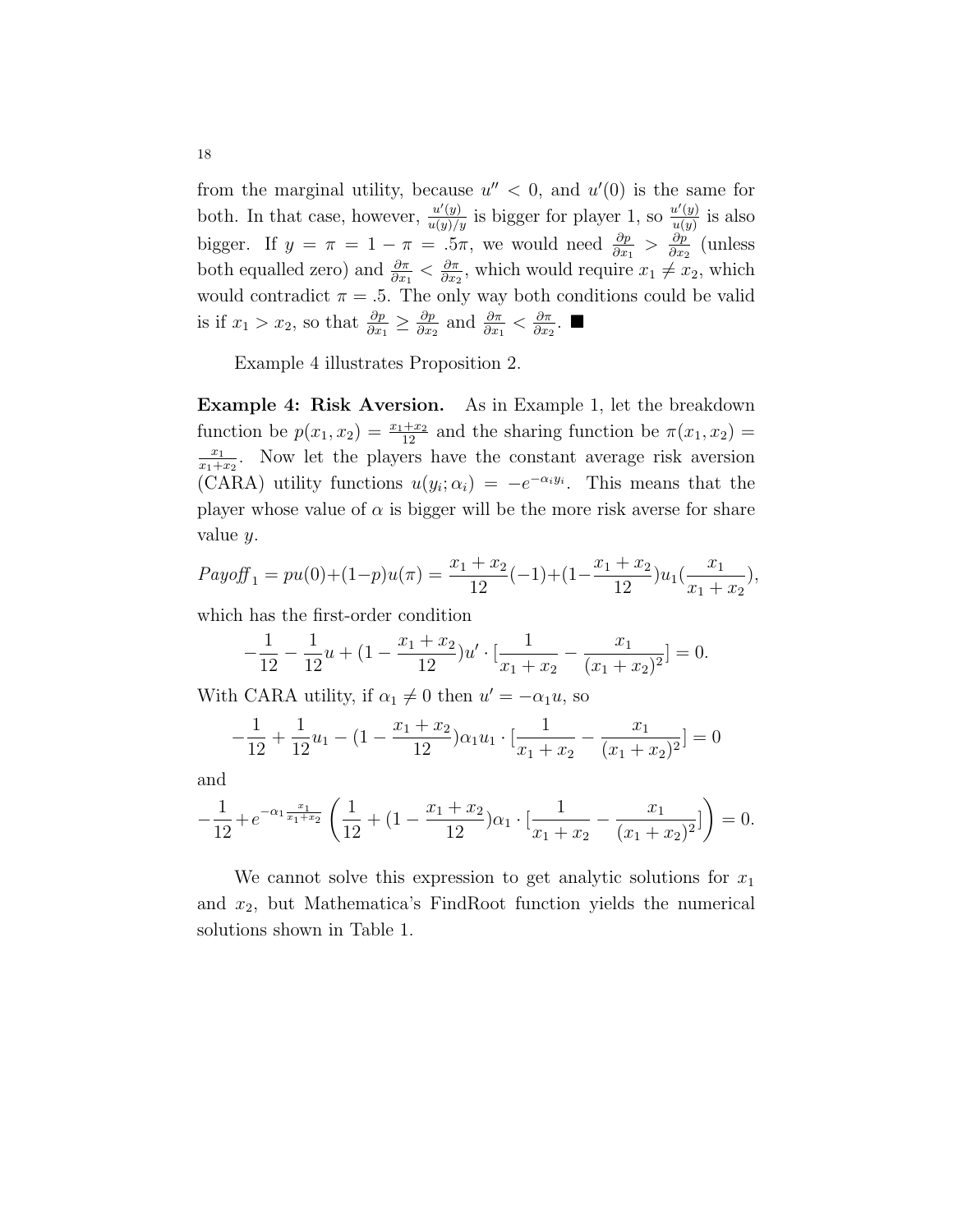Table 1: TOUGHNESS,  $(x_1/x_2)$  and Player 1's Share  $\pi$  As Risk Aversion  $(\alpha_1, \alpha_2)$ Changes (Rounded)

|            |      |                                                                              |                  | $\alpha_2$                                        |                                                                   |      |
|------------|------|------------------------------------------------------------------------------|------------------|---------------------------------------------------|-------------------------------------------------------------------|------|
|            |      | $.01\,$                                                                      | .50 <sub>1</sub> | 1.00                                              | $2.00\,$                                                          | 5.00 |
|            | .01  | 3.00/3.00<br>50                                                              |                  |                                                   |                                                                   |      |
| $\alpha_1$ |      | .50 $2.82/2.99$ $2.81/2.81$<br><b>49</b> 50                                  |                  |                                                   |                                                                   |      |
|            |      | $1.00 \begin{array}{ l} 2.64/2.98 & 2.63/2.79 & 2.61/2.61 \end{array}$<br>47 | 49               | 50                                                |                                                                   |      |
|            | 2.00 | 44                                                                           | 45 47            | $2.33/2.95$ $2.31/2.75$ $2.28/2.56$ $2.21$ , 2.21 | 50                                                                |      |
|            | 5.00 | 23                                                                           | 38               | 40                                                | $1.64/2.79$ $1.60/2.57$ $1.55/2.35$ $1.43/1.95$ $1.10/1.10$<br>42 | 50   |

This makes sense. The more risk averse a player is relative to his rival, the lower his share of the pie. He doesn't want to be tough and risk breakdown, and both his direct choice to be less tough and the reaction of the other player to choose to be tougher in response reduce his share.

This is a different effect of risk aversion than has appeared in the earlier literature. In a cooperative game theory model such as Nash (1950), risk aversion seems to play a role, but there is no risk in those games. Nash's Efficiency axiom means that there is no breakdown and no delay. Since we conventionally model risk aversion as concave utility, risk seems to enter when it is really just the shape of the utility function that does the work; the more "risk averse" player is the one with sharper diminishing returns as his share of the pie increases. Alvin Roth discusses this in his 1977 and 1985 Econometrica papers, distinguishing between this "strategic" risk and the "ordinary" or "probabilistic" risk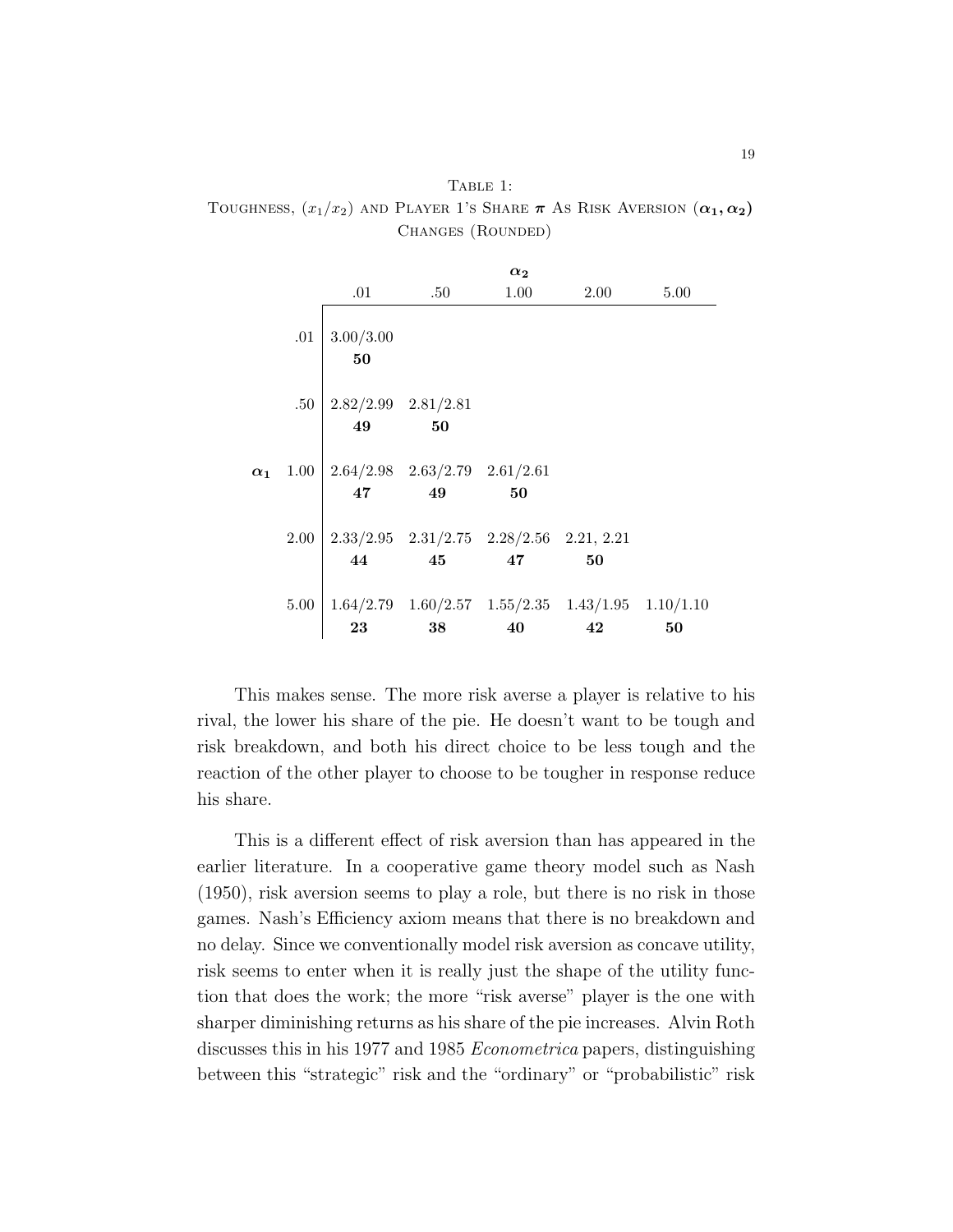that arises from uncertainty. Osborne (1985) does look at risk aversion in a model with uncertainty, but the uncertainty is the result of the equilibrium being in mixed strategies. One might also look at risk aversion this way in the mixed-strategy equilibria of Splitting a Pie examined in Malueg (2010) and Connell & Rasmusen (2018). In the breakdown model, however, the uncertainty comes from the probability of breakdown, not from randomized strategies.

# 6. Breakdown Causing Delay, Not Permanent Breakdown– A Model in the Style of Rubinstein (1982)

In Rubinstein (1982), breakdown— meaning, the rejection of an offer— causes delay, not permanent loss of the bargaining surplus. The players have positive discount rates, though, so each period of delay does cause some loss. Crucially, that loss is proportional to the player's eventual share of the pie, so in the end the Rubinstein model might be said to have the same driver as the present model. As in the static model, the probability of breakdown is zero or one rather than rising continuously with bargaining toughness. The dynamics are driven by the asymmetry between offeror and receiver, the offeror having a slight advantage because of the delay cost to both players from his offer being rejected.

Even temporary breakdown never occurs in equilibrium in the Rubinstein model, because the game has no uncertainty and no asymmetric information. The players move sequentially, taking turns making the offer. The present model adapts very naturally to the setting of infinite periods. Breakdown simply means that the game is repeated in the next period, with new choices of toughness. Of course, the players must now have positive discount rates, or no equilibrium will exist, because being tougher in a given period and causing breakdown would have no cost.

One interpretation of discounting is as a probability that breakdown occurs exogenously with some probability each period, an interpretation of the Rubinstein model that makes it look something like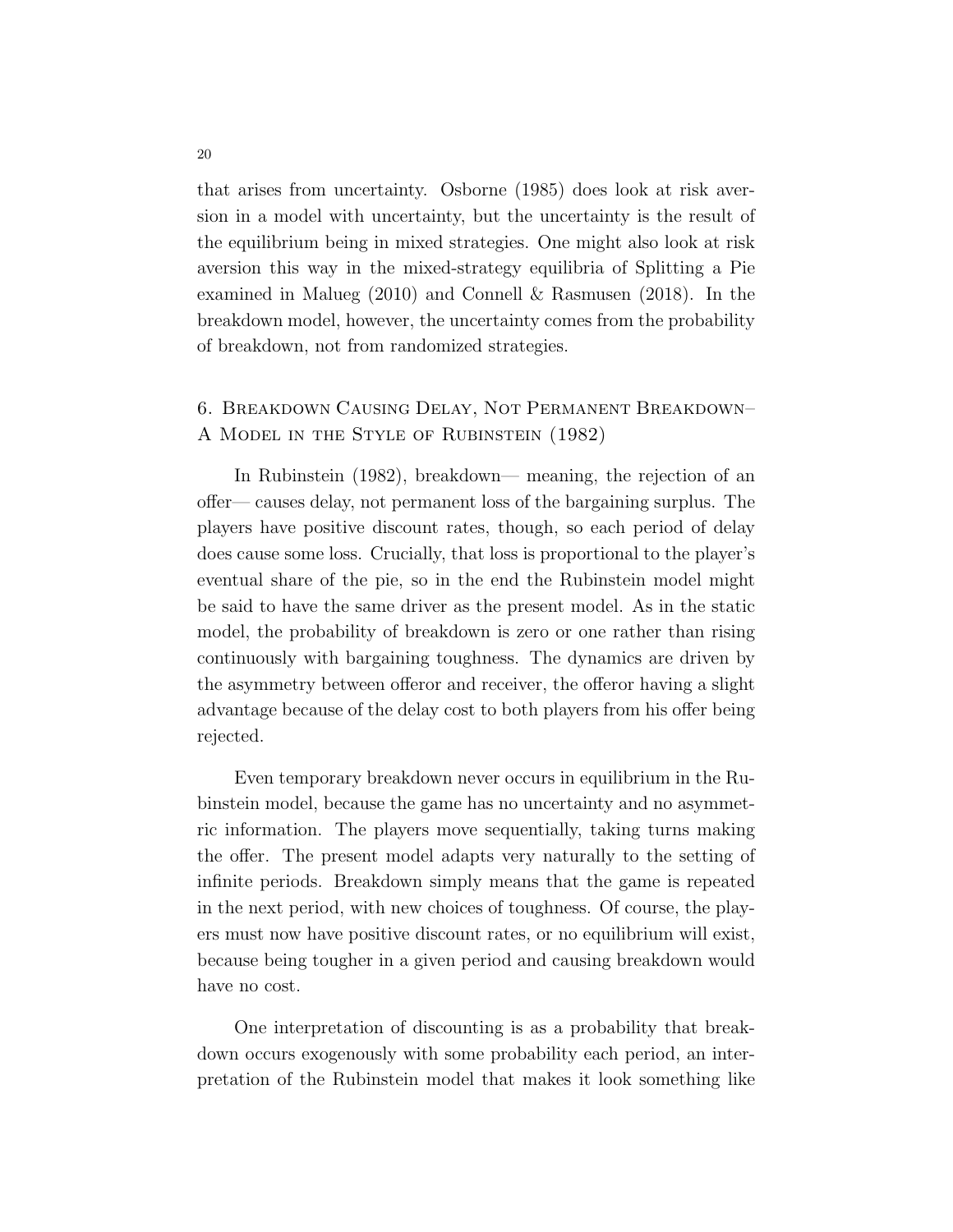the present paper's model: the players are apprehensive that if they are tougher and delay agreement, they risk losing the entire surplus. The Rubinstein model, however, relies crucially on multiple rounds, because it is the looking forward to future rounds that determines what offer a player makes currently and what offers the other player would accept. Also, the probability of breakdown is constant and exogenous, rather than directly depending on the toughness of the bargainers. Where it depends on the bargainers is by creating a threat that if the offeror is tough past a known point, the receiver will reject his offer and exogenous permanent breakdown may occur.

Let's look at the effect of repetition and discounting the present model. Let the two players simultaneously choose their toughness levels but if breakdown occurs, it just causes the game to be repeated, as many times as necessary until agreement is reached. Apply Proposition 1's assumptions for the breakdown  $p$  and sharing  $\pi$  functions, but omit the cost  $c$  and the general utility function  $u$ , instead having the players be risk neutral with no direct cost of toughness, and with discount rates  $r_1$  and  $r_2$ , both strictly positive.

Now that the game has multiple periods, we will also require the equilibrium to be subgame perfect. We will also require to to be Markov, a stationary equilibrium in which a player's strategy does not depend on previous play of the game. There exist other equilibria, but let us wait to discuss the justification for excluding them.

Let's denote the equilibrium expected payoff of player 1 by  $V_1$ , which will equal

<span id="page-21-0"></span>
$$
Payoff_1 = V_1 = p\frac{V_1}{1+r_1} + (1-p)\pi
$$
 (7)

Player 1's choice of  $x_1$  this period will not affect  $V_1$  next period (because we are looking for a stationary subgame perfect equilibrium), so the first-order condition is

$$
\frac{\partial Payoff_1}{\partial x_1} = \frac{\partial p}{\partial x_1} \frac{V_1}{1+r_1} + (1-p) \frac{\partial \pi}{\partial x_1} - \frac{\partial p}{\partial x_1} \pi = 0
$$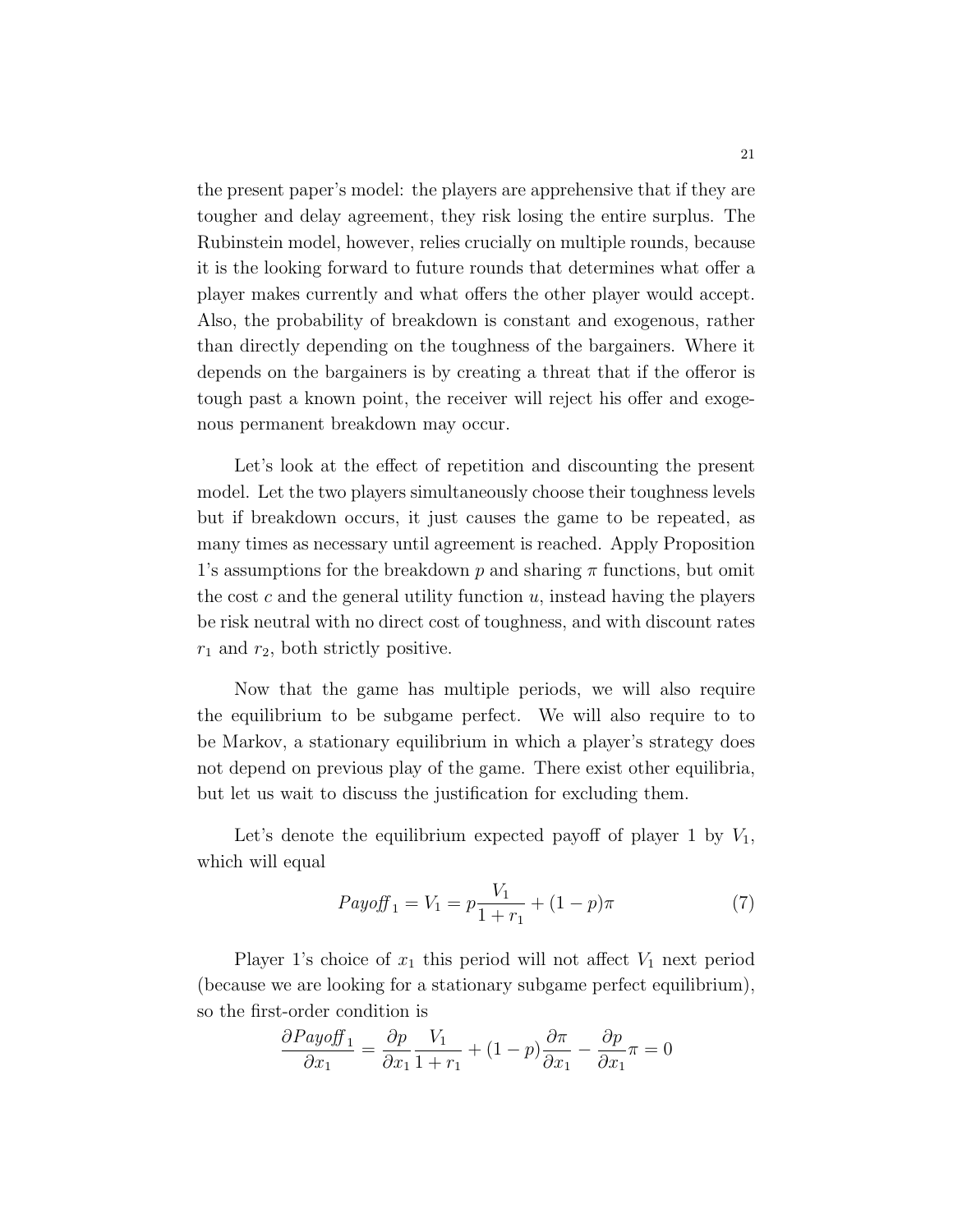We can rewrite the payoff equation [\(7\)](#page-21-0) as  $V_1(1-\frac{p}{1+\cdots})$  $\frac{p}{1+r_1}$ ) =  $(1-p)\pi$ and  $V_1 \frac{1+r_1-p}{1+r_1}$  $\frac{+r_1-p}{1+r_1} = (1-p)\pi$  and

<span id="page-22-0"></span>
$$
V_1 = \frac{(1+r_1)(1-p)\pi}{(1+r_1-p)}\tag{8}
$$

Substituting in the first-order condition using [\(8\)](#page-22-0) gives

$$
\frac{\partial Payoff(1)}{\partial x_1} = \frac{\partial p}{\partial x_1} \frac{\frac{(1+r_1)(1-p)\pi}{(1+r_1-p)}}{1+r_1} + (1-p)\frac{\partial \pi}{\partial x_1} - \frac{\partial p}{\partial x_1}\pi = 0 \tag{9}
$$

so

$$
\frac{\partial Payoff_1}{\partial x_1} = \frac{\partial p}{\partial x_1} \frac{(1-p)\pi}{(1+r_1-p)} + (1-p)\frac{\partial \pi}{\partial x_1} - \frac{\partial p}{\partial x_1}\pi = 0
$$

which simplifies to

<span id="page-22-1"></span>
$$
\frac{\partial Payoff_1}{\partial x_1} = (1-p)\frac{\partial \pi}{\partial x_1} - \frac{\partial p}{\partial x_1} \frac{r_1 \pi}{(1+r_1-p)} = 0 \tag{10}
$$

Note that the marginal benefit of toughness, the first term, is the same as in the one-period game— a larger share of the pie if bargaining does not break down— but the marginal cost, the second term, is now an increased probability of a delayed payoff, which is increasing in the discount rate  $r_1$ .

**Proposition 3.** In the unique stationary equilibrium of the multiperiod bargaining game, a player's toughness and equilibrium share falls in his discount rate.

**Proof.** Differentiating the payoff again, the second-order condition is

$$
\frac{\partial^2 Payoff_1}{\partial x_1^2} = (1-p)\frac{\partial^2 \pi}{\partial x_1^2} - \frac{\partial p}{\partial x_1}\frac{\partial \pi}{\partial x_1} - \frac{\partial^2 p}{\partial x_1^2}\frac{r_1 \pi}{(1+r_1-p)} -\frac{\partial p}{\partial x_1}\frac{r_1}{(1+r_1-p)}\frac{\partial \pi}{\partial x_1} - \left(\frac{\partial p}{\partial x_1}\right)^2 \frac{r_1 \pi}{(1+r_1-p)^2} < 0
$$
\n(11)

This expression is negative because we have assumed that  $\frac{\partial^2 \pi}{\partial x^2}$  $\frac{\partial^2 \pi}{\partial x_1^2} > 0,$ ∂p  $\frac{\partial p}{\partial x_1} > 0$ , and  $\frac{\partial \pi}{\partial x_1} > 0$ .

Note that

$$
\frac{\partial^2 Payoff_1}{\partial x_1 \partial r_1} = \frac{\partial p}{\partial x_1} \frac{-(1-p)\pi}{(1+r_1-p)^2},\tag{12}
$$

which is negative. As a result, since the second-order condition for choice of  $x_1$  is also negative, the implicit function theorem tells us that

22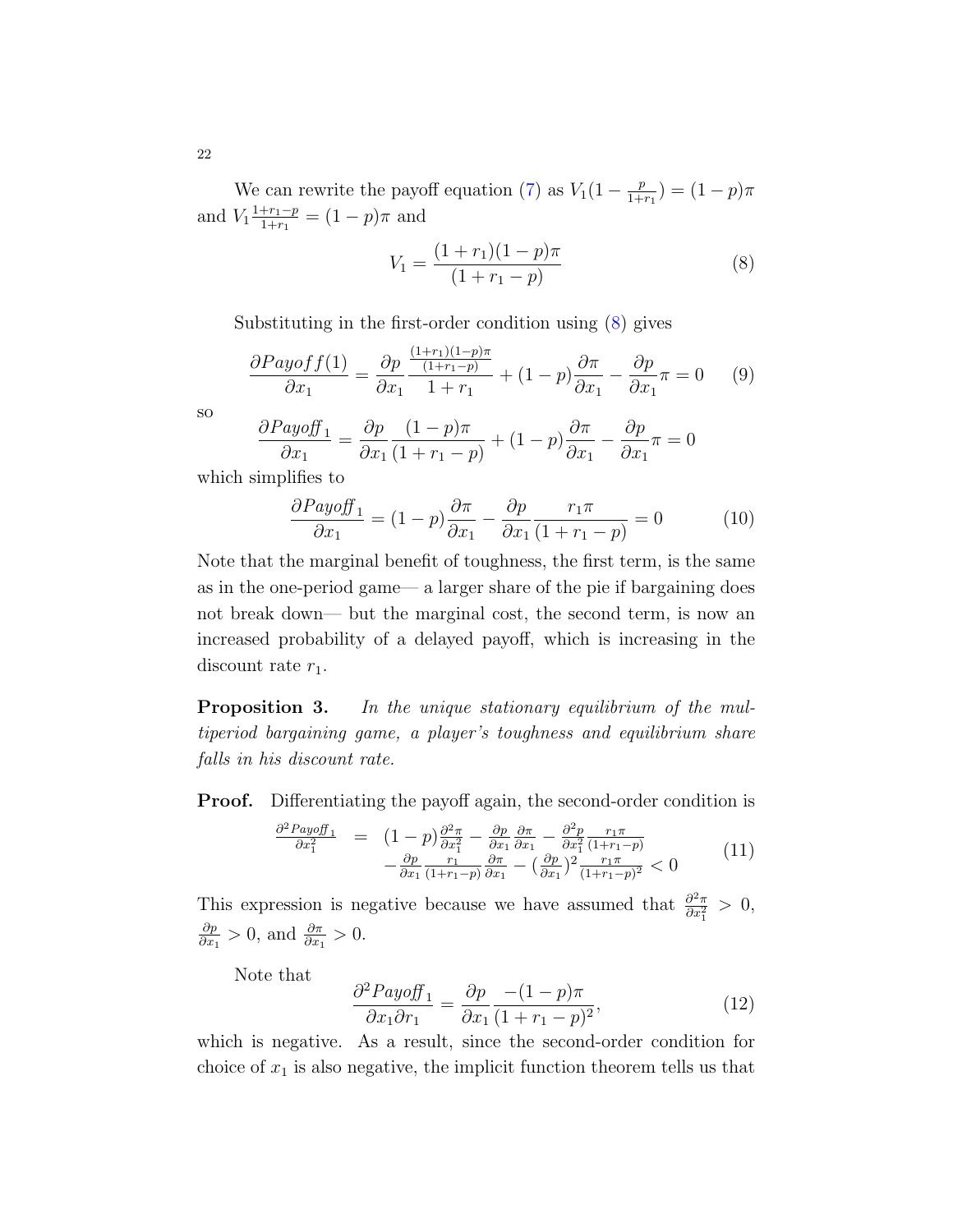the optimal choice of  $x_1$  falls with  $r_1$ , for a given level of  $x_2$ . Player 2 chooses  $x_2$  by maximizing his own payoff function,

$$
Payoff_2 = V_2 = p\frac{V_2}{1+r_2} + (1-p)(1-\pi).
$$

Player 2's first order condition can be derived in the same way as player  $1's:$ 

$$
\frac{\partial Payoff_2}{\partial x_2} = -(1-p)\frac{\partial \pi}{\partial x_2} - \frac{\partial p}{\partial x_2} \frac{r_2(1-\pi)}{(1+r_2-p)} = 0
$$

Since player 2's first-order condition does not depend on  $r_1$ , player 2's choice of  $x_2$  is independent of  $r_1$  and is unchanged when  $r_1$  changes infinitesimally. Thus, the effect of an increase in  $r_1$  is to reduce  $x_1$ , and hence player 1's equilibrium share. The argument for why an increase in  $r_2$  reduces  $x_2$  is parallel.

We will explore this more in Example 5.

### Example 5: Multiple Rounds of Bargaining

This example adds unlimited rounds of bargaining to Example 1, which tells us that  $\frac{\partial p}{\partial x_1} = 1/12$  and  $\frac{\partial \pi}{\partial x_1} = \frac{1}{x_1 + 1}$  $\frac{1}{x_1+x_2} - \frac{x_1}{(x_1+x_2)}$  $\frac{x_1}{(x_1+x_2)^2}$ . Solving  $(10)$ yields

$$
x_1 = \frac{-12r_1x_2 + x_2^2 - 12x_2 + 12\sqrt{r_1x_2(12r_1 - x_2 + 12)}}{12r_1 - x_2} \tag{13}
$$

Player 1's toughness is a function of his own discount rate and of player 2's toughness but depends only indirectly on player 2's discount rate. Let's look at the limiting cases of  $r_1 = 0$  and  $r_1 = \infty$ .

<span id="page-23-0"></span>
$$
\lim_{r_1 \to 0} x_1 = \frac{-12x_2(0) + x_2^2 - 12x_2 + 12\sqrt{0}}{0 - x_2}
$$
\n
$$
= 12 - x_2
$$
\n(14)

and

$$
\lim_{r_1 \to \infty} x_1 = \frac{-12r_1x_2}{12r_1 - x_2} + \frac{12\sqrt{(12x_2r_1^2 - x_2r_1 + 12r_1)}}{12r_1 - x_2} + \frac{+x_2^2 - 12x_2}{\infty}
$$
\n
$$
= -x_2 + \sqrt{(12x_2)}
$$
\n(15)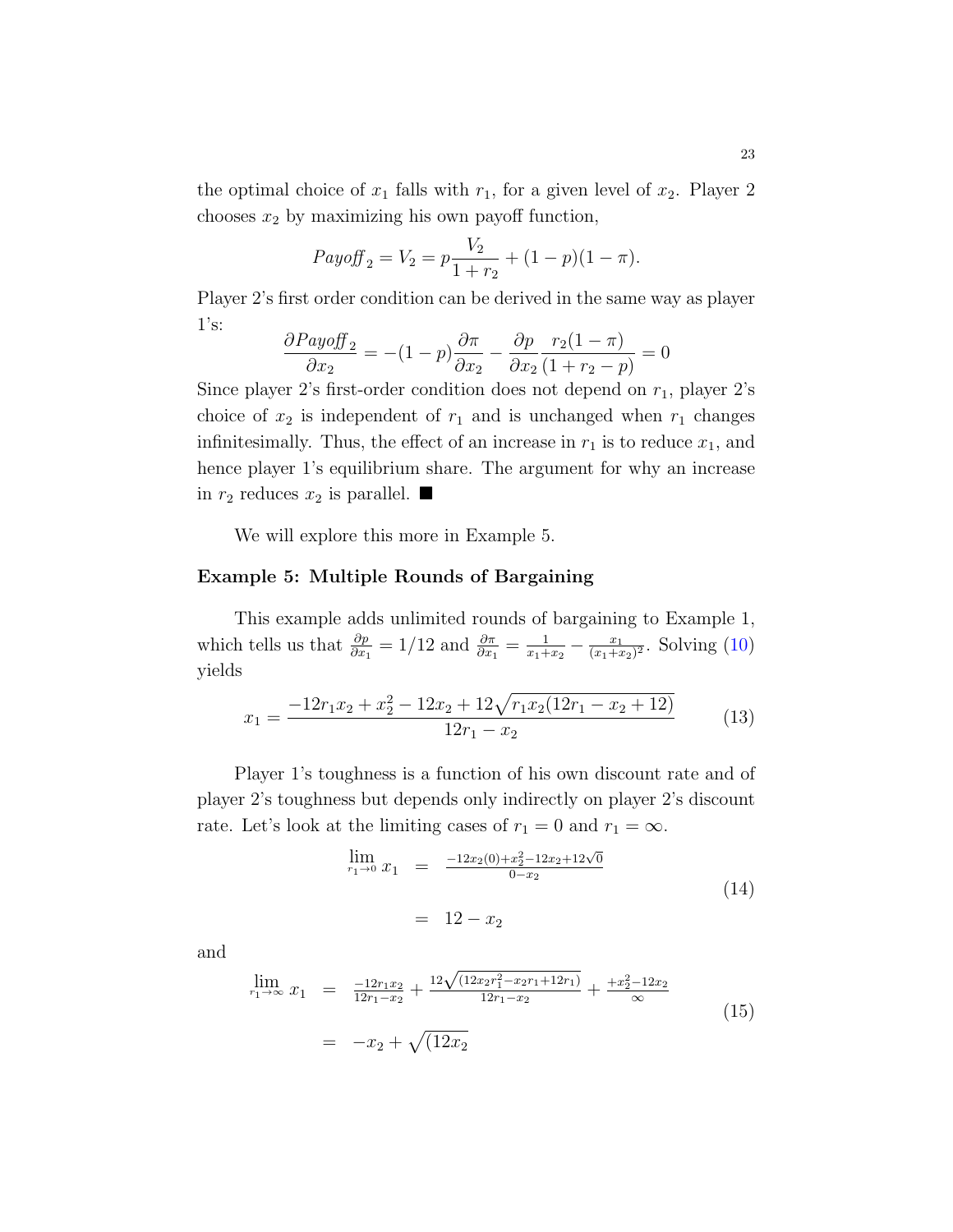If the two players have the same discount rates, their first order conditions are parallel and  $x_1 = x_2$  in equilibrium. As the discount rate approaches zero, equation [\(14\)](#page-23-0) tells us that toughness approaches 6 for each player, not 3, as in the one-shot Example 1, and the probability of breakdown in any given period approaches 1. That is because breakdown is relatively harmless, so players find it worthwhile to be extremely tough in order to increase their share of the pie.<sup>[3](#page-24-0)</sup> As the discount rate approaches infinity, on the other hand, each player's toughness approaches  $x = -x + \sqrt{12x}$ , so  $2x = \sqrt{12x}$ ,  $4x^2 = 12x$ , and  $x_1 = x_2 = 3$ . This is Example 1's result, which, indeed, is equivalent to the present game when the pie is worthless if the players have to wait to consume it till the second period. The diagonal values with the boldfaced 50% split in Table 2 show how the equilibrium toughnesses fall with the discount rate in the symmetric game.

<span id="page-24-0"></span><sup>&</sup>lt;sup>3</sup>The extreme case of  $r_1 = r_2 = 0$  would yield  $x_1 = x_2 = 6$  and  $p = 1$  if the players followed the strategy of equation [\(14\)](#page-23-0). That is paradoxical because each player would have a payoff of zero, and either of them could get a positive payoff by deviating to be less tough. No Nash equilibrium would exist, even in mixed strategies.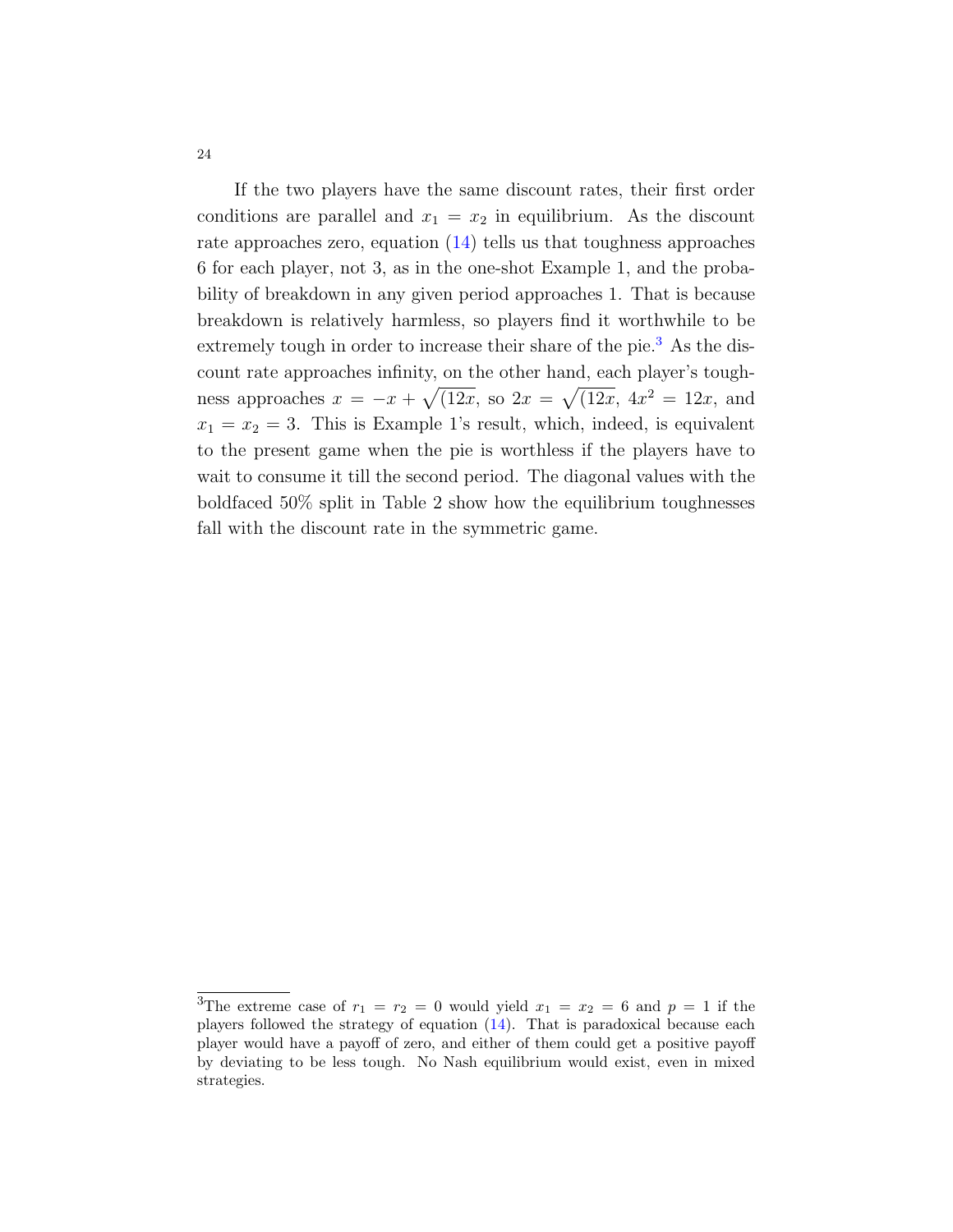| TABLE $2:$                                                       |
|------------------------------------------------------------------|
| TOUGHNESS $(x_1/x_2)$ and PLAYER 1's SHARE $(\pi)$ As IMPATIENCE |
| $(r_1, r_2)$ INCREASES (ROUNDED)                                 |

|  | r <sub>2</sub>                                                                                               |       |                                                                       |    |                                             |    |  |
|--|--------------------------------------------------------------------------------------------------------------|-------|-----------------------------------------------------------------------|----|---------------------------------------------|----|--|
|  |                                                                                                              |       |                                                                       |    | $.001$ $.010$ $.050$ $.100$ $.500$ $.2.000$ |    |  |
|  | .001   $5.5/5.5$<br>50                                                                                       |       |                                                                       |    |                                             |    |  |
|  | .010   $2.9/7.4$ 5.5/5.5<br>$28 \qquad 50$                                                                   |       |                                                                       |    |                                             |    |  |
|  | $r_1$ .050   2.5/7.6 3.5/7.0 4.9/4.9                                                                         | 25 33 | 50                                                                    |    |                                             |    |  |
|  | .100   $1.4/9.6$ 2.9/7.4 $4.2/5.4$ 4.6/4.6                                                                   |       | $\begin{array}{cccc} 13 & \quad 25 & \quad 44 & \quad 50 \end{array}$ |    |                                             |    |  |
|  | .500   $1.1/9.8$ 2.1/7.8 3.0/6.0 3.3/5.2 3.8/3.8                                                             |       | $10 \qquad 21 \qquad 33$                                              | 39 | 50                                          |    |  |
|  | $2.000 \mid 1.0/9.9 \quad 1.9/7.9 \quad 2.6/6.2 \quad 2.8/5.4 \quad 3.2/3.9 \quad 3.3/3.3$<br>$9\phantom{.}$ |       |                                                                       |    | 19 30 34 45                                 | 50 |  |

Table 2 shows the equilibrium shares, but it does not show the expected payoffs, which depend not just on the shares but on the breakdown probability and the expected time delay before agreement. Denote the expected payoff when  $r_1 = r_2 = r$  by  $V(r)$ . The expected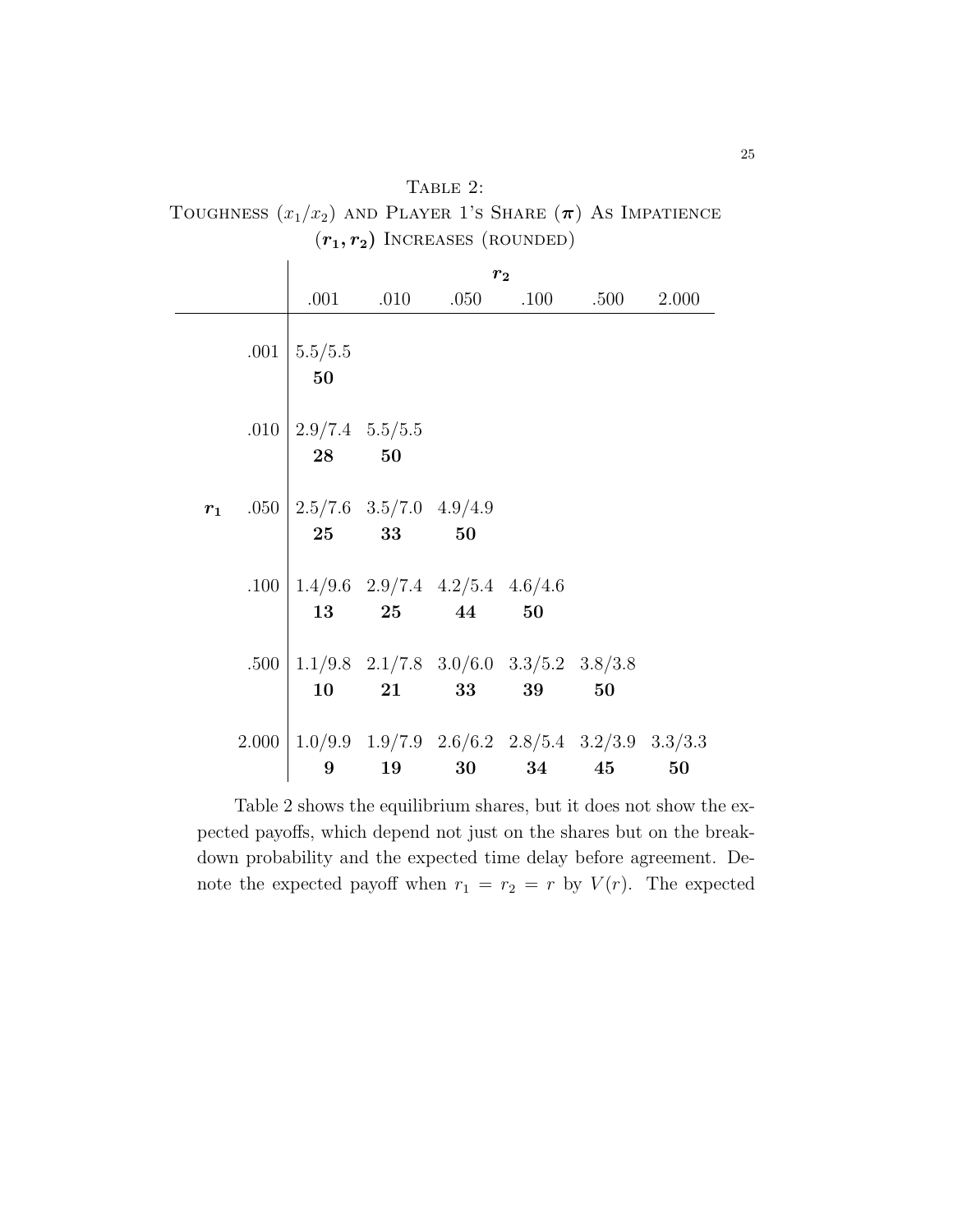payoff equals, for interior solutions where  $x_1 + x_2 < 12$ , <sup>[4](#page-26-0)</sup>

$$
V(r) = (1+r)(1-p) * (.5)/(1+r-p)
$$
  
=  $(1+r)(1-\frac{2x}{12}) * (.5)/(1+r-\frac{2x}{12})$   
=  $\frac{r}{2}+.5-\frac{\sqrt{r^2+r}}{2}$ 

The expected payoff falls with the discount rate, $5$  with an upper bound of .5 and a lower bound of .25. $6$  Recall from Example 1 that if the surplus falls to 0 after breakdown, the equilibrium probability of breakdown is .5. The expected payoff when players are more patient is higher because although agreement takes longer, the cost per period of delay is enough lower to outweigh that. In the Rubinstein model, the split approaches 50-50 as the discount rate approaches zero. Here, the probability of breakdown approaches zero as the discount rate approaches zero.

The present game does not have Rubinstein's first-mover advantage, because both player's choose toughness simultaneously. Also, agreement may well take more than one round of bargaining, unlike in the Rubinstein game's equilibrium.

<span id="page-26-0"></span> $\overline{A_V} = (1+r)(6-x)/(12+12r-2x) = (1+r)(6-6r-6\sqrt{2})$  $\sqrt{r^2+r}+6$ )/(12+  $12r - 2[6r - 6]$ √  $(r - x)/ (12 + 12r - 2x) = (1 + r)(-r + \sqrt{r^2 + r} + 6) = (1 + r)(-r + \sqrt{r^2 + r})$  $\frac{(r+1)(0-0)r-0}{r^2+r}$ / $\frac{(2+2r-2)r-0}{r}$  $(r^2 + r + 1) =$  $(1 + r)(-r +$  $^{\vee}$  '  $\frac{(r+1)(r+1)}{(r^2+r)}$ /2 $\sqrt{r^2+r}$  $\frac{(1+r)(\sqrt{r^2+r}-r)}{r^2+r} = \frac{(1+r)(\sqrt{r^2+r}-r)}{2\sqrt{r^2+r}}$  $rac{(1/r)^2(r^2+r)}{2\sqrt{r^2+r}} = \frac{(1/r)(r^2+r)}{2\sqrt{r^2+r}}$  $\frac{f(r)(r + r)}{2\sqrt{r^2+r}}$ √  $(1+r)(-r+\sqrt{r^2+r})/2\sqrt{r^2+r} = \frac{(1+r)(\sqrt{r^2+r}-r)}{2\sqrt{r^2+r}} = \frac{(1/r)(r^2+r)}{2\sqrt{r^2+r}}(\sqrt{r^2+r}-r) = \frac{\sqrt{r^2+r}}{2r}(\sqrt{r^2+r}-r) = \frac{r^2+r}{2r} - \frac{r\sqrt{r^2+r}}{2r} = \frac{r}{2} + \frac{5}{2} - \frac{\sqrt{r^2+r}}{2}.$ √  $\overline{r^2+r} - r$  =  $\frac{r^2+r}{2r} - \frac{r\sqrt{r^2+r}}{2r} = \frac{r}{2} + .5 - \frac{\sqrt{r^2+r}}{2}$ .  $\frac{5dV}{dr} = .5 - \frac{2r+1}{4\sqrt{r^2+1}}$  $\frac{2r}{dV/dr} \cdot (V^r + r - r) = \frac{2r}{2r} - \frac{2r}{2r} = \frac{1}{2} + .3 - \frac{1}{2}$ <br>  $\frac{dV}{dr} = .5 - \frac{2r+1}{4\sqrt{r^2+r}}$ , which has the same sign, multiplying by  $4\sqrt{r^2+r}$ , as  $2\sqrt{r^2+r}-(2r+1)$ . Square the first, positive, term and we get  $4r^2+4r$ . Square the second, negative, term and we get the larger amount  $4r^2 + 1 + 4r$ . Thus, the derivative is negative.

<span id="page-26-2"></span><span id="page-26-1"></span> ${}^6$ As  $r \to 0$ ,  $V(r) \to .5$ . As  $r \to \infty$ , we know  $x \to 3$ , so  $V(r) \to \frac{(1+r)(1-\frac{6}{12})(.5)}{(1+r-\frac{6}{12})}$  $.25(1+r)$  $\frac{5(1+r)}{5+r}$ . As  $r \to \infty$ , this last expression approaches  $\frac{.25r}{r} = .25$ .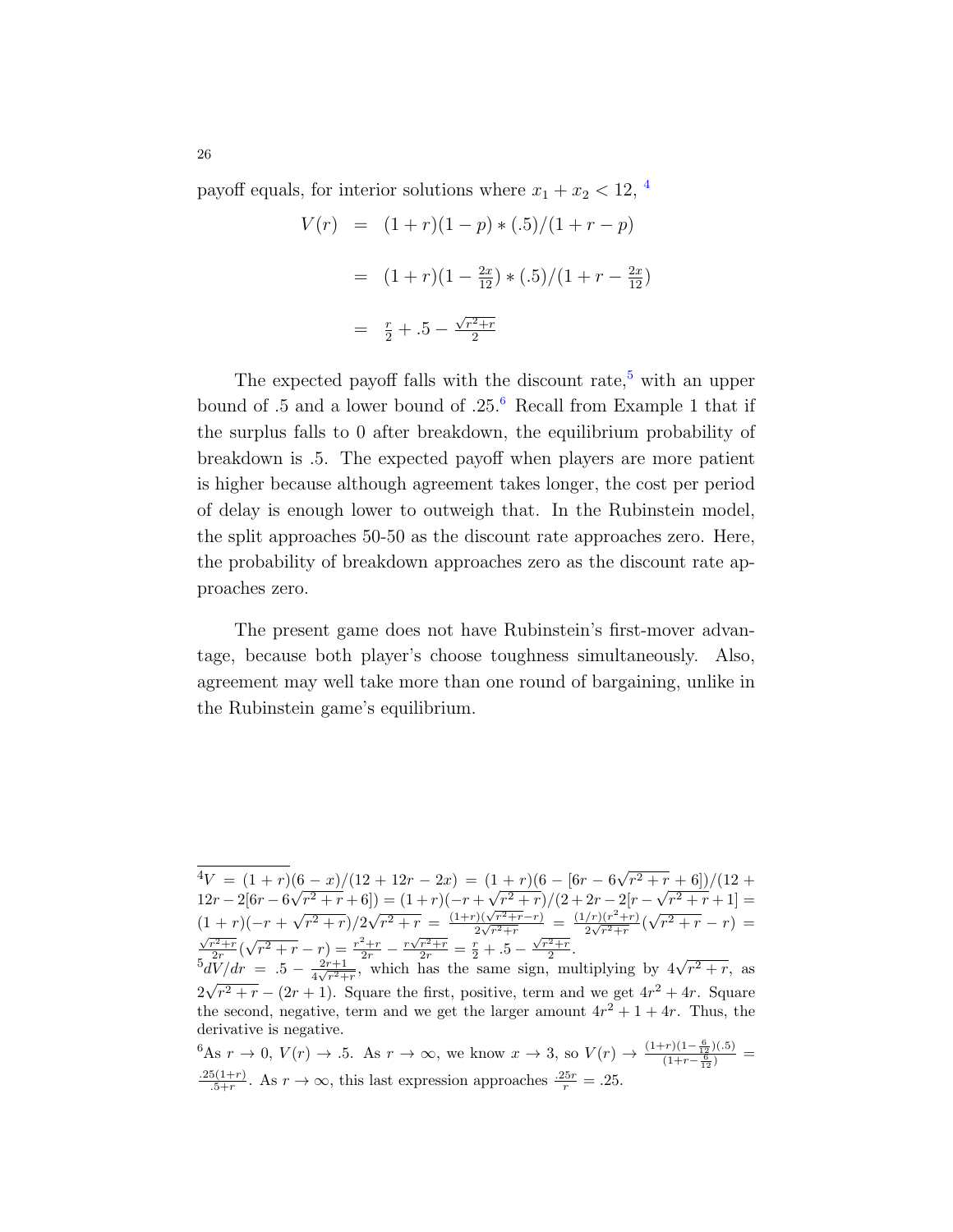

Particular reaction functions show what is going on. We have already seen that  $\frac{\partial x_i}{\partial r_i} < 0$ . The reaction curves are plotted in  $(x_1, x_2)$ space in Figure 2. In the relevant range, near where they cross, they are downward sloping. Not only does this make the equilibrium unique, it also tells us that the indirect effect of an increase in  $r_1$  goes in the same direction as the direct effect. If  $r_1$  rises, that reduces  $x_1$ , which increases  $x_2$ , which has the indirect effect of reducing  $x_2$  further, and so the indirect effects continue ad infinitum.

Recall that I said the game has multiple equilibria. This is not because of the Folk Theorem, because this is not a repeated game in the sense of having per-period payoffs. It is, however, a game that allows punishment strategies in a subgame-perfect equilibrium if it is infinitely repeated. The Markov equilibrium can function as a punishment strategy. If discount rates are low enough, other equilibria will exist in which players have payoffs as great or greater than in the Markov equilibrium— and possibly asymmetric payoffs, so splits that are not 50-50. The Markov equilibria has  $x_1^* = x_2^*$ , we will see. There will be other equilibria in which  $x_1 < x_2 < x_2^*$ , so player 2 gets a bigger share of the pie. This can happen because another part of the equilibrium strategy would be that if player 1 deviates and plays a bigger  $x_1$ , both players revert to the  $x_1^* = x_2^*$  equilibrium, which has greater expected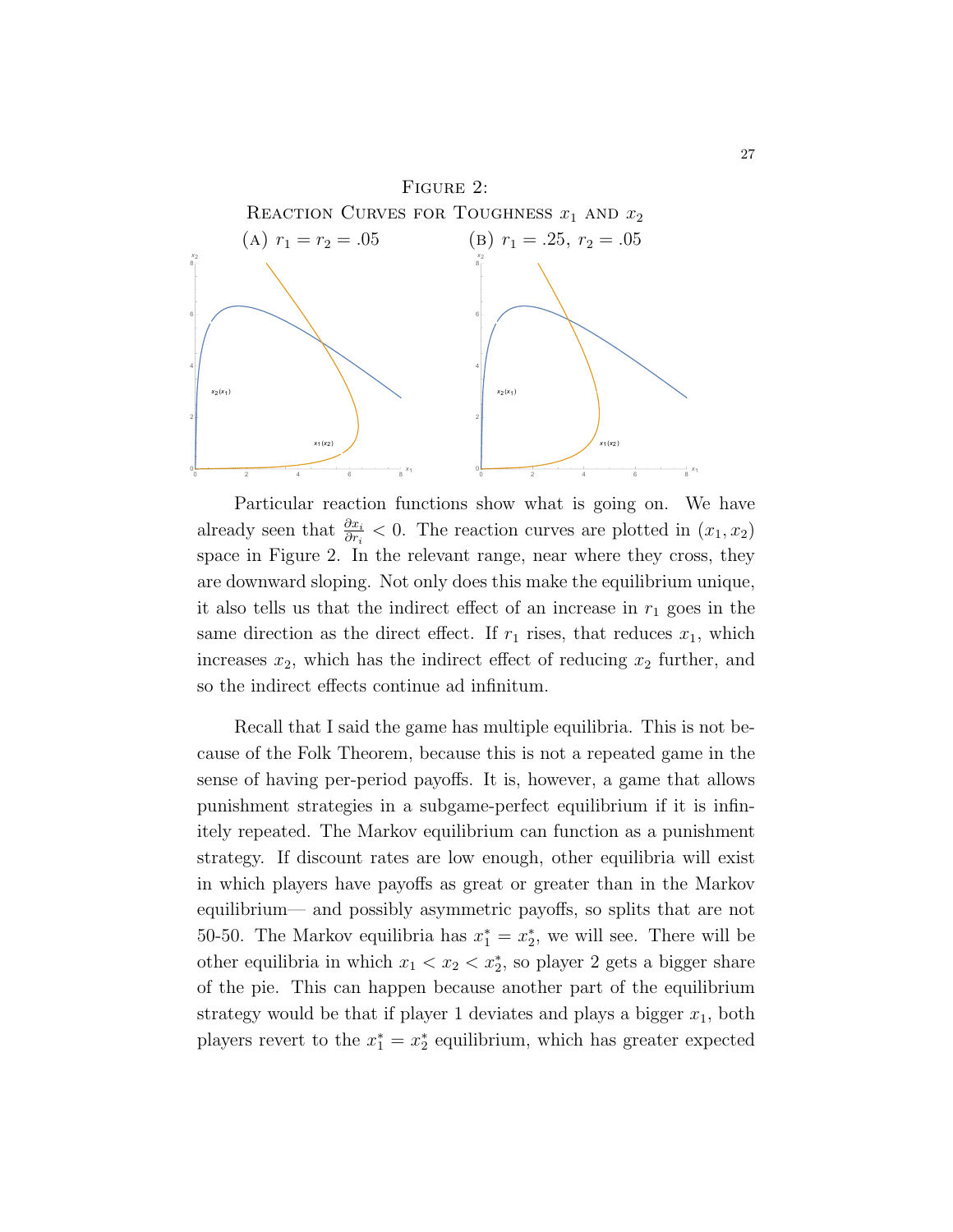delay and is worse for both of them, for  $T$  periods, where  $T$  is big enough to deter deviation.

If the game has a finite number of periods, however, the multiplicity of equilibria disappears and we are left with a unique subgame perfect equilibrium that has a 50-50 split and resembles the Markov equilibrium. Suppose there are  $T$  periods. The last period is identical to the one-shot game and will have the same choices of  $x_1$  and  $x_2$ . The previous period will have somewhat higher  $x_1$  and  $x_2$ , but the twoperiod game also has a unique equilibrium. The earlier the period, the higher the  $x_1$  and  $x_2$ , but the limiting case is the Markov infinite-period equilibrium.

This is not the case in the Rubinstein game. There, even the infinite-period game has a unique equilibrium. The intuition is that the Rubinstein game reaches immediate agreement in equilibrium, so there is no opportunity for Pareto improvement by having equilibria with less delay— there is no delay to begin with.

#### 7. Outside Options

We have been assuming that the "threat point", the result of breakdown, is a payoff of zero for each player. Shaked & Sutton (1984) show that the idea of the threat point is more complicated than it first seems. Suppose, for example, that the two players are bargaining over a surplus equal to 1, but player 1 has an "outside option" which gives him a payoff of .3 if he chooses to take it instead of continuing to bargain. If we incorporate this outside option into the basic static model in which both players propose shares and breakdown occurs, no outcome in which player 1 receives less than .3 can be an equilibrium, but any share for him between .3 and 1 continues to be an equilibrium. If we try to choose an equilibrium by thinking of what equilibrium is a focal point, or corresponds to social custom, (.5, .5) remains attractive, but so does a split of the social gains from bargaining of .7, which would give a share of  $.3 + .5(.7) = .65$  to player 1 and .35 to player 2. The alternating-offer game of Rubinstein (1982) puts more structure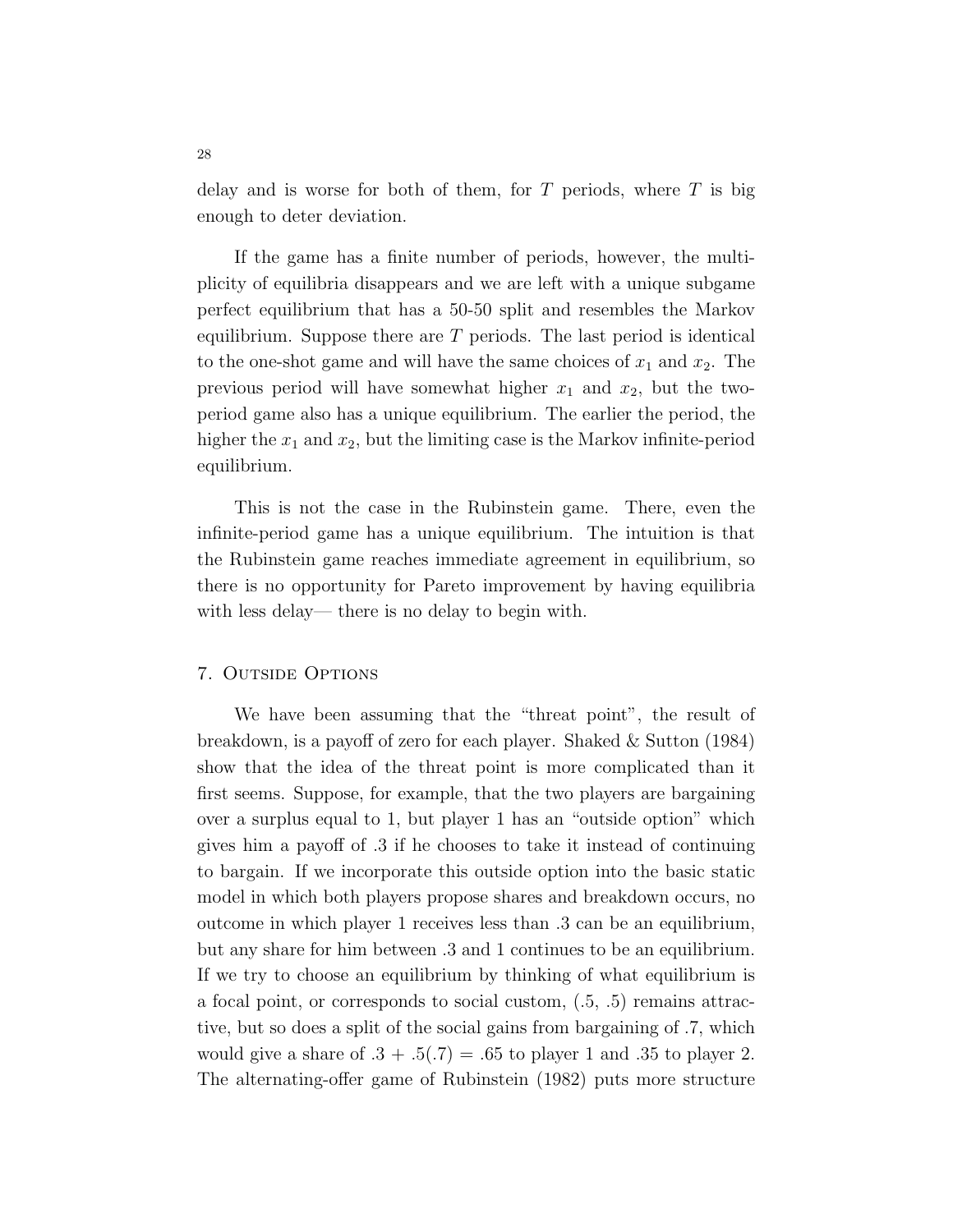on the situation. Shaked  $&$  Sutton (1984) show that if player 1 has the possibility of taking his outside option of .3 at any point in the game, it makes absolutely no difference. Assuming that his equilibrium share is something close to .5 (a little more if it is his turn to make the offer, a little less if he is the receiver and can only accept or reject), player 1 would never take his outside option, so it does not affect his behavior, or player 2's. Moreover, if player 1's outside option were greater than what would otherwise be his equilibrium share— .8, say— then his equilibrium share would rise just to the outside option of .8, no higher. Player 2 would offer .8 in the first period, and player 1 would accept, knowing that if he rejected, he could do no better with a counteroffer because player 2 would always retreat to a new offer of .8.

Shaked & Sutton's result is counterintuitive because our natural thought is that an outside option of .3 would improve player 1's bargaining position and result in him getting a bigger equilibrium share. Their insight is that a small outside option is irrelevant, because player 1's threat to take it is not credible; player 2 can safely be tough because even his tough offer of .5 is still better than the outside option.

In the breakdown model, an outside offer has a different impact. It has an effect somewhere between irrelevancy and improving the threat point. The reason is that a threat's lack of credibility is not a factor, but a player's choice of toughness does depend on what happens to him in case of breakdown. We will see this in Example 6.

Example 6: Player 1 Has an Outside Option of z. As in Example 1, let the breakdown probability be  $p(x_1, x_2) = \frac{x_1+x_2}{12}$  and player 1's share be  $\pi(x_1, x_2) = \frac{x_1}{x_1 + x_2}$ . Player 1 has an outside option of z, a payoff he receives if bargaining breaks down. The payoff functions are

<span id="page-29-0"></span>
$$
Payoff_1 = pz + (1-p)\pi = \frac{x_1 + x_2}{12}z + (1 - \frac{x_1 + x_2}{12})\frac{x_1}{x_1 + x_2} = \frac{x_1}{x_1 + x_2} - \frac{x_1}{12}
$$
\n(16)

and

$$
Payoff_2 = p(0) + (1-p)(1-\pi) = (1 - \frac{x_1 + x_2}{12})(1 - \frac{x_1}{x_1 + x_2}) = \frac{x_2}{x_1 + x_2} - \frac{x_2}{12}
$$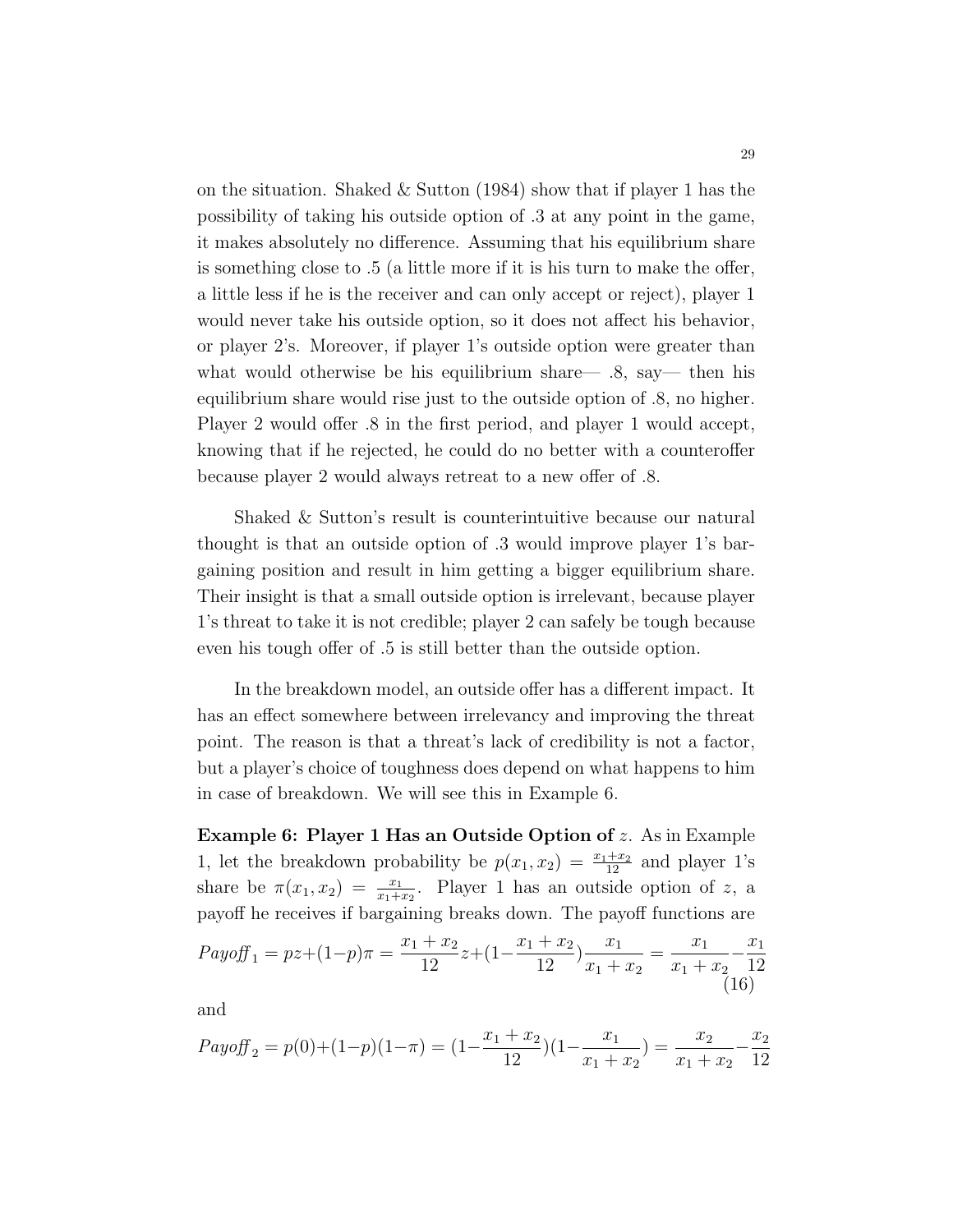Maximizing equation [\(16\)](#page-29-0) with respect to  $x_1$ , Player 1's first order condition is

$$
\frac{\partial Payoff_1}{\partial x_1} = \frac{z}{12} + \frac{1}{x_1 + x_2} - \frac{x_1}{(x_1 + x_2)^2} - \frac{1}{12} = 0
$$

so  $x_1 + x_2 - x_1 - \frac{(1-z)(x_1+x_2)^2}{12} = 0$  and  $\frac{12}{1-z}x_2 - (x_1+x_2)^2 = 0$ . Player 1's reaction curve is

$$
x_1 = \sqrt{\frac{12}{1-z}}\sqrt{x_2} - x_2,
$$

Player 2's reaction curve is

$$
x_2 = \sqrt{12}\sqrt{x_1} - x_1,
$$

As a result,  $\sqrt{\frac{12}{1-z}}$  $\sqrt{x_2} =$  $\sqrt{12}\sqrt{x_1} - x_1$ , so  $\frac{x_2}{1-z} = x_1$  and player 1's share is  $\frac{x_1}{x_1+x_2} = \frac{1}{2-1}$  $\frac{1}{2-z}$ .

Why is it that the outside option does not operate the same way as a different threat point? If  $z = .2$ , then player 1's share would be .6 if the social surplus from reaching a bargain were split evenly, but as an outside option, it yields him less:  $\frac{1}{2-z} = 5/9$ . The outside option also helps player 1 if it is bigger than  $.5$ . If  $z = .8$  it would be .83 (approximately)— but if the threat point were .8, player 1's share would be .9. Player 1's outside option improves his bargaining position, but not as much as if he started with .8 and bargaining occurred over the difference between .8 and 1.

The reason is that the outside option is not a base level, but a replacement, and the toughness necessary for player 1 just to obtain the equivalent of his outside option can itself induce breakdown. Let us return to the general model with risk neutrality  $(u(a) = a)$  and no direct cost of threats  $(c = 0)$ , but giving player 1 an outside option of  $\boldsymbol{z}.$ 

**Proposition 4.** If player 1's outside option is z, his equilibrium bargaining share will be strictly greater than .5 and no greater than  $.5 + .5z$ , attaining the upper bound only if p and  $\pi$  are both linear.

30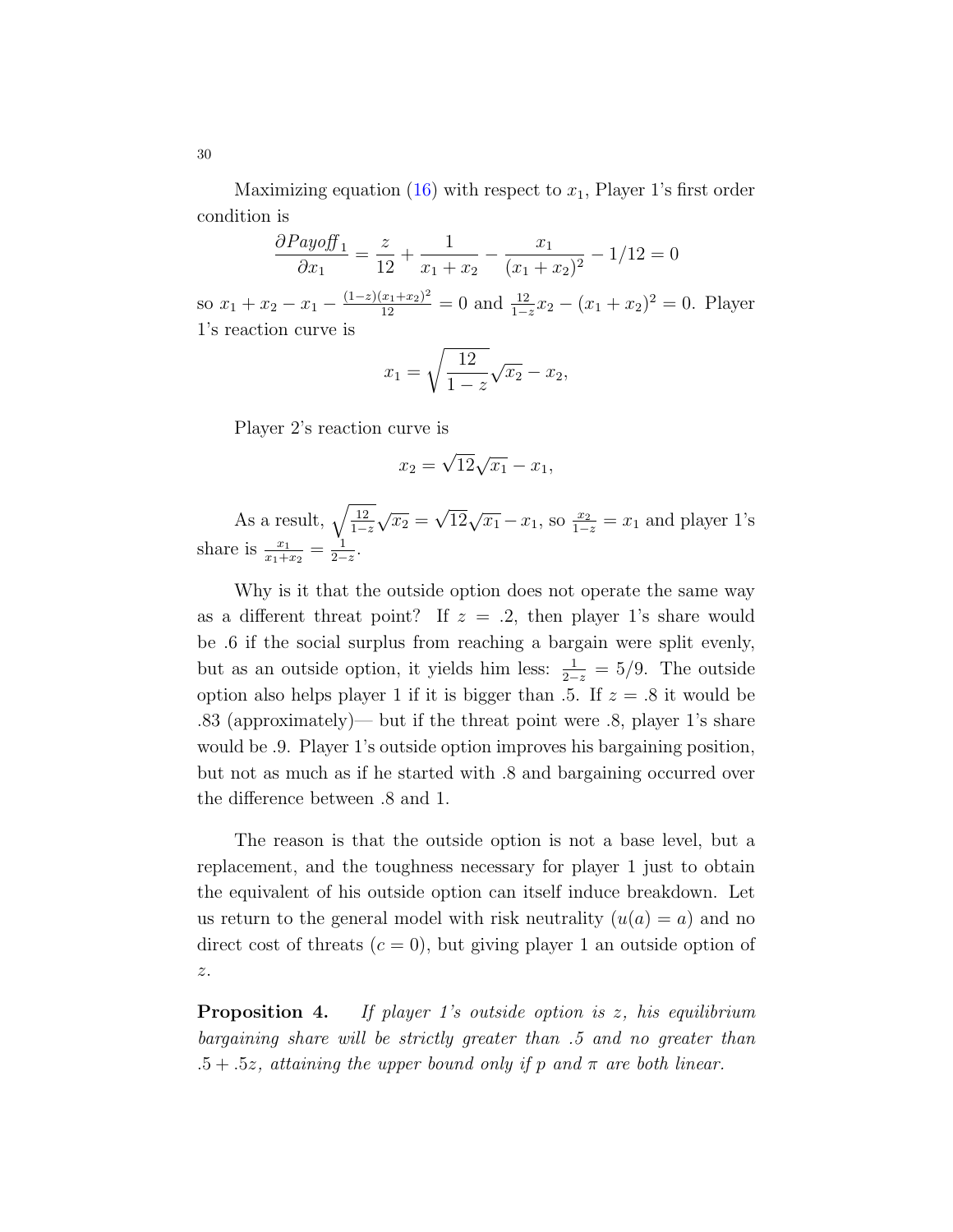**Proof.** The expected payoffs are:

$$
Payoff_{1} = p(x_{1}, x_{2})z + (1 - p(x_{1}, x_{2}))\pi(x_{1}, x_{2})
$$

and

$$
Payoff_2 = p(x_1, x_2)(0) + (1 - p(x_1, x_2))(1 - \pi(x_1, x_2))
$$

The first-order conditions are

$$
\frac{\partial Payoff_1}{\partial x_1} = \frac{\partial p}{\partial x_1}z - \frac{\partial p}{\partial x_1}\pi(x_1, x_2) + (1 - p(x_1, x_2))\frac{\partial \pi}{\partial x_1} = 0
$$

and

$$
\frac{\partial Payoff_2}{\partial x_2} = -\frac{\partial p}{\partial x_2} (1 - \pi(x_1, x_2)) + (1 - p(x_1, x_2)) \frac{\partial \pi}{\partial x_2} = 0
$$

and in equilibrium those two derivatives must be equal:

<span id="page-31-0"></span>
$$
-\frac{\partial p}{\partial x_1}(\pi - z) + (1 - p)\frac{\partial \pi}{\partial x_1} = -\frac{\partial p}{\partial x_2}(1 - \pi) - (1 - p)\frac{\partial \pi}{\partial x_2} \tag{17}
$$

We can see that  $x_1 = x_2$  cannot be an equilibrium, since then ∂p  $\frac{\partial p}{\partial x_1} = \frac{\partial p}{\partial x_2}$  $\frac{\partial p}{\partial x_2}$  and  $\frac{\partial \pi}{\partial x_1} = -\frac{\partial \pi}{\partial x_2}$  $\frac{\partial \pi}{\partial x_2}$ , reducing the previous equation to  $\pi - z =$  $1 - \pi$ , which does not permit  $\pi = 1/2$ . Instead, we need  $x_1 > x_2$  so that  $\pi > 1/2$  and  $\frac{\partial \pi}{\partial x_1} < -\frac{\partial \pi}{\partial x_2}$  $\frac{\partial \pi}{\partial x_2}$ .

Rearranging the last equation, we have

$$
-\frac{\partial p}{\partial x_1}(\pi - z) + \frac{\partial p}{\partial x_2}(1 - \pi) = (1 - p)(-\frac{\partial \pi}{\partial x_2} - \frac{\partial \pi}{\partial x_1})
$$
(18)

Player 1's share cannot be as great as  $\pi = z + .5(1-z) = .5 + .5z$ , however. Then  $\pi - z = 1 - \pi$ , so the left side of the previous equation is negative or zero if  $\frac{\partial p}{\partial x_1} \geq \frac{\partial p}{\partial x_2}$  $\frac{\partial p}{\partial x_2}$ , which must be the case since when  $\pi > 0.5$ , as here, it must be that  $x_1 > x_2$  and the second derivatives of p are negative or zero. At the same time, when  $x_1 > x_2$  then  $\frac{\partial \pi}{\partial x_1} \leq -\frac{\partial \pi}{\partial x_2}$ , so the right side of the equation must be zero or positive. The left side can equal the right side only if they are both zero, which happens only if both  $p$  and  $\pi$  are linear.

Hence, we can conclude that  $.5 < \pi \leq .5 + .5z$ .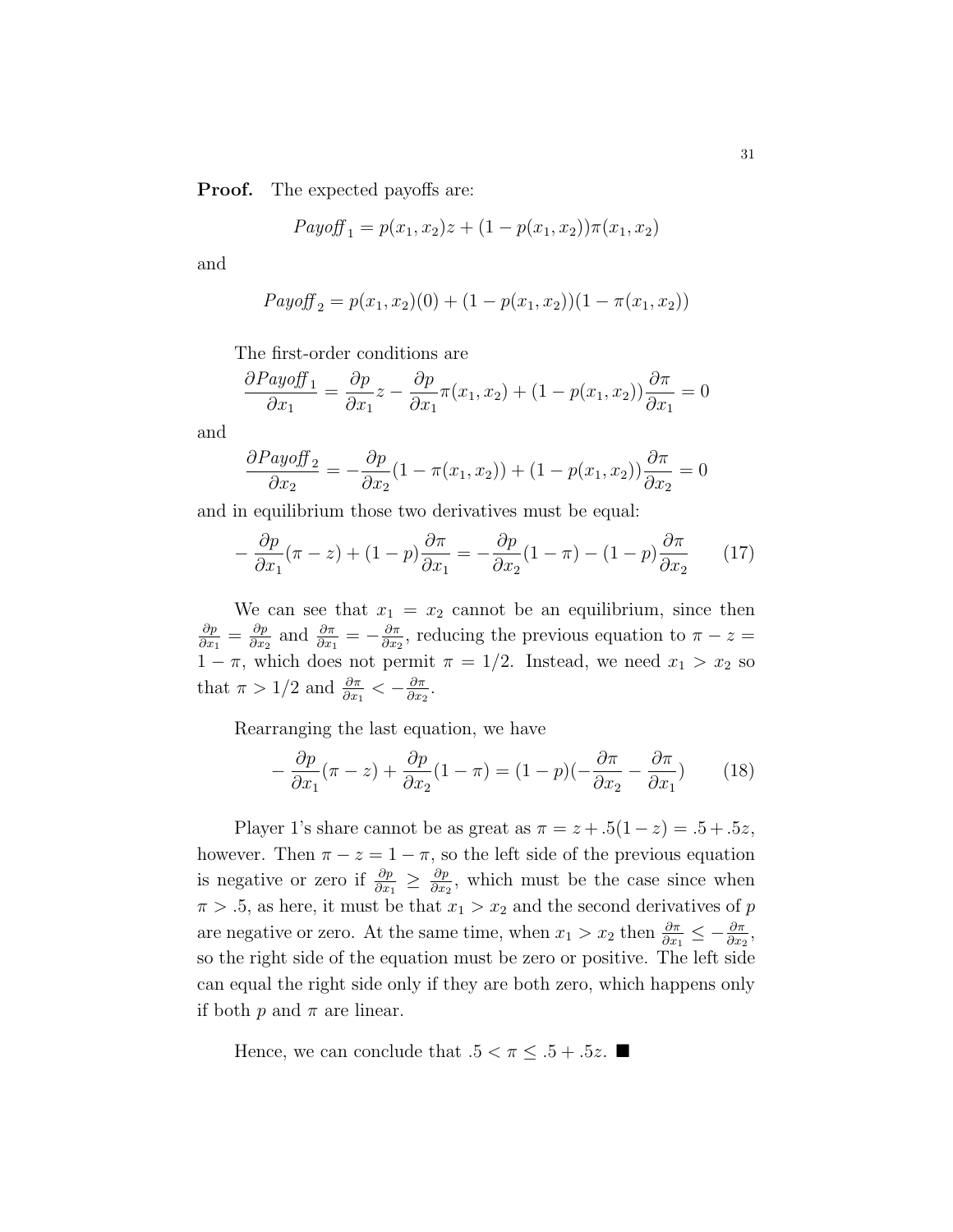Think of the left-hand side of [\(17\)](#page-31-0) as player 1's marginal cost and benefit of toughness and the right-hand side as player 2's. Suppose we start with player 2's first-order condition satisfied and with  $x_1 = x_2$ . This means that  $\pi = 1/2$  and the marginal benefits of increasing share via increasing toughness are the same for both players. Player 1's marginal cost, however, is less than player 2's, because it consists of the marginal increase in the probability of breakdown, which is the same for both players, times what is lost, which is just  $\pi$  – z for player 1 but  $1-\pi$ for player 2. Hence, for player 1 to satisfy his first order condition,  $x_1$ must increase relative to  $x_2$ , which has the effect of reducing player 1's marginal benefit (because  $\frac{\partial \pi}{\partial x_1}$  falls in  $x_1$ ) and increasing his marginal cost (both because  $\pi - z$  rises and because  $\frac{\partial p}{\partial x_1}$  rises).

#### Concluding Remarks

The purpose of this model is to show how a simple and intuitive force— the fear of inducing bargaining breakdown by being too tough leads to a 50-50 split being the unique equilibrium outcome in bargaining. Such a model also implies that the more risk-averse player gets a smaller share of the pie, and it can be easily adapted to  $n$  players. The force at work is intuitive: the bargainers fear that being too tough will induce breakdown and cause them to lose their equilibrium share, but that means that if one player's equilibrium share were greater, his potential loss would be greater too and he would scale back his toughness level to that of the other player. If one player is better at being tough without inducing breakdown, however, that player would be willing to push harder and would indeed receive a bigger share. Thus, the interpretation of bargaining power in this model is that a player is better at being tough without pushing the other player too far. All of this operates in the context of complete information and without any need for multiple periods of bargaining. The game can be extended to multiple periods, in which case it becomes similar to Rubinstein (1982) but without the asymmetry of one player being privileged to make the first offer and with the possibility that bargaining lasts more than one round.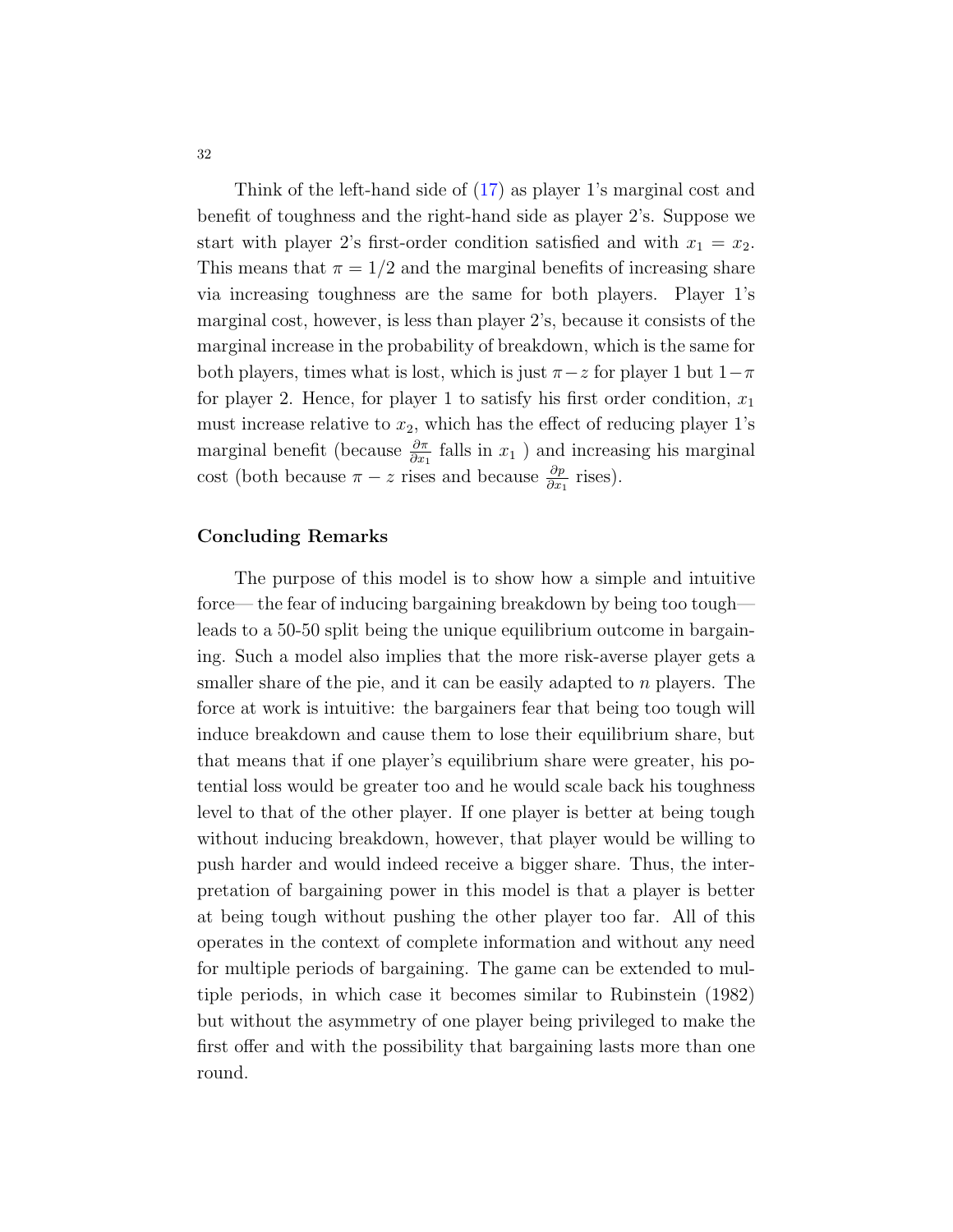#### References

Abreu, Dilip & Faruk Gul (2000) ["Bargaining and Reputation,"](https://onlinelibrary.wiley.com/doi/pdf/10.1111/1468-0262.00094 ) Econometrica, 68: 85–117.

Ambrus, Attila and Shih En Lu ["A Continuous-Time Model of Mul](https://www.jstor.org/stable/24467041 )[tilateral Bargaining,"](https://www.jstor.org/stable/24467041 ) American Economic Journal: Microeconomics, Vol. 7, No. 1 (February 2015) 208-249

Anbarci, Nejat (2001) ["Divide-the-Dollar Game Revisited,"](https://link.springer.com/content/pdf/10.1023/A:1010363409312.pdf ) Theory and Decision, 50: 295–304.

Baron, David P. & John A. Ferejohn (1989) ["Bargaining in Legisla](https://www.uibk.ac.at/economics/bbl/lit_se/papieress08/baron_ferejohn(1989).pdf )[tures,"](https://www.uibk.ac.at/economics/bbl/lit_se/papieress08/baron_ferejohn(1989).pdf ) The American Political Science Review, 83: 1181–1206.

Bastianello, Lorenzo & Marco LiCalzi (2019) ["The Probability](https://doi.org/10.3982/ECTA13673 ) [to Reach an Agreement as a Foundation for Axiomatic Bargaining,"](https://doi.org/10.3982/ECTA13673 ) Econometrica, 87: 837–865.

Binmore, Ken G. (1980) ["Nash Bargaining Theory II,"](#page-0-0) ICERD, London School of Economics, D.P. 80/14 (1980). CHECK THIS

Binmore, Ken G. (1985) ["Bargaining and Coalitions,"](#page-0-0) in Game-Theoretic Models of Bargaining, Alvin Roth, ed., Cambridge: Cambridge University Press (1985).

Binmore, Ken G. (1987) ["Nash Bargaining Theory II,"](#page-0-0) in Ken G. Binmore & Partha Dasgupta (eds.) it The Economics of Bargaining, chap. 4, Oxford: Blackwell.CHECK THIS

Binmore, Ken G., Ariel Rubinstein & Asher Wolinsky (1986) ["The](https://www.jstor.org/stable/2555382 ) [Nash Bargaining Solution in Economic Modelling,"](https://www.jstor.org/stable/2555382 ) The RAND Journal of Economics, 17: 176–188.

Carlsson, Hans (1991) ["A Bargaining Model Where Parties Make Er](https://www.jstor.org/stable/2938376 )[rors,"](https://www.jstor.org/stable/2938376 ) Econometrica, 59: 1487–1496.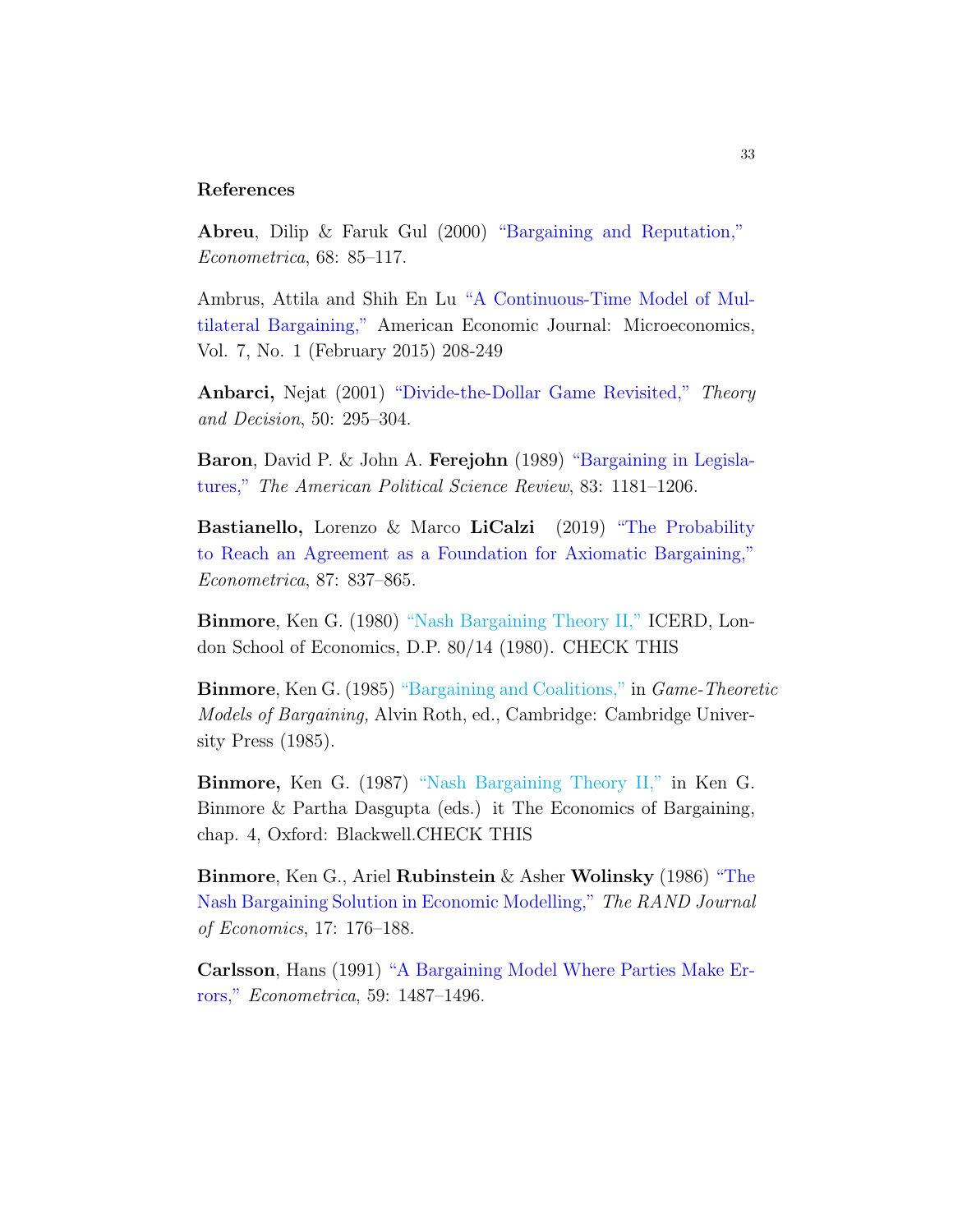Chae, Suchan & Jeong-Ae Yang (1988) ["The Unique Perfect](https://doi.org/10.1016/0165-1765(88)90118-8 ) [Equilibrium of an N-Person Bargaining Game,"](https://doi.org/10.1016/0165-1765(88)90118-8 ) Economic Letters, 28: 221-223.

Chae, Suchan & Jeong-Ae Yang (1994) ["An N-Person Pure Bar](https://doi.org/10.1006/jeth.1994.1005 )[gaining Game,"](https://doi.org/10.1006/jeth.1994.1005 ) Journal of Economic Theory, 62: 86-102.

Chatterjee, K. & H. Sabourian (2000) ["Multiperson Bargaining](https://onlinelibrary.wiley.com/doi/pdf/10.1111/1468-0262.00169 ) [and Strategic Complexity,"](https://onlinelibrary.wiley.com/doi/pdf/10.1111/1468-0262.00169 ) Econometrica, 68: 1491–1509.

Connell, Christopher & Eric Rasmusen (2019) ["Splitting a Pie: Mixed](http://www.rasmusen.org/papers/mixedpie.pdf ) [Strategies in Bargaining under Complete Information,"](http://www.rasmusen.org/papers/mixedpie.pdf ) Indiana University Dept of Business Economics and Public Policy working paper.

Crawford, Vincent (1991) ["Arrow-Pratt Characterization of Compar](https://econweb.ucsd.edu/~vcrawfor/ArrowPrattTyped.pdf )[ative Risk,"](https://econweb.ucsd.edu/~vcrawfor/ArrowPrattTyped.pdf ) Econ 200C notes, [https://econweb.ucsd.edu/](https://econweb.ucsd.edu/~vcrawfor/ArrowPrattTyped.pdf)∼vcrawfor/ [ArrowPrattTyped.pdf.](https://econweb.ucsd.edu/~vcrawfor/ArrowPrattTyped.pdf)

Crawford, Vincent (1982) "A Theory of Disagreement in Bargaining," Econometrica, 50: 607–637.

Ellingsen, Tore, and Topi Miettinen (2008) "Commitment and Conflict in Bilateral Bargaining," The American Economic Review, 98: 1629–1635.

Herrero, M. (1985) ["Strategic Theory of Market Institutions,"](#page-0-0) unpublished Ph.D dissertation, LSE.

Huang, Chen-Ying (2002) ["Multilateral Bargaining: Conditional and](https://link.springer.com/content/pdf/10.1007 2Fs001990100192.pdf ) [Unconditional Offers,"](https://link.springer.com/content/pdf/10.1007 2Fs001990100192.pdf ) Economic Theory, 20: 401–412.

Krishna, Vijay & Roberto Serrano (1996) ["Multilateral Bargain](https://doi.org/10.2307/2298115 )[ing,"](https://doi.org/10.2307/2298115 ) Review of Economic Studies, 63: 61–80.

Kultti, Klaus & Hannu Vartiainen (2010) ["Multilateral Non-Coope](https://link.springer.com/article/10.1007/s00182-009-0212-3 )rative [Bargaining in a General Utility Space,"](https://link.springer.com/article/10.1007/s00182-009-0212-3 ) International Journal of Game Theory, 39: 677–689.

#### 34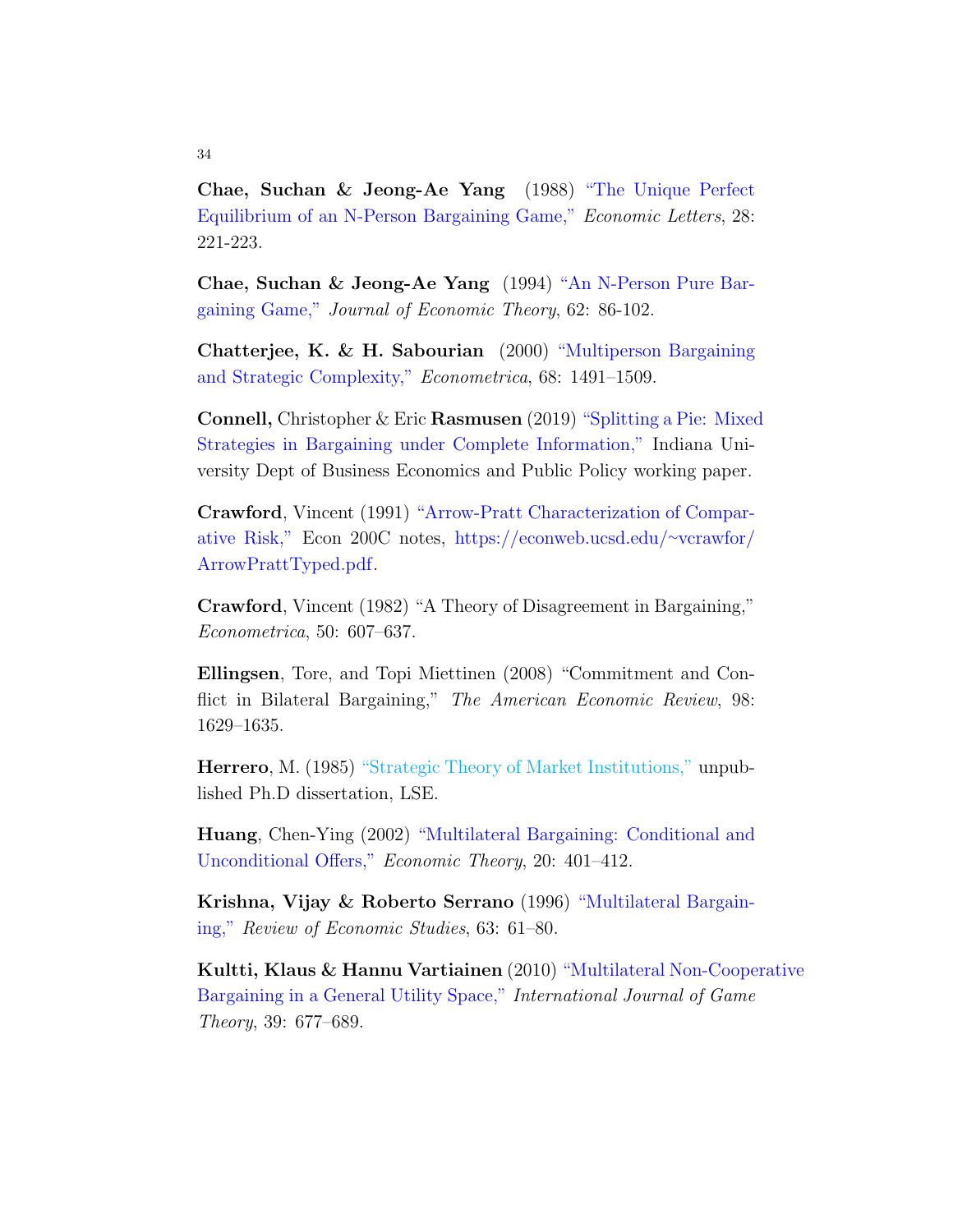Malueg, David A. (2010) ["Mixed-Strategy Equilibria in the Nash De](https://link.springer.com/article/10.1007/s00199-009-0478-5 )[mand Game,"](https://link.springer.com/article/10.1007/s00199-009-0478-5 ) Economic Theory, 44: 243–270 .

Muthoo, Abhinay (1992) "Revokable Commitment and Sequential Bargaining," Economic Journal, 102: 378–387.

Nash, John F. (1950) ["The Bargaining Problem,"]( https://www.jstor.org/stable/1907266) Econometrica, 18(2): 155–162.

Nash, John F. (1953) ["Two-Person Cooperative Games,"](https://www.jstor.org/stable/1906951 ) Econometrica, 21(1):  $128-140$ .

Osborne, Martin (1985) ["The Role of Risk Aversion in a Simple Bar](https://books.google.com/books?hl=en&lr=&id=zY0Ljv6AeV8C&oi=fnd&pg=PA181&dq=Osborne%7D,++Martin+(1985)++%5Chref%7B+%7D+%7B+%60%60The+Role+of+Risk+Aversion+in+a+Simple+Bargaining+Model,&ots=RfUmVZHale&sig=djo2DIJgMewbaYtTCjiRvDKTFow#v=onepage&q&f=false )[gaining Model,"](https://books.google.com/books?hl=en&lr=&id=zY0Ljv6AeV8C&oi=fnd&pg=PA181&dq=Osborne%7D,++Martin+(1985)++%5Chref%7B+%7D+%7B+%60%60The+Role+of+Risk+Aversion+in+a+Simple+Bargaining+Model,&ots=RfUmVZHale&sig=djo2DIJgMewbaYtTCjiRvDKTFow#v=onepage&q&f=false ) in Game-Theoretic Models of Bargaining, Alvin Roth, ed., Cambridge: Cambridge University Press.

Osborne, Martin & Ariel Rubinstein (1990) Bargaining and Markets, Bingley: Emerald Group Publishing.

Rasmusen, Eric (1989/2007) [Games and Information: An Introduc]( http://www.rasmusen.org/GI/index.html)[tion to Game Theory]( http://www.rasmusen.org/GI/index.html), Oxford: Blackwell Publishing (1st ed. 1989; 4th ed. 2007).

Roth, Alvin E. (1977) ["The Shapley Value as a von Neumann-Morgenst]( http://web.stanford.edu/~alroth/papers/1977_E_Shapley_Value_as.pdf)ern [Utility Function,"]( http://web.stanford.edu/~alroth/papers/1977_E_Shapley_Value_as.pdf) Econometrica, 45: 657–664.

Roth, Alvin E. (1979) Axiomatic Models of Bargaining.

Roth, Alvin E. (1985) ["A Note on Risk Aversion in a Perfect Equilib](https://www.jstor.org/stable/1911733 )[rium Model of Bargaining,"](https://www.jstor.org/stable/1911733 ) Econometrica, 53: 207–212.

Rubinstein, Ariel (1982) ["Perfect Equilibrium in a Bargaining Model,"]( https://www.jstor.org/stable/1912531 ) Econometrica, 50: 97–109.

Shaked, Avner & John Sutton (1984) ["Involuntary Unemployment](https://www.jstor.org/stable/1913509 ) [as a Perfect Equilibrium in a Bargaining Model,"](https://www.jstor.org/stable/1913509 ) Econometrica, 52: 1351–1364.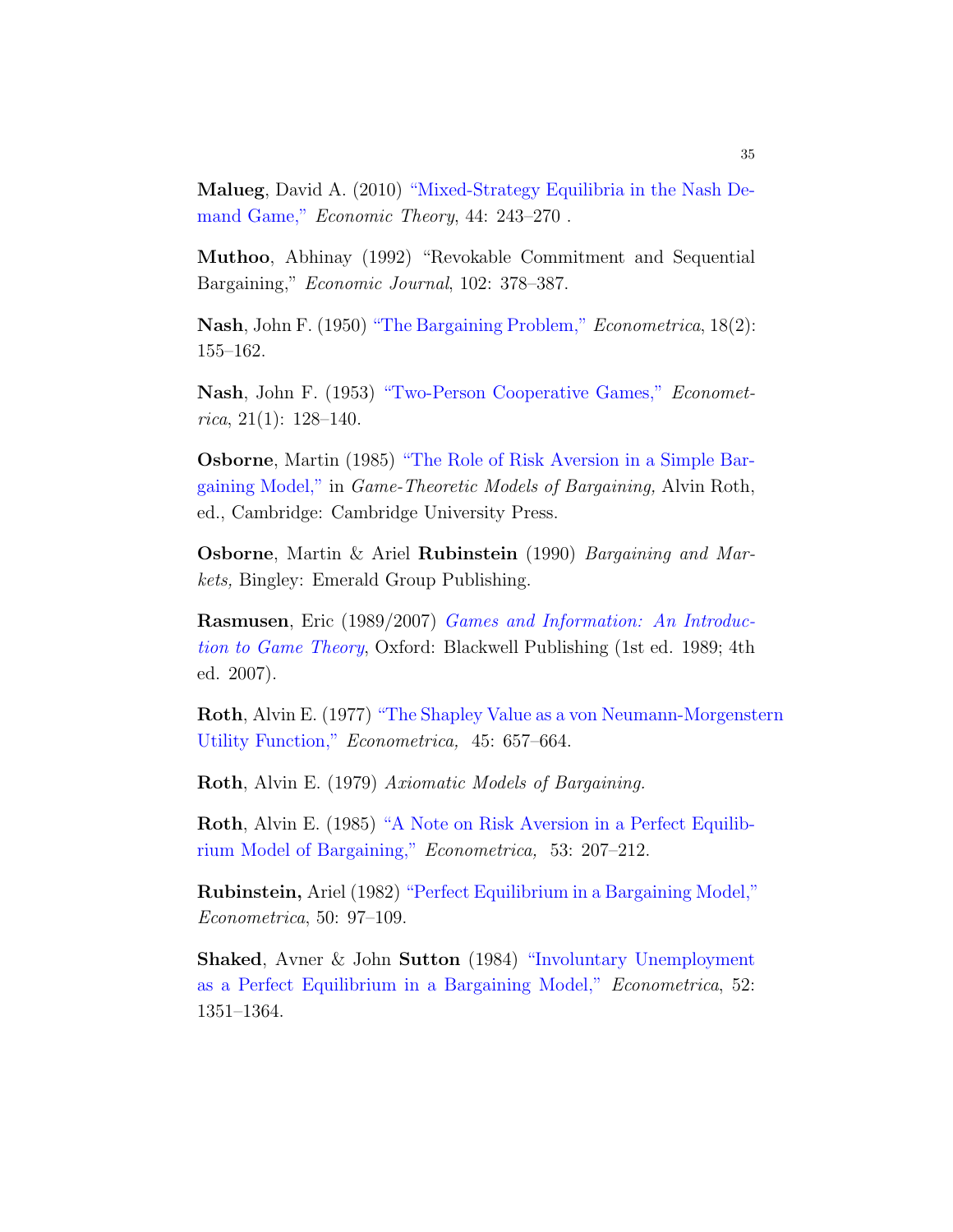Suh S-C. & Wen Q. (2006) ["Multi-Agent Bilateral Bargaining and](https://reader.elsevier.com/reader/sd/pii/S0304406805000674?token=06D38172E422AA896E357AFF068D31408DE0B3945EAB7DA6DC82EB00ADE205BAD60F11283C4B4DBFAEBF25C7B462BBE0 ) [the Nash Bargaining Solution,"](https://reader.elsevier.com/reader/sd/pii/S0304406805000674?token=06D38172E422AA896E357AFF068D31408DE0B3945EAB7DA6DC82EB00ADE205BAD60F11283C4B4DBFAEBF25C7B462BBE0 ) Journal of Mathematical Economics, 42: 61–73.

Sutton, John (1986) ["Non-Cooperative Bargaining Theory: An In](https://watermark.silverchair.com/53-5-709.pdf?token=AQECAHi208BE49Ooan9kkhW_Ercy7Dm3ZL_9Cf3qfKAc485ysgAAAmcwggJjBgkqhkiG9w0BBwagggJUMIICUAIBADCCAkkGCSqGSIb3DQEHATAeBglghkgBZQMEAS4wEQQMWpW28TkNEIH56uV2AgEQgIICGr6V1hJTg6enyUtZg9Vcwf6Bc-NK9IzmaqEnoCiLwS63K14EkfsLXOFqADWD1YmvLjjkO3v_Rdcc-zgPXKY3uCjb0dfdZUwKhAYuupLXXvi65DM6jdQQY4_WpYDM_XBOcVz1SuzCx-Kr7ewY8d8paHeL8BZycqWK3zD3zhLSZ1GndMlAxOt1BYnZcVz_4QbATzCBbz8dVhWyIZlwj4rM7WHAThVvKoRNp1GuA_rYT56BRenLmO1_26Fk0Stx8sM5K7PgbfNQXKkH2M0QacxCymXUFVLxdJ2M_6_Wt0yRKrBQmcq2tuvLQkBAn3LkG2M5X-xiV254craqR7_Jp5hz2VHJ5srxSk7do8k-4zUB3fikz6NN8VoYMl0ZktRqOSGtgcMtHI-KNlT8yRLBM7nzAbVsPUKBJBQctwnXpuAiI3YWBdy_KwNredovSZcZBv9LaM_AbVvXPckGhX0r81j7o2D4liSXVmZI5mMjr4hldNjbKSH5UwWiPsrL_8SnOvDvNUAo6dc-6ujMubBwoiOOtNbyApsiAlxuSwlo0g3StaGPwef4o21eJO77ivxq9dbfpPCn0BWaAPt02n9fDXJ0QWZf8d-BeSSD1iPaTd1-73Bb0p5QNhkIr9UcwHtjX0daP8T0Cj4TW8-HwpLH8vUF4m31QIvUb_lAiTtrcN3seieYAareU18Fo25PhKymzKRdeHVNOKDyF9tL5uw )troduction," [Review of Economic Studies](https://watermark.silverchair.com/53-5-709.pdf?token=AQECAHi208BE49Ooan9kkhW_Ercy7Dm3ZL_9Cf3qfKAc485ysgAAAmcwggJjBgkqhkiG9w0BBwagggJUMIICUAIBADCCAkkGCSqGSIb3DQEHATAeBglghkgBZQMEAS4wEQQMWpW28TkNEIH56uV2AgEQgIICGr6V1hJTg6enyUtZg9Vcwf6Bc-NK9IzmaqEnoCiLwS63K14EkfsLXOFqADWD1YmvLjjkO3v_Rdcc-zgPXKY3uCjb0dfdZUwKhAYuupLXXvi65DM6jdQQY4_WpYDM_XBOcVz1SuzCx-Kr7ewY8d8paHeL8BZycqWK3zD3zhLSZ1GndMlAxOt1BYnZcVz_4QbATzCBbz8dVhWyIZlwj4rM7WHAThVvKoRNp1GuA_rYT56BRenLmO1_26Fk0Stx8sM5K7PgbfNQXKkH2M0QacxCymXUFVLxdJ2M_6_Wt0yRKrBQmcq2tuvLQkBAn3LkG2M5X-xiV254craqR7_Jp5hz2VHJ5srxSk7do8k-4zUB3fikz6NN8VoYMl0ZktRqOSGtgcMtHI-KNlT8yRLBM7nzAbVsPUKBJBQctwnXpuAiI3YWBdy_KwNredovSZcZBv9LaM_AbVvXPckGhX0r81j7o2D4liSXVmZI5mMjr4hldNjbKSH5UwWiPsrL_8SnOvDvNUAo6dc-6ujMubBwoiOOtNbyApsiAlxuSwlo0g3StaGPwef4o21eJO77ivxq9dbfpPCn0BWaAPt02n9fDXJ0QWZf8d-BeSSD1iPaTd1-73Bb0p5QNhkIr9UcwHtjX0daP8T0Cj4TW8-HwpLH8vUF4m31QIvUb_lAiTtrcN3seieYAareU18Fo25PhKymzKRdeHVNOKDyF9tL5uw ) 53: 709–724.

36